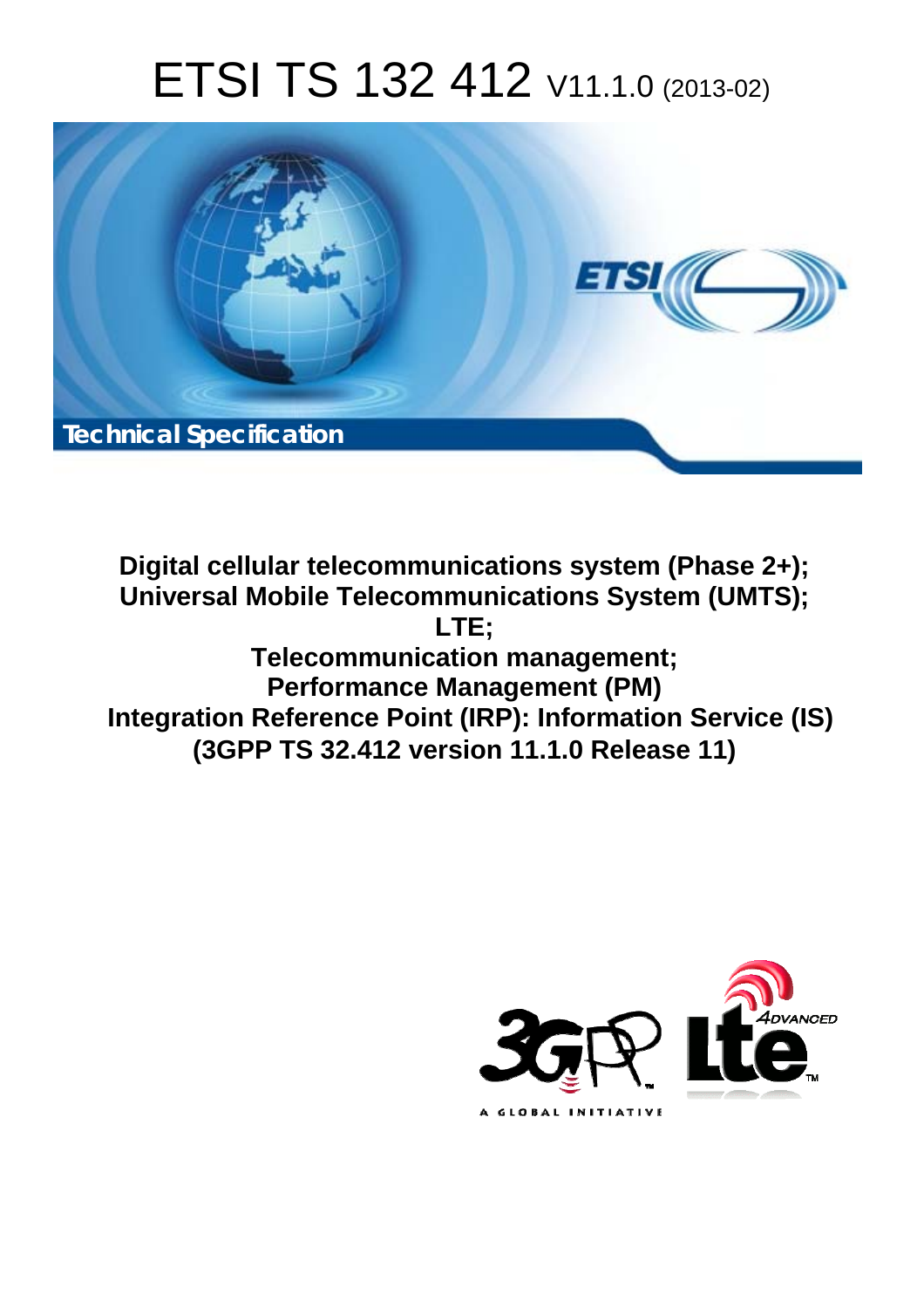Reference RTS/TSGS-0532412vb10

> Keywords GSM,LTE,UMTS

#### *ETSI*

#### 650 Route des Lucioles F-06921 Sophia Antipolis Cedex - FRANCE

Tel.: +33 4 92 94 42 00 Fax: +33 4 93 65 47 16

Siret N° 348 623 562 00017 - NAF 742 C Association à but non lucratif enregistrée à la Sous-Préfecture de Grasse (06) N° 7803/88

#### *Important notice*

Individual copies of the present document can be downloaded from: [http://www.etsi.org](http://www.etsi.org/)

The present document may be made available in more than one electronic version or in print. In any case of existing or perceived difference in contents between such versions, the reference version is the Portable Document Format (PDF). In case of dispute, the reference shall be the printing on ETSI printers of the PDF version kept on a specific network drive within ETSI Secretariat.

Users of the present document should be aware that the document may be subject to revision or change of status. Information on the current status of this and other ETSI documents is available at <http://portal.etsi.org/tb/status/status.asp>

If you find errors in the present document, please send your comment to one of the following services: [http://portal.etsi.org/chaircor/ETSI\\_support.asp](http://portal.etsi.org/chaircor/ETSI_support.asp)

#### *Copyright Notification*

No part may be reproduced except as authorized by written permission. The copyright and the foregoing restriction extend to reproduction in all media.

> © European Telecommunications Standards Institute 2013. All rights reserved.

**DECT**TM, **PLUGTESTS**TM, **UMTS**TM and the ETSI logo are Trade Marks of ETSI registered for the benefit of its Members. **3GPP**TM and **LTE**™ are Trade Marks of ETSI registered for the benefit of its Members and of the 3GPP Organizational Partners.

**GSM**® and the GSM logo are Trade Marks registered and owned by the GSM Association.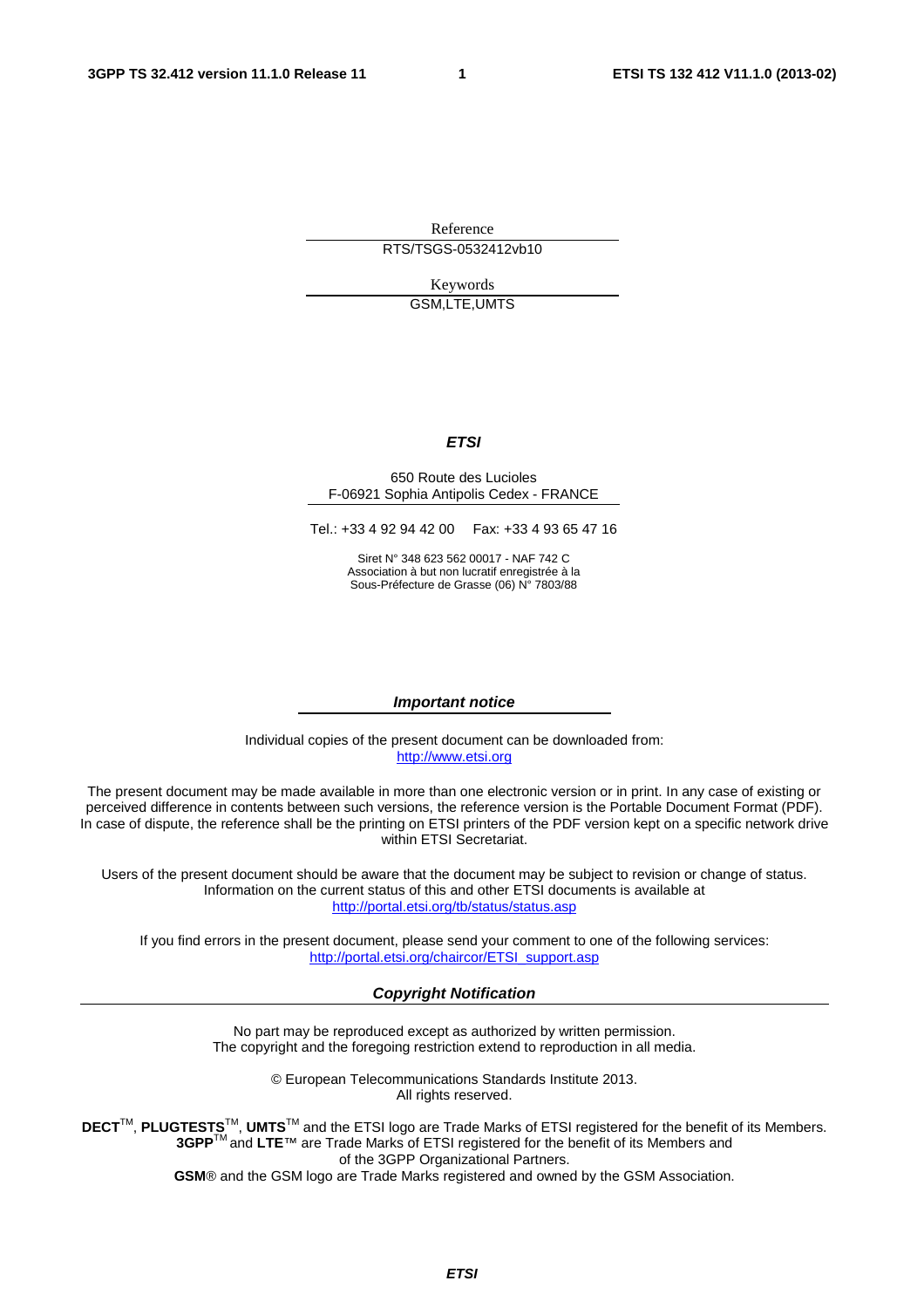### Intellectual Property Rights

IPRs essential or potentially essential to the present document may have been declared to ETSI. The information pertaining to these essential IPRs, if any, is publicly available for **ETSI members and non-members**, and can be found in ETSI SR 000 314: *"Intellectual Property Rights (IPRs); Essential, or potentially Essential, IPRs notified to ETSI in respect of ETSI standards"*, which is available from the ETSI Secretariat. Latest updates are available on the ETSI Web server [\(http://ipr.etsi.org](http://webapp.etsi.org/IPR/home.asp)).

Pursuant to the ETSI IPR Policy, no investigation, including IPR searches, has been carried out by ETSI. No guarantee can be given as to the existence of other IPRs not referenced in ETSI SR 000 314 (or the updates on the ETSI Web server) which are, or may be, or may become, essential to the present document.

### Foreword

This Technical Specification (TS) has been produced by ETSI 3rd Generation Partnership Project (3GPP).

The present document may refer to technical specifications or reports using their 3GPP identities, UMTS identities or GSM identities. These should be interpreted as being references to the corresponding ETSI deliverables.

The cross reference between GSM, UMTS, 3GPP and ETSI identities can be found under [http://webapp.etsi.org/key/queryform.asp.](http://webapp.etsi.org/key/queryform.asp)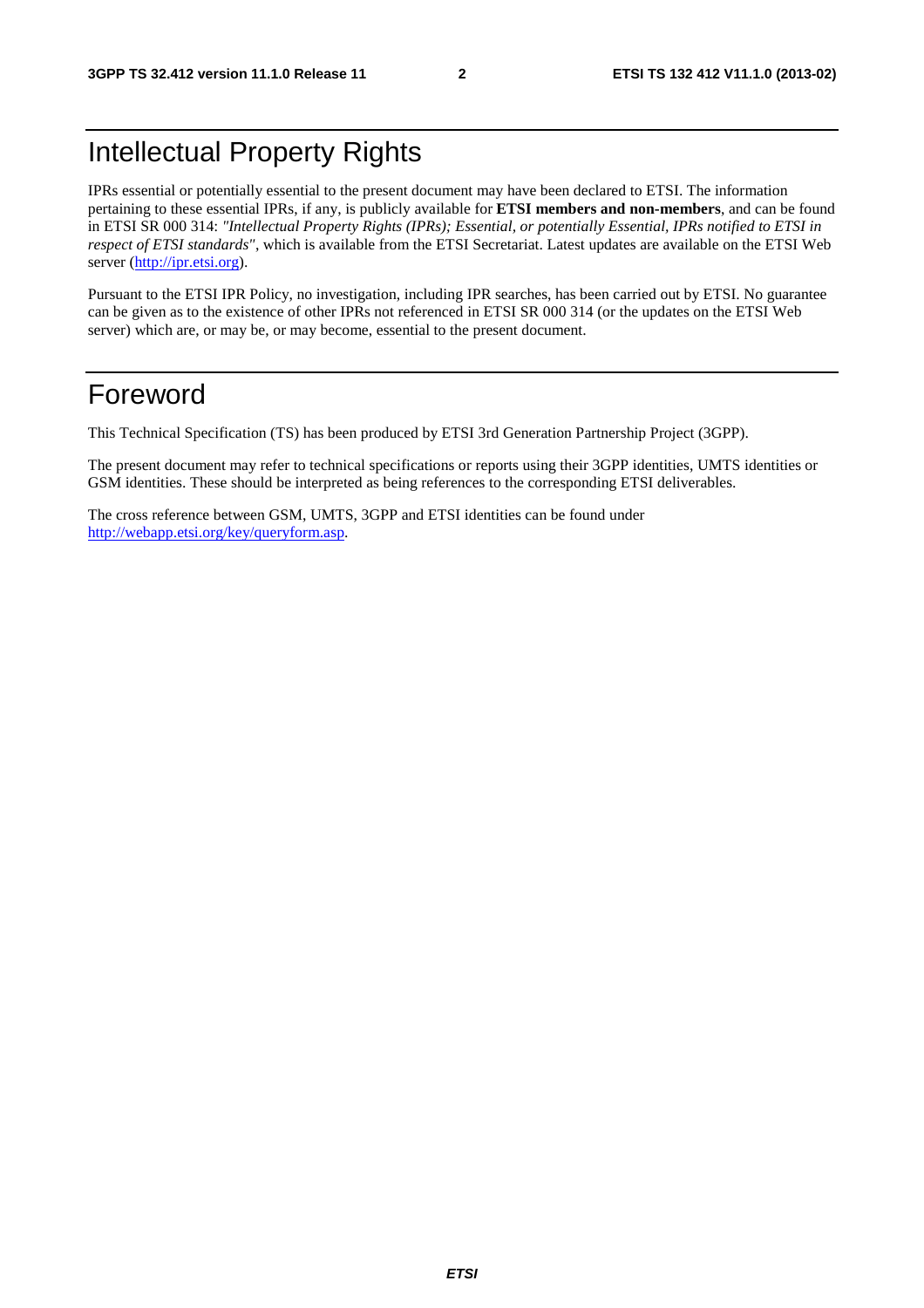$\mathbf{3}$ 

## Contents

| 1                  |  |
|--------------------|--|
| 2                  |  |
| 3                  |  |
| 3.1                |  |
| 3.2                |  |
| 4                  |  |
| 4.1<br>4.2         |  |
|                    |  |
| 5                  |  |
| 6                  |  |
| 6.1                |  |
| 6.2                |  |
| 6.2.1              |  |
| 6.2.2              |  |
| 6.3                |  |
| 6.3.1              |  |
| 6.3.1.1<br>6.3.1.2 |  |
| 6.3.1.3            |  |
| 6.3.2              |  |
| 6.3.2.1            |  |
| 6.3.2.2            |  |
| 6.3.3              |  |
| 6.3.3.1            |  |
| 6.3.3.2            |  |
| 6.3.3.3            |  |
| 6.3.4              |  |
| 6.3.4.1            |  |
| 6.3.4.2            |  |
| 6.3.5              |  |
| 6.3.5.1            |  |
| 6.3.5.2            |  |
| 6.3.6              |  |
| 6.3.6.1            |  |
| 6.3.6.2            |  |
| 6.3.7              |  |
| 6.3.7.1            |  |
| 6.3.8              |  |
| 6.3.8.1            |  |
| 6.3.8.2            |  |
| 6.3.8.3            |  |
| 6.3.9              |  |
| 6.3.9.1            |  |
| 6.3.9.2            |  |
| 6.3.10<br>6.3.10.1 |  |
| 6.3.10.2           |  |
|                    |  |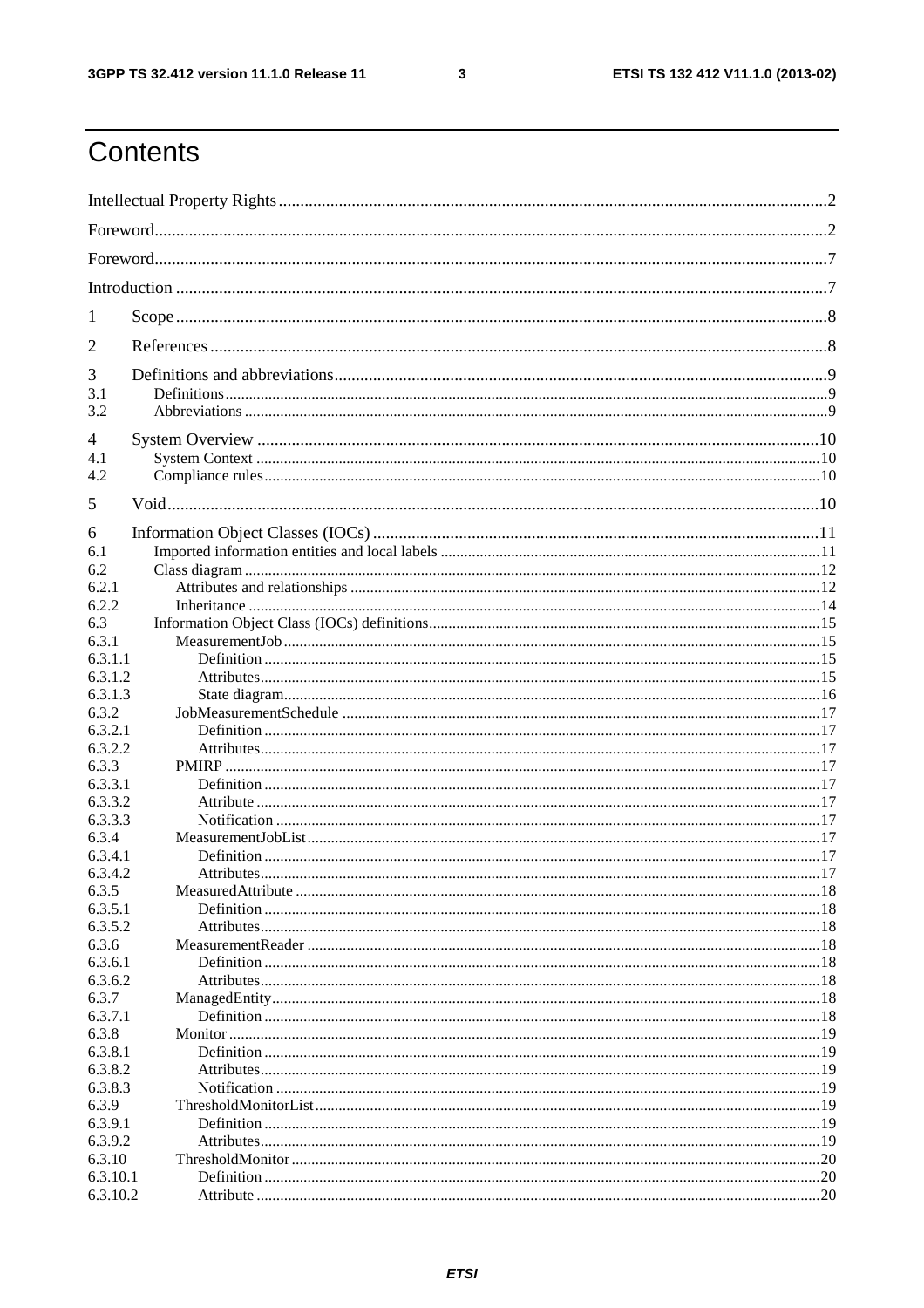$\overline{\mathbf{4}}$ 

| 6.3.11       |                             |    |
|--------------|-----------------------------|----|
| 6.3.11.1     |                             |    |
| 6.3.11.2     |                             |    |
| 6.4          |                             |    |
| 6.4.1        |                             |    |
| 6.4.1.1      |                             |    |
| 6.4.1.2      |                             |    |
| 6.4.1.3      |                             |    |
| 6.4.2        |                             |    |
| 6.4.2.1      |                             |    |
| 6.4.2.2      |                             |    |
| 6.4.2.3      |                             |    |
| 6.4.3        |                             |    |
| 6.4.3.1      |                             |    |
| 6.4.3.2      |                             |    |
| 6.4.4        |                             |    |
| 6.4.4.1      |                             |    |
| 6.4.4.2      |                             |    |
| 6.4.5        |                             |    |
| 6.4.5.1      |                             |    |
| 6.4.5.2      |                             |    |
| 6.4.5.3      |                             |    |
| 6.4.6        |                             |    |
| 6.4.6.1      |                             |    |
| 6.4.6.2      |                             |    |
| 6.4.6.3      |                             |    |
| 6.4.7        |                             |    |
| 6.4.7.1      |                             |    |
| 6.4.7.2      |                             |    |
| 6.4.7.3      |                             |    |
| 6.4.8        |                             |    |
| 6.4.8.1      |                             |    |
| 6.4.8.2      |                             |    |
| 6.4.9        |                             |    |
| 6.4.9.1      |                             |    |
| 6.4.9.2      |                             |    |
| 6.4.9.3      |                             |    |
| 6.5          |                             |    |
| 6.5.1        | Definition and legal values |    |
| 6.5.2        |                             |    |
|              |                             |    |
| 7            |                             |    |
| 7.1          |                             | 29 |
| 7.2          |                             |    |
| 7.3<br>7.3.1 |                             |    |
| 7.3.1.1      |                             |    |
| 7.3.1.2      |                             |    |
| 7.3.1.3      |                             |    |
| 7.3.1.4      |                             |    |
| 7.3.1.5      |                             |    |
| 7.3.1.6      |                             |    |
| 7.3.2        |                             |    |
| 7.3.2.1      |                             |    |
| 7.3.2.2      |                             |    |
| 7.3.2.3      |                             |    |
| 7.3.2.4      |                             |    |
| 7.3.2.5      |                             |    |
| 7.3.2.6      |                             |    |
| 7.3.3        |                             |    |
| 7.3.3.1      |                             |    |
| 7.3.3.2      |                             |    |
|              |                             |    |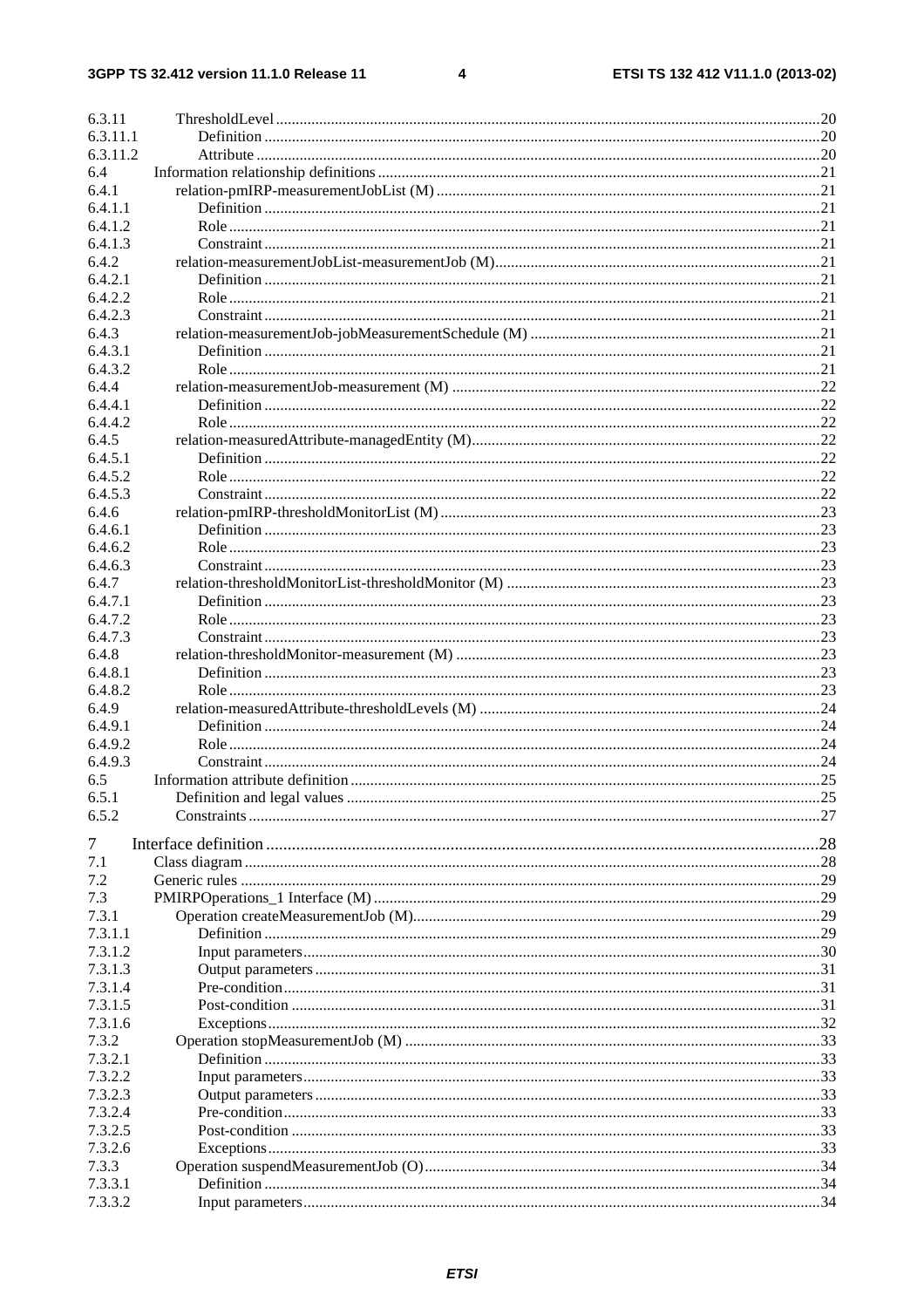#### $5\phantom{a}$

| 7.3.3.3            |  |
|--------------------|--|
| 7.3.3.4            |  |
| 7.3.3.5            |  |
| 7.3.3.6            |  |
| 7.3.4              |  |
| 7.3.4.1            |  |
| 7.3.4.2            |  |
| 7.3.4.3            |  |
| 7.3.4.4            |  |
| 7.3.4.5            |  |
| 7.3.4.6            |  |
| 7.3.5              |  |
| 7.3.5.1            |  |
| 7.3.5.2            |  |
| 7.3.5.3            |  |
| 7.3.5.4            |  |
| 7.3.5.5            |  |
| 7.3.5.6            |  |
| 7.4                |  |
| 7.4.1              |  |
| 7.4.1.1            |  |
| 7.4.1.2            |  |
| 7.4.1.3            |  |
| 7.4.1.4            |  |
| 7.4.1.5            |  |
| 7.4.1.6            |  |
| 7.4.2              |  |
| 7.4.2.1            |  |
| 7.4.2.2            |  |
| 7.4.2.3            |  |
| 7.4.2.4            |  |
| 7.4.2.5            |  |
| 7.4.2.6            |  |
| 7.4.3              |  |
| 7.4.3.1            |  |
| 7.4.3.2            |  |
| 7.4.3.3            |  |
| 7.4.3.4            |  |
| 7.4.3.5            |  |
| 7.4.3.6            |  |
| 7.5                |  |
|                    |  |
| 7.5.1<br>7.5.1.1   |  |
| 7.5.1.2            |  |
| 7.5.1.3            |  |
|                    |  |
| 7.5.1.4            |  |
| 7.5.1.5<br>7.5.1.6 |  |
|                    |  |
| 7.5.2              |  |
| 7.5.2.1            |  |
| 7.5.2.2            |  |
| 7.5.2.3            |  |
| 7.5.2.4            |  |
| 7.5.2.5            |  |
| 7.5.2.6            |  |
| 7.6                |  |
| 7.6.1              |  |
| 7.6.1.1            |  |
| 7.6.1.2            |  |
| 7.6.1.3            |  |
| 7.6.1.3.1          |  |
| 7.6.1.3.2          |  |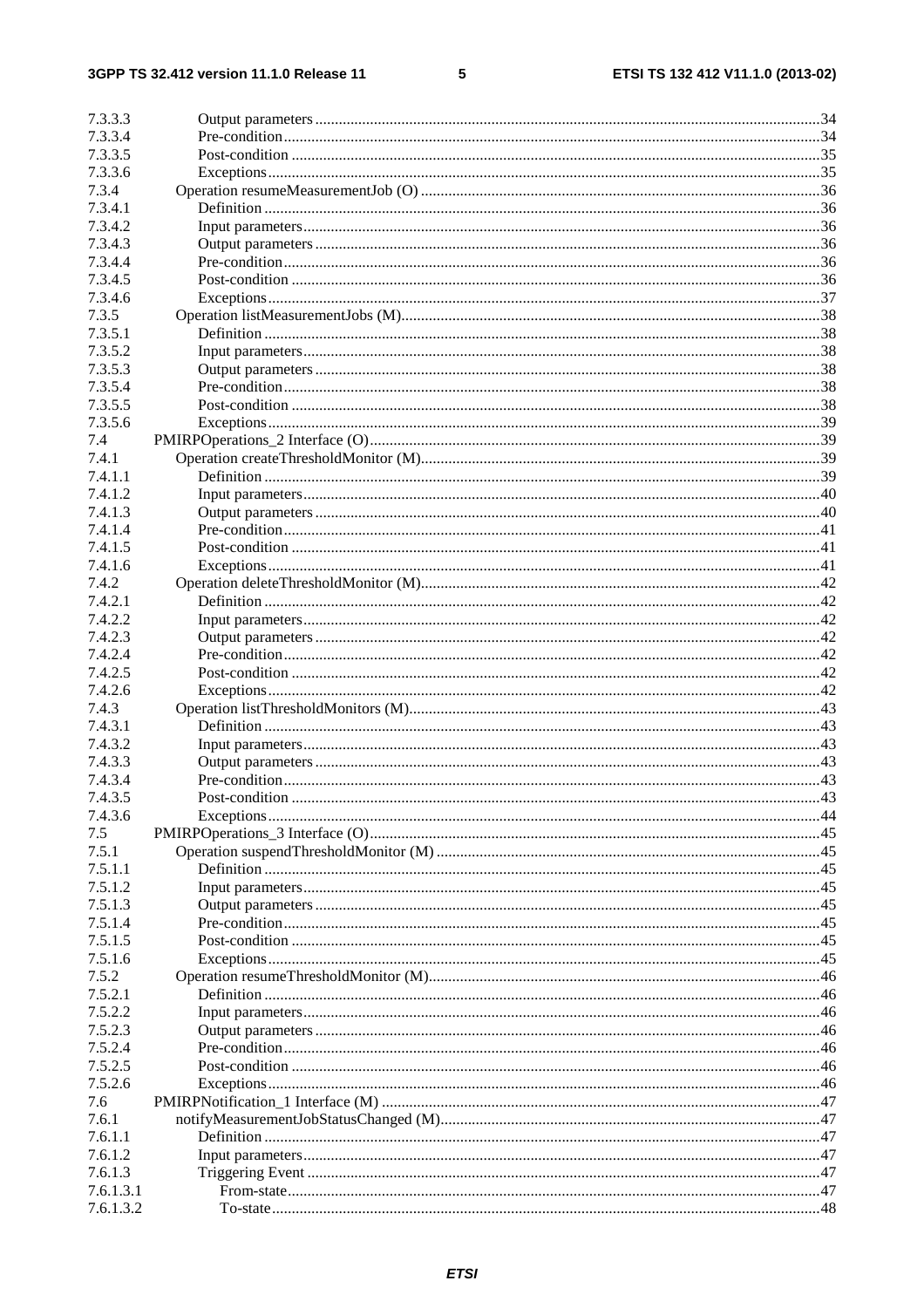#### $\bf 6$

| 7.6.2              |                                                                                            |  |
|--------------------|--------------------------------------------------------------------------------------------|--|
| 7.7                |                                                                                            |  |
| 7.7.1              |                                                                                            |  |
| 7.7.1.1            |                                                                                            |  |
| 7.7.1.2            |                                                                                            |  |
| 7.7.1.3            |                                                                                            |  |
| 7.7.1.3.1          |                                                                                            |  |
| 7.7.1.3.2<br>7.7.2 |                                                                                            |  |
| 7.7.2.1            |                                                                                            |  |
| 7.7.2.2            |                                                                                            |  |
| 7.7.2.3            |                                                                                            |  |
| 7.7.2.3.1          |                                                                                            |  |
| 7.7.2.3.2          |                                                                                            |  |
| 7.7.3              |                                                                                            |  |
| 7.7.3.1            |                                                                                            |  |
| 7.7.3.2            |                                                                                            |  |
| 7.7.3.3            |                                                                                            |  |
| 7.7.3.3.1          |                                                                                            |  |
| 7.7.3.3.2          |                                                                                            |  |
| 8                  |                                                                                            |  |
| 8.1                |                                                                                            |  |
| 8.2                |                                                                                            |  |
| 8.3                |                                                                                            |  |
| 8.4                |                                                                                            |  |
|                    |                                                                                            |  |
|                    | Illustration of the state described in the state Diagram 56<br><b>Annex A (normative):</b> |  |
| A.1                |                                                                                            |  |
| A.1.1              |                                                                                            |  |
| A.1.2              |                                                                                            |  |
| A.1.3              |                                                                                            |  |
| A.1.4              |                                                                                            |  |
| A.2                |                                                                                            |  |
| A.2.1              |                                                                                            |  |
| A.2.2              |                                                                                            |  |
| A.2.3              |                                                                                            |  |
| A.2.4              |                                                                                            |  |
| A.2.5              |                                                                                            |  |
| A.2.6              |                                                                                            |  |
|                    |                                                                                            |  |
|                    | <b>Annex B</b> (normative):                                                                |  |
| B.1                |                                                                                            |  |
| B.2                |                                                                                            |  |
| B.3                |                                                                                            |  |
| <b>B.3.1</b>       |                                                                                            |  |
| <b>B.3.2</b>       |                                                                                            |  |
| <b>B.3.3</b>       |                                                                                            |  |
|                    |                                                                                            |  |
|                    | <b>Annex C</b> (informative):                                                              |  |
|                    |                                                                                            |  |
|                    |                                                                                            |  |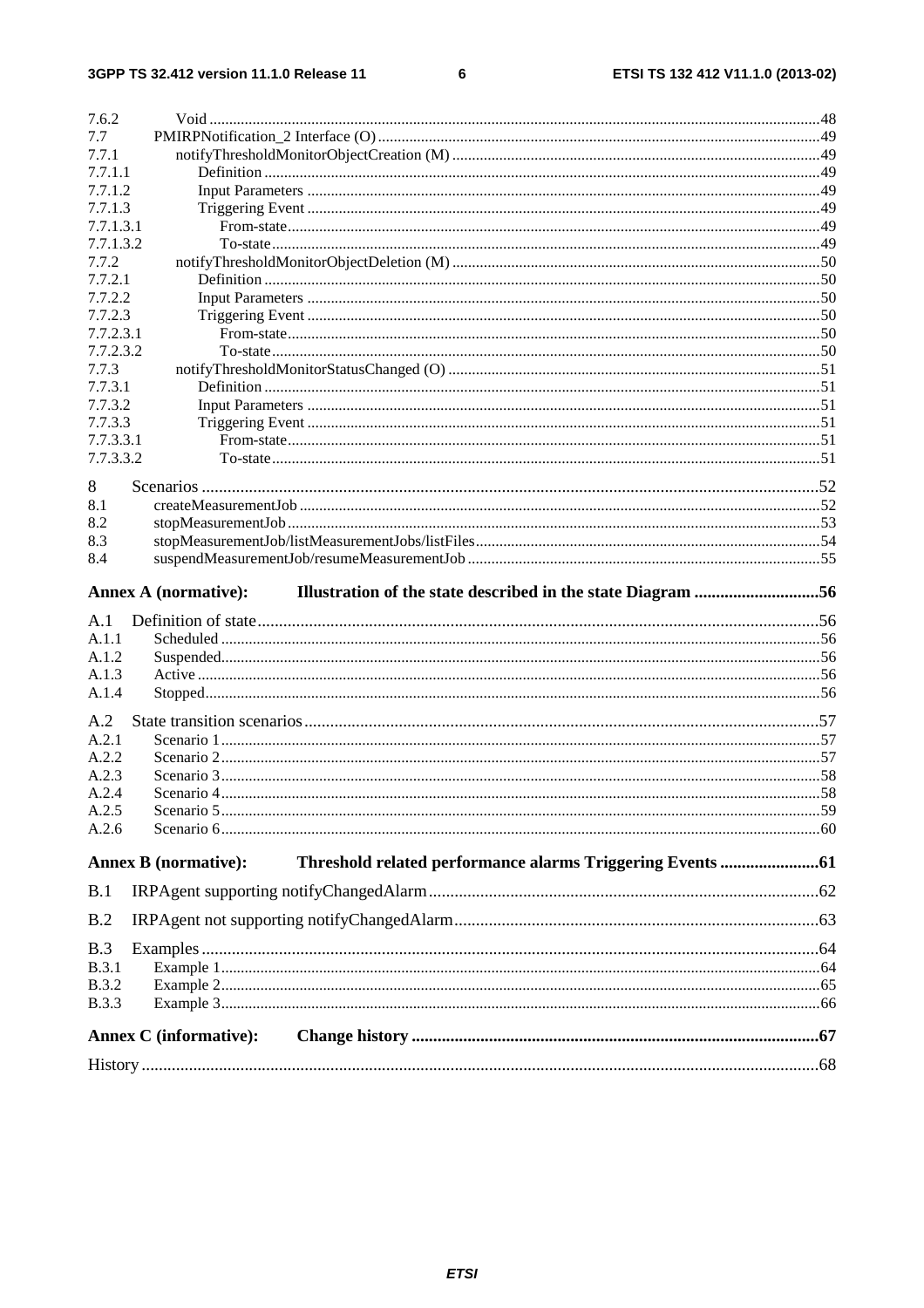### Foreword

This Technical Specification (TS) has been produced by the 3<sup>rd</sup> Generation Partnership Project (3GPP).

The contents of the present document are subject to continuing work within the TSG and may change following formal TSG approval. Should the TSG modify the contents of the present document, it will be re-released by the TSG with an identifying change of release date and an increase in version number as follows:

Version x.y.z

where:

- x the first digit:
	- 1 presented to TSG for information;
	- 2 presented to TSG for approval;
	- 3 or greater indicates TSG approved document under change control.
- y the second digit is incremented for all changes of substance, i.e. technical enhancements, corrections, updates, etc.
- z the third digit is incremented when editorial only changes have been incorporated in the document.

### Introduction

The present document is part of a TS-family covering the 3<sup>rd</sup> Generation Partnership Project: Technical Specification Group Services and System Aspects; Telecommunication management, as identified below:

- 32.411: "Performance Management (PM) Integration Reference Point (IRP): Requirements"
- **32.412: "Performance Management (PM) Integration Reference Point (IRP): Information Service (IS)"**

32.416: "Performance Management (PM) Integration Reference Point (IRP); Solution Set (SS) definitions"

The present document is part of a set of TSs which describes the requirements and information model necessary for the Telecommunication Management (TM) of 3G systems. The TM principles and TM architecture are specified in 3GPP TS 32.101 [1] and 3GPP TS 32.102 [2].

A 3G system is composed of a multitude of Network Elements (NE) of various types and, typically, different vendors, which inter-operate in a co-ordinated manner in order to satisfy the network users' communication requirements. Any evaluation of PLMN-system behaviour will require performance data collected and recorded by its NEs according to a schedule established by the EM.

This aspect of the management environment is termed Performance Management. The purpose of any Performance Management activity is to collect performance related data, which can be used to locate potential problems in the network.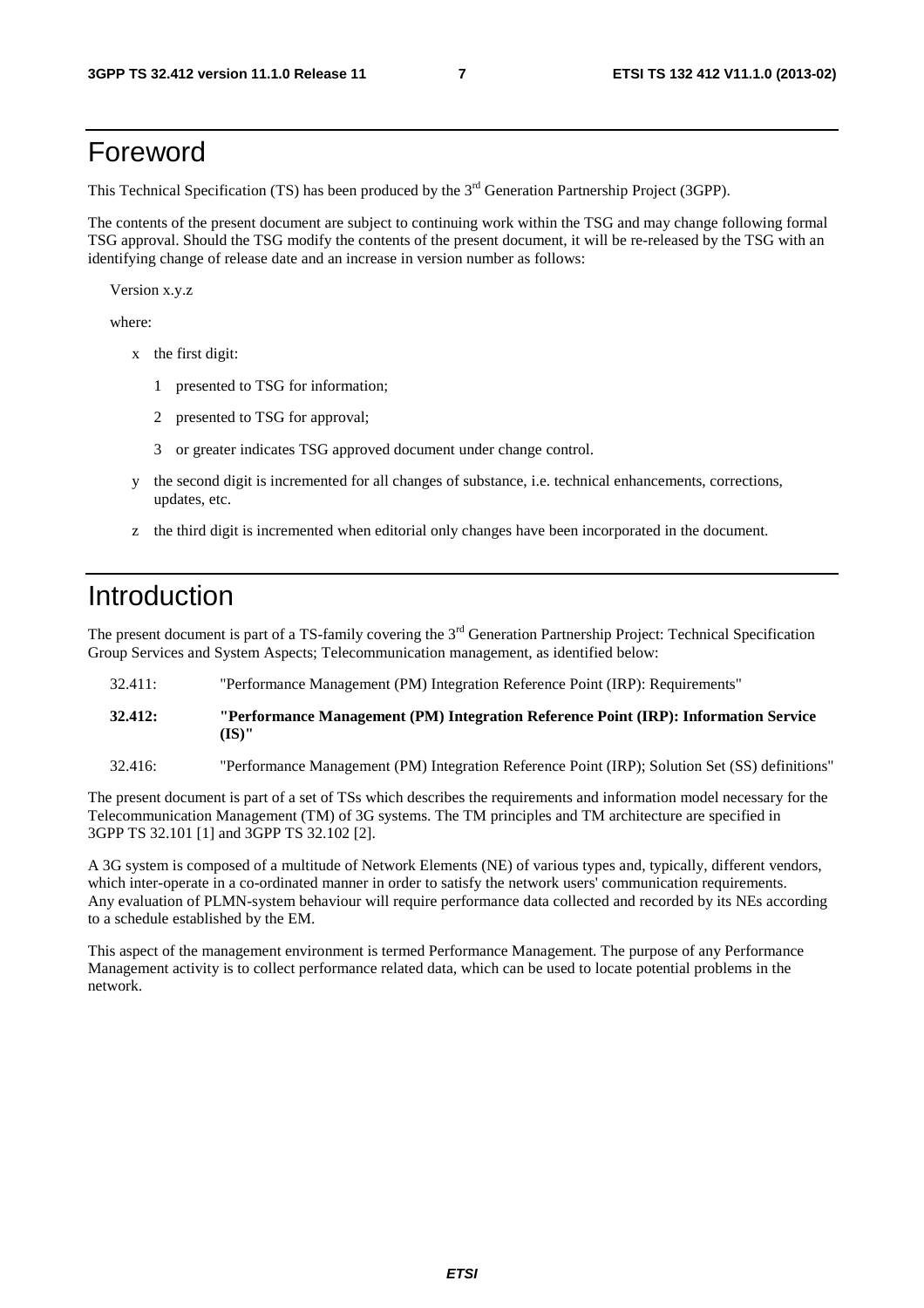### 1 Scope

The present document specifies the Information Service for the Performance Management Integration Reference Point (PM IRP) as it applies to the Itf-N.

This IRP IS defines the semantics of operations (and their parameters) visible across the Itf-N in a protocol and technology neutral way. It does not define the syntax or encoding of the operations and their parameters.

This IRP IS is aligned with ITU-T M.3704 [16] in terms of the definitions of operations for Performance management.

### 2 References

The following documents contain provisions which, through reference in this text, constitute provisions of the present document.

- References are either specific (identified by date of publication, edition number, version number, etc.) or non-specific.
- For a specific reference, subsequent revisions do not apply.
- For a non-specific reference, the latest version applies. In the case of a reference to a 3GPP document (including a GSM document), a non-specific reference implicitly refers to the latest version of that document in the same Release as the present document.
- [1] 3GPP TS 32.101: "Telecommunication management; Principles and high level requirements".
- [2] 3GPP TS 32.102: "Telecommunication management; Architecture".
- [3] ITU-T Recommendation X.721 (1992): "Information technology Open Systems Interconnection Structure of management information: Definition of management information".
- [4] 3GPP TS 32.111-2: "Telecommunication management; Fault management; Part 2: Alarm Integration Reference Point (IRP): Information Service (IS)".
- [5] 3GPP TS 32.312: "Telecommunication management; Generic Integration Reference Point (IRP) management: Information Service (IS)".
- [6] Void.
- [7] 3GPP TS 32.401: "Telecommunication management; Performance Management (PM); Concept and Requirements".
- [8] 3GPP TS 32.411: "Telecommunication management; Performance Management (PM) Integration Reference Point (IRP): Requirements".
- [9] 3GPP TS 32.602: "Telecommunication management; Configuration Management (CM); Basic CM Integration Reference Point (IRP): Information Service (IS)".
- [10] 3GPP TS 32.342: "Telecommunication management; File Transfer (FT) Integration Reference Point (IRP): Information Service (IS)".
- [11] 3GPP TS 32.300: "Telecommunication management; Configuration Management (CM); Name convention for Managed Objects".
- [12] 3GPP TS 32.302: "Telecommunication management; Configuration Management (CM); Notification Integration Reference Point (IRP): Information Service (IS)".
- [13] Void.
- [14] 3GPP TS 32.40x: "Telecommunication management; Performance Management (PM)".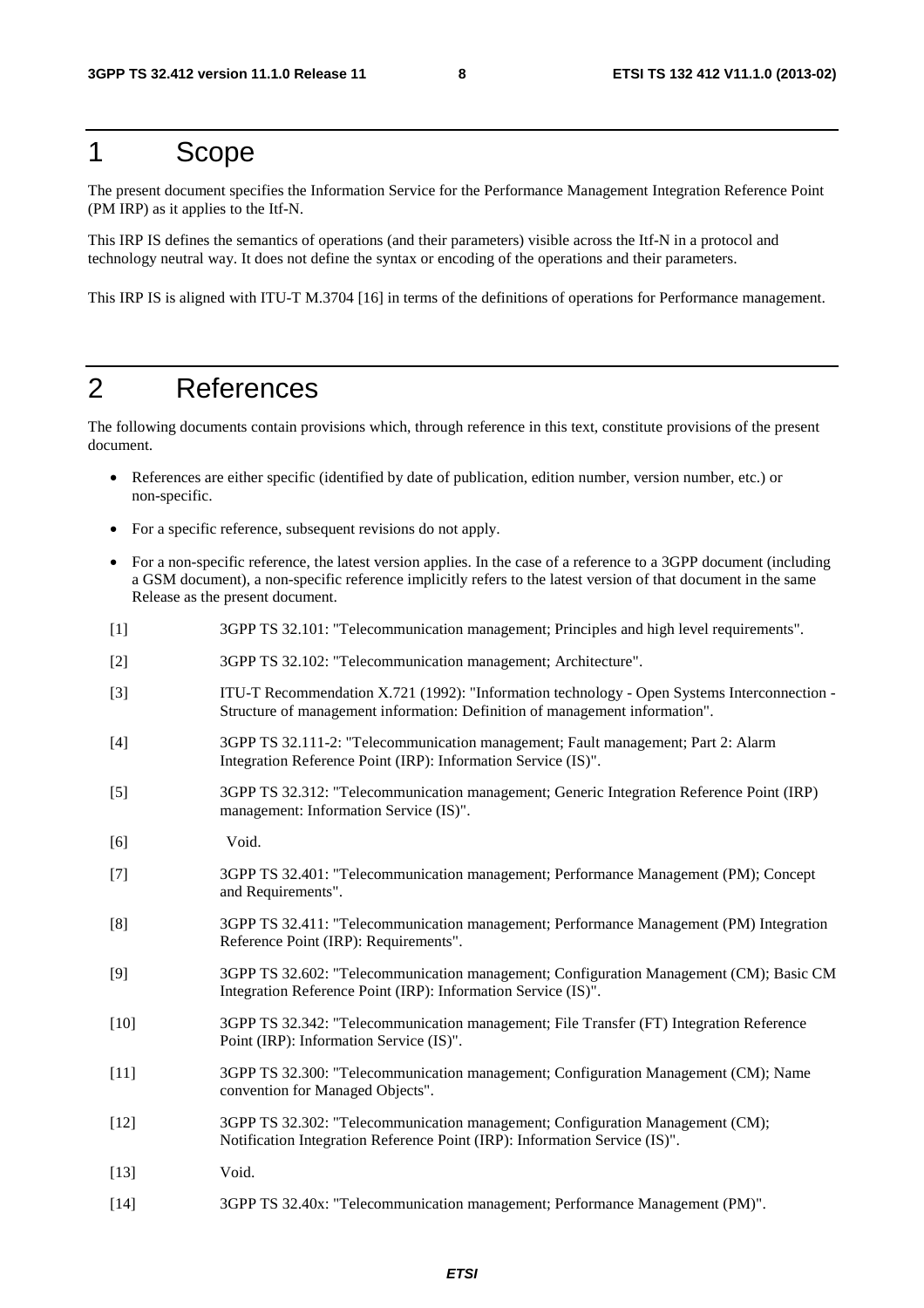- [15] 3GPP TS 32.150: "Telecommunication management; Integration Reference Point (IRP) Concept and definitions".
- [16] ITU-T M.3704 (01/2012): 'Telecommunication Management, Including TMN and Network Maintenance; Integrated services digital networks; Common management services – Performance management – Protocol neutral requirements and analysis'.

### 3 Definitions and abbreviations

### 3.1 Definitions

For the purposes of the present document, the terms and definitions defined in 3GPP TS 32.411 [8] and 3GPP TS 32.401 [7] apply.

### 3.2 Abbreviations

For the purposes of the present document, the following abbreviations apply:

| <b>CM</b>    | <b>Configuration Management</b>                    |
|--------------|----------------------------------------------------|
| <b>CORBA</b> | Common Object Request Broker Architecture          |
| EM           | Element Manager                                    |
| <b>IOC</b>   | <b>Information Object Class</b>                    |
| <b>IRP</b>   | <b>Integration Reference Point</b>                 |
| <b>NE</b>    | Network Element                                    |
| <b>NM</b>    | Network Manager                                    |
| <b>NRM</b>   | Network Resource Model                             |
| <b>PM</b>    | Performance Management                             |
| <b>PMIRP</b> | Performance Management Integration Reference Point |
| <b>UML</b>   | Unified Modelling Language                         |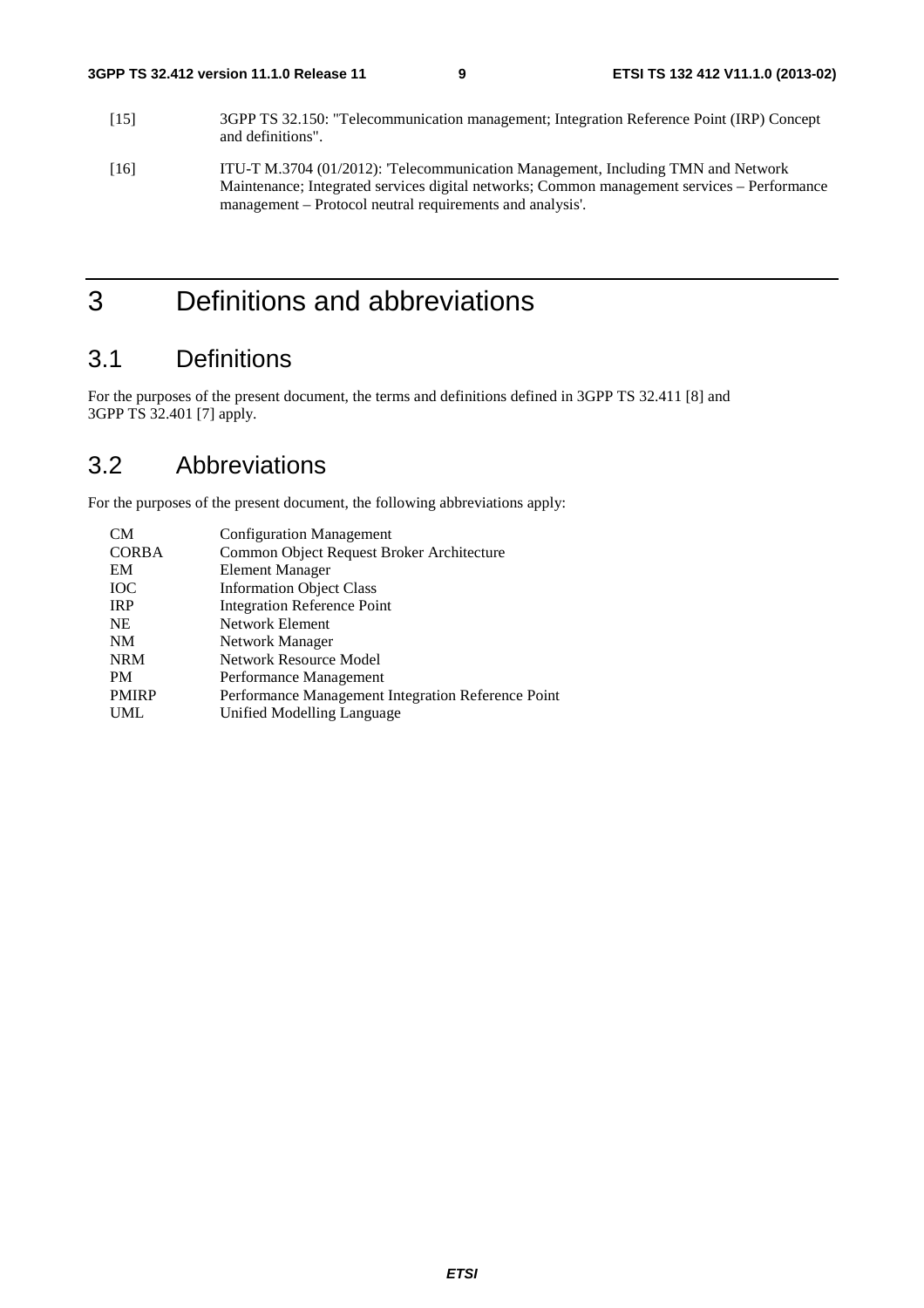### 4 System Overview

### 4.1 System Context

The general definition of the System Context for the present IRP is found in 3GPP TS 32.150 [15] subclause 4.7.

In addition, the set of related IRP(s) relevant to the present IRP is shown in the two diagrams below.



**Figure 4.1: System Context A** 



**Figure 4.2: System Context B** 

### 4.2 Compliance rules

For general definitions of compliance rules related to qualifiers (Mandatory/Optional/Conditional) for *operations*, *notifications and parameters* (of operations and notifications) please refer to 3GPP TS 32.102 [2].

### 5 Void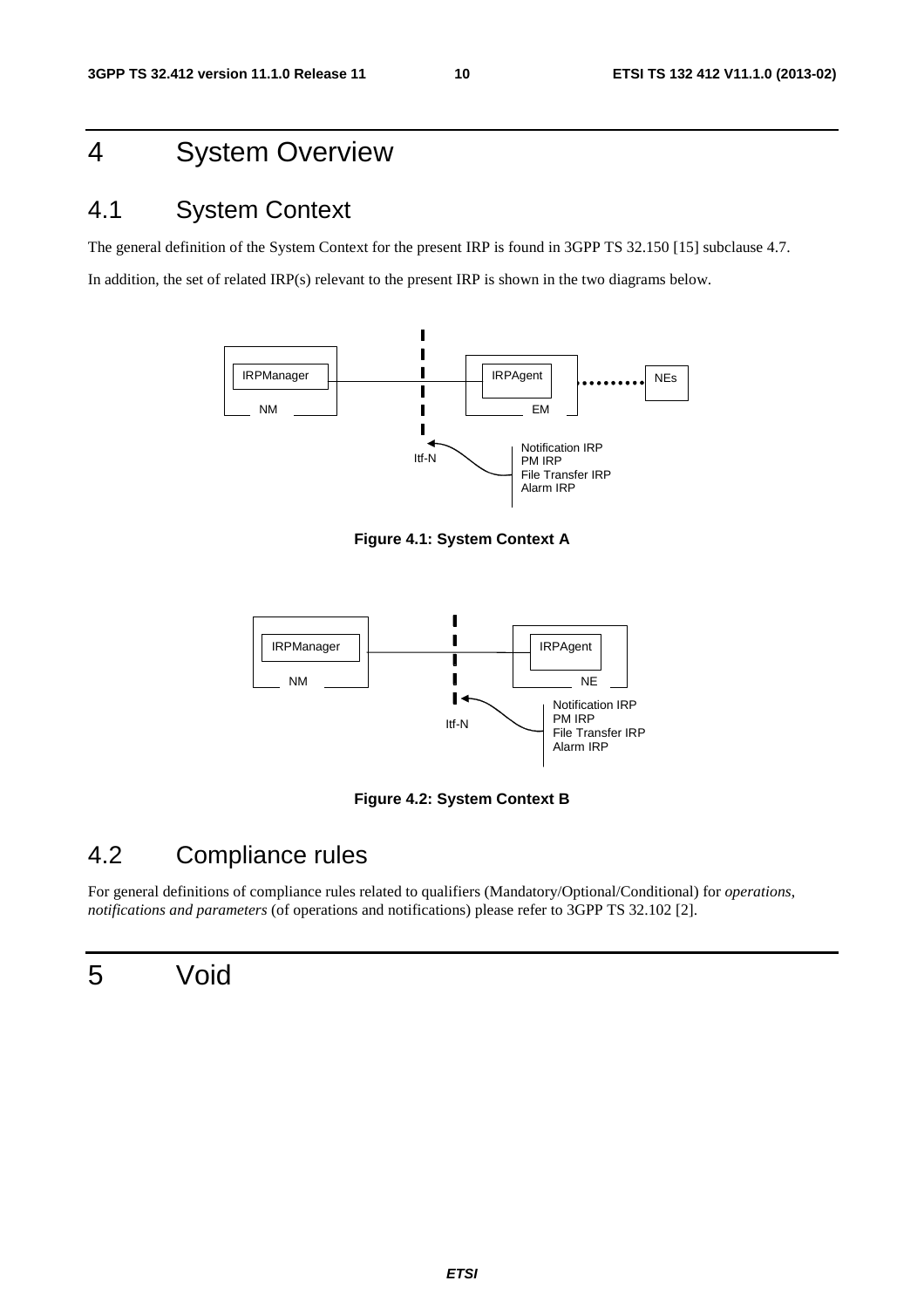## 6 Information Object Classes (IOCs)

## 6.1 Imported information entities and local labels

| Label reference                                                 | Local label             |
|-----------------------------------------------------------------|-------------------------|
| 3GPP TS 32.312 [5], information object class, ManagedGenericIRP | ManagedGenericIRP       |
| 3GPP TS 32.602 [9], information object class, ManagedEntity     | ManagedEntity           |
| 3GPP TS 32.302 [12], information object class, NotificationIRP  | <b>Notification RP</b>  |
| 3GPP TS 32.111-2 [4], information object class, AlarmIRP        | <b>AlarmIRP</b>         |
| 3GPP TS 32.342 [10], information object class, FileTransferIRP  | <b>IFileTransferIRP</b> |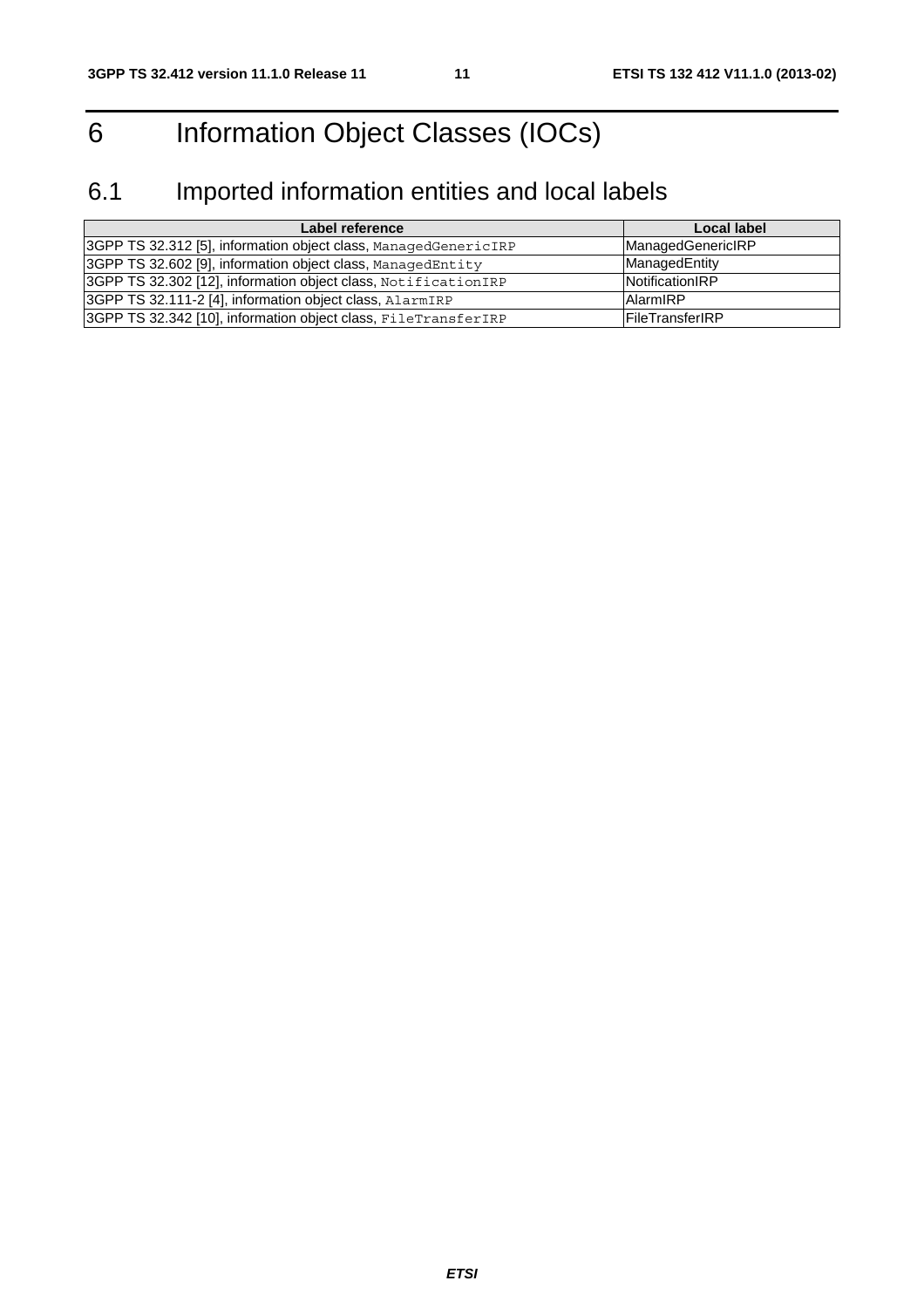### 6.2 Class diagram

### 6.2.1 Attributes and relationships

This clause introduces the set of Support Information Object Classes (Support IOCs) that encapsulate information within the IRPAgent. The intent is to identify the information required for the PMIRP Agent implementation of its operations and notification emission. This clause provides the overview of all Support IOCs in UML. Subsequent clauses provide more detailed specification of various aspects of these support object classes.



**Figure 6.2.1(a): Information Object Class UML Diagram - Measurement**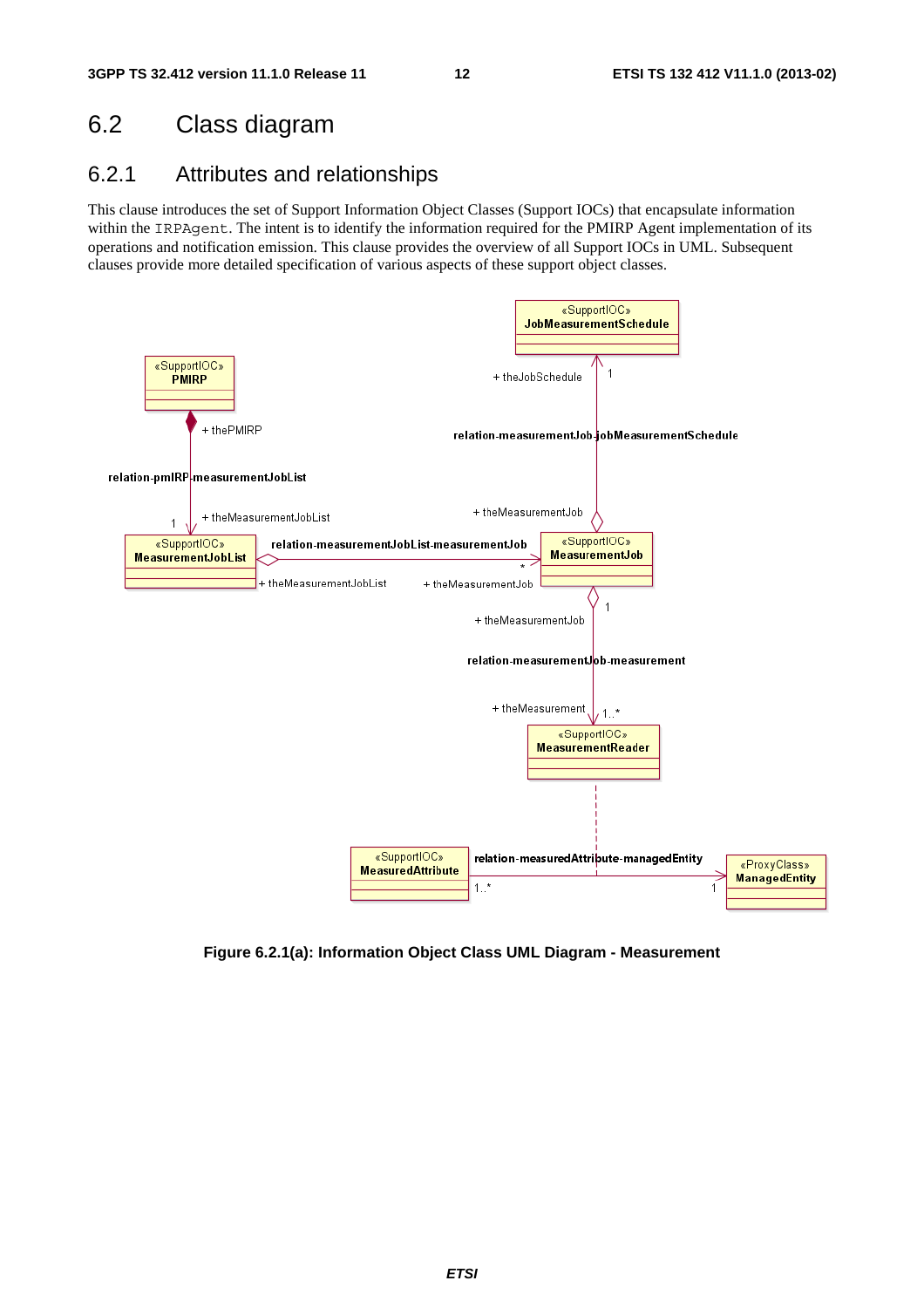

**Figure 6.2.1(b): Information Object Class UML Diagram - Thresholding**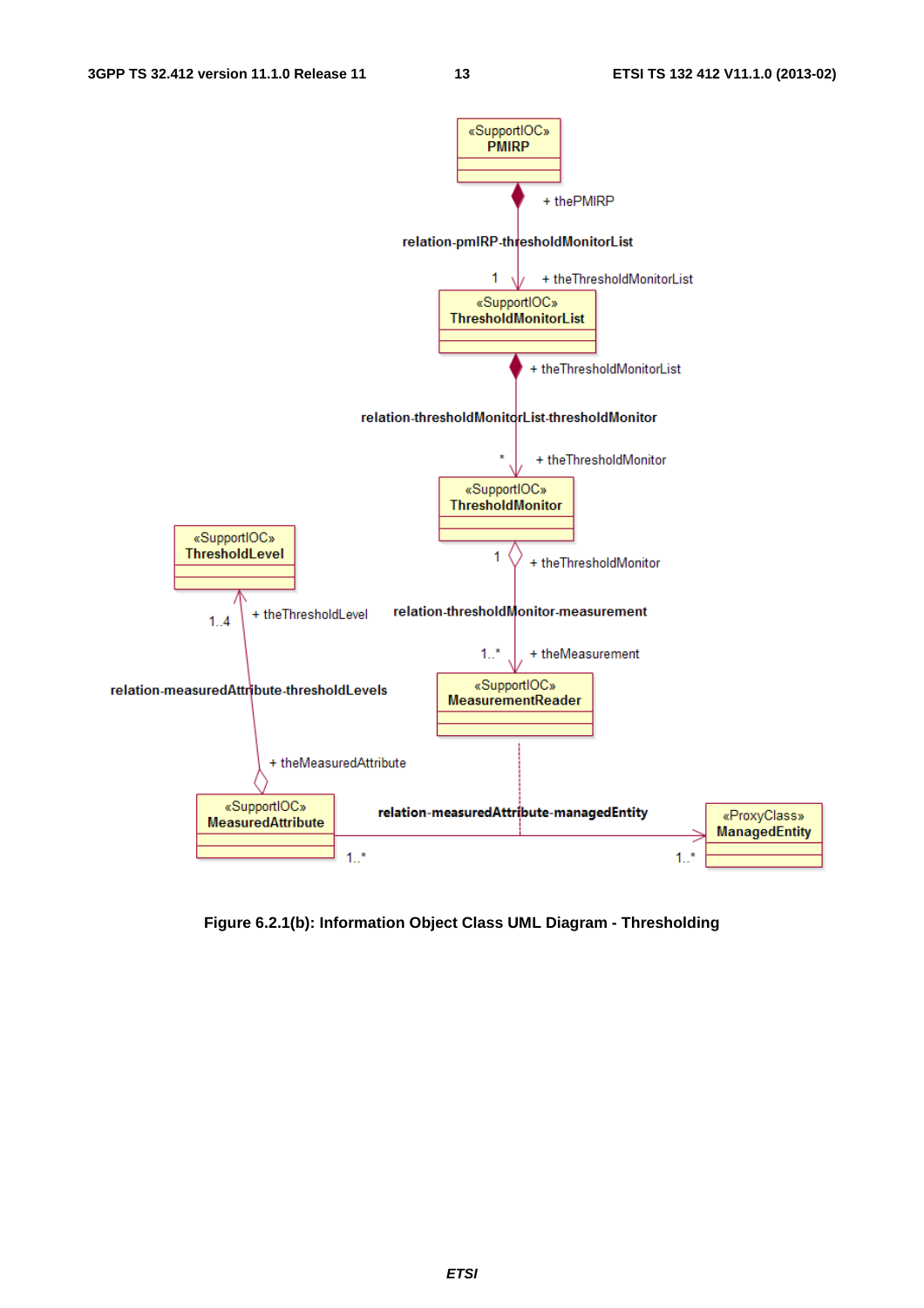

**Figure 6.2.1(c): Information Object Class UML Diagram - Combined** 

### 6.2.2 Inheritance

This subclause depicts the inheritance relationships that exist between Support IOCs.



**Figure 6.2.2: Information Object Class Inheritance UML Diagram**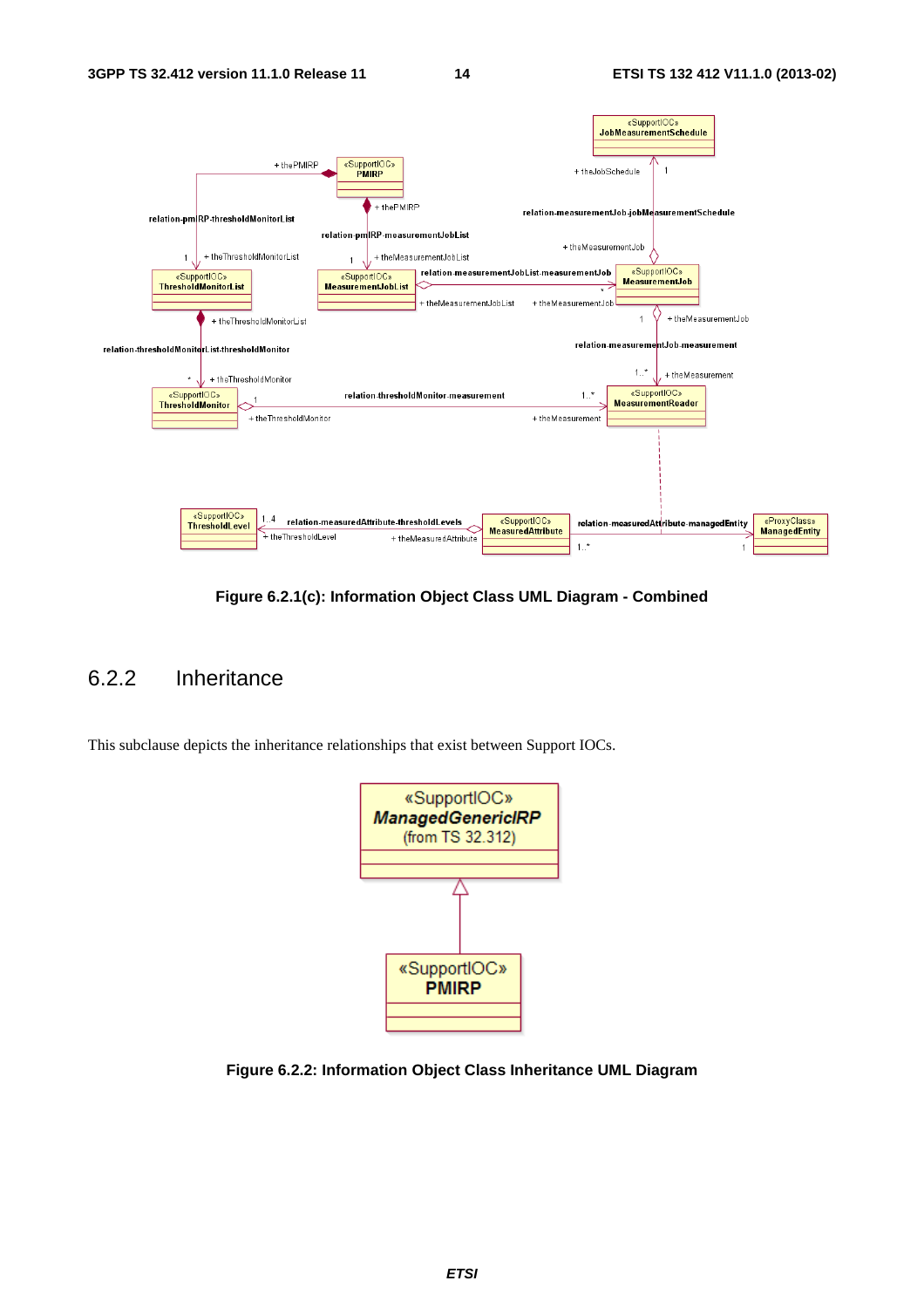### 6.3 Information Object Class (IOCs) definitions

### 6.3.1 MeasurementJob

#### 6.3.1.1 Definition

It represents a task that monitors and collects the performance measurement data, i.e. values of multiple measurementTypes of multiple ManagedEntity instances, at regular time intervals defined in JobMeasurementSchedule.

The target measurementTypes are those measurementTypes, whose names are in the related MeasuredAttribute. measurementTypeName, of the related ManagedEntity instances. The attributes of MeasurementJob, JobMeasurementSchedule and MeasuredAttribute can not be modified (except jobStatus) once a measurement job is created.

The MeasurementJob shall use its information and the information of the related JobMeasurementSchedule and the information of MeasuredAttribute(s) to perform measurement data collection during the MeasurementJob life-time. At the time of data collection, if MeasurementJob suspects the validity of the collected monitored values, the MeasurementJob should convey the fact to the IRPManager using the suspectFlag (3GPP TS 32.401 [7]) of the Report. The MeasurementJob will not emit any notification about this fact. Furthermore, the MeasurementJob shall continue to monitor the same target measurementTypes. Even in the worst possible case when the MeasurementJob cannot collect a single value from the target measurementTypes, the MeasurementJob must continue its activities according to the schedule created at MeasurementJob creation time.

The PMIRP Agent may decide to stop a MeasurementJob because of a PMIRP Agent internal problem or other problems such as in the case when the related managed resource is not accessible (e.g. uninstalled) or there exist a prolonged communication link problem between the PMIRP Agent and the related managed resource. In such case, the PMIRP Agent can stop the MeasurementJob resulting in the MeasurementJob.jobStatus == "Stopped". Additionally, " notifyMeasurementJobStatusChanged" notification shall be emitted to notify all subscribed IRPManagers about the stopping of a MeasurementJob.

The PMIRP Agent may also selectively suspend one or more MeasurementJobs without any operator"s action in case of overload. In such case, the PMIRP Agent suspends all the chosen MeasurementJob(s) resulting in the MeasurementJob.jobStatus == 'Suspended' and emit 'notifyMeasurementJobStatusChanged' notification for each MeasurementJob to notify all subscribed IRPManager(s) about the suspension. The behaviour on threshold monitors of PMIRP Agent after suspending is the same as the one after calling suspendMeasurementJob.

Then it should be possible, at any time, for the operator to resume a MeasurementJob suspended by the system. PMIRP agent may also resume the measurementJob by itself after detecting the end of the overload. When PMIRP Agent does not support the resumeMeasurementJob operation, PMIRP Agent shall resume the measurementJob automatically after detecting the end of overload. The behaviour of PMIRP Agent after resuming the measurementJob is the same as the one after calling resumeMeasurementJob. PMIRPAgent may suspend the corresponding measurementJob(s) when it can decide which one/ones cause(s) the overload; otherwise, PMIRP Agent can take jobPriority as a reference. The criterion for suspending one or another measurementJob of equal job priority is vendor specific.

The way to detect the beginning and the end of overload is out of the scope of the present document.

#### 6.3.1.2 Attributes

| <b>Attribute name</b> | <b>Support Qualifier</b> | <b>Read Qualifier</b> | <b>Write Qualifier</b> |
|-----------------------|--------------------------|-----------------------|------------------------|
| iobId                 |                          |                       |                        |
| jobGranularityPeriod  |                          | м                     |                        |
| jobReportingPeriod    |                          | M                     |                        |
| iobStatus             |                          | M                     |                        |
| jobPriority           |                          |                       |                        |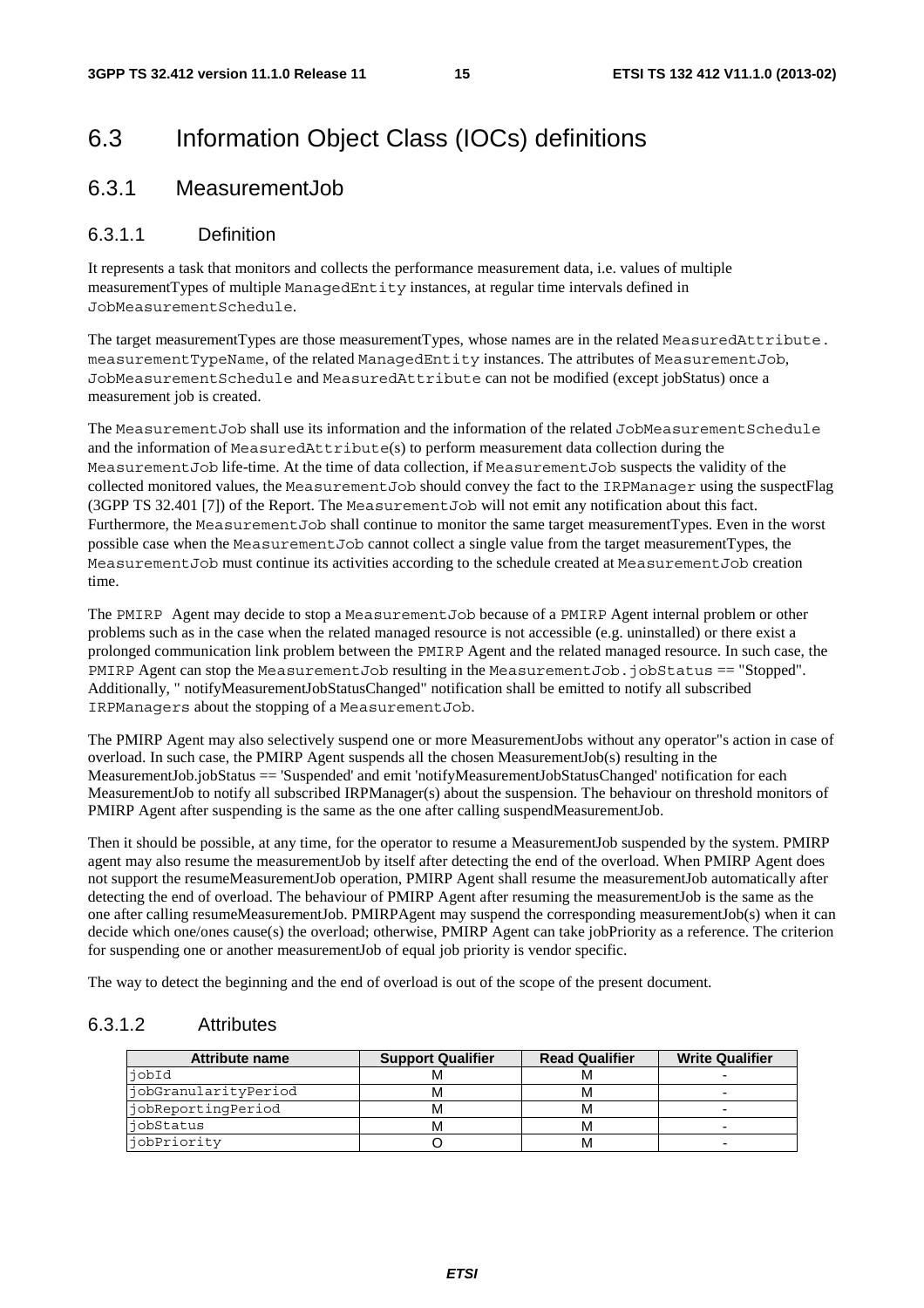### 6.3.1.3 State diagram



**Figure 6.3.1.3.1: State Diagram for MeasurementJob** 



**Figure 6.3.1.3.2: SubState Diagram of Active** 

The detailed description and state transition scenarios for MeasurementJob are in annex A.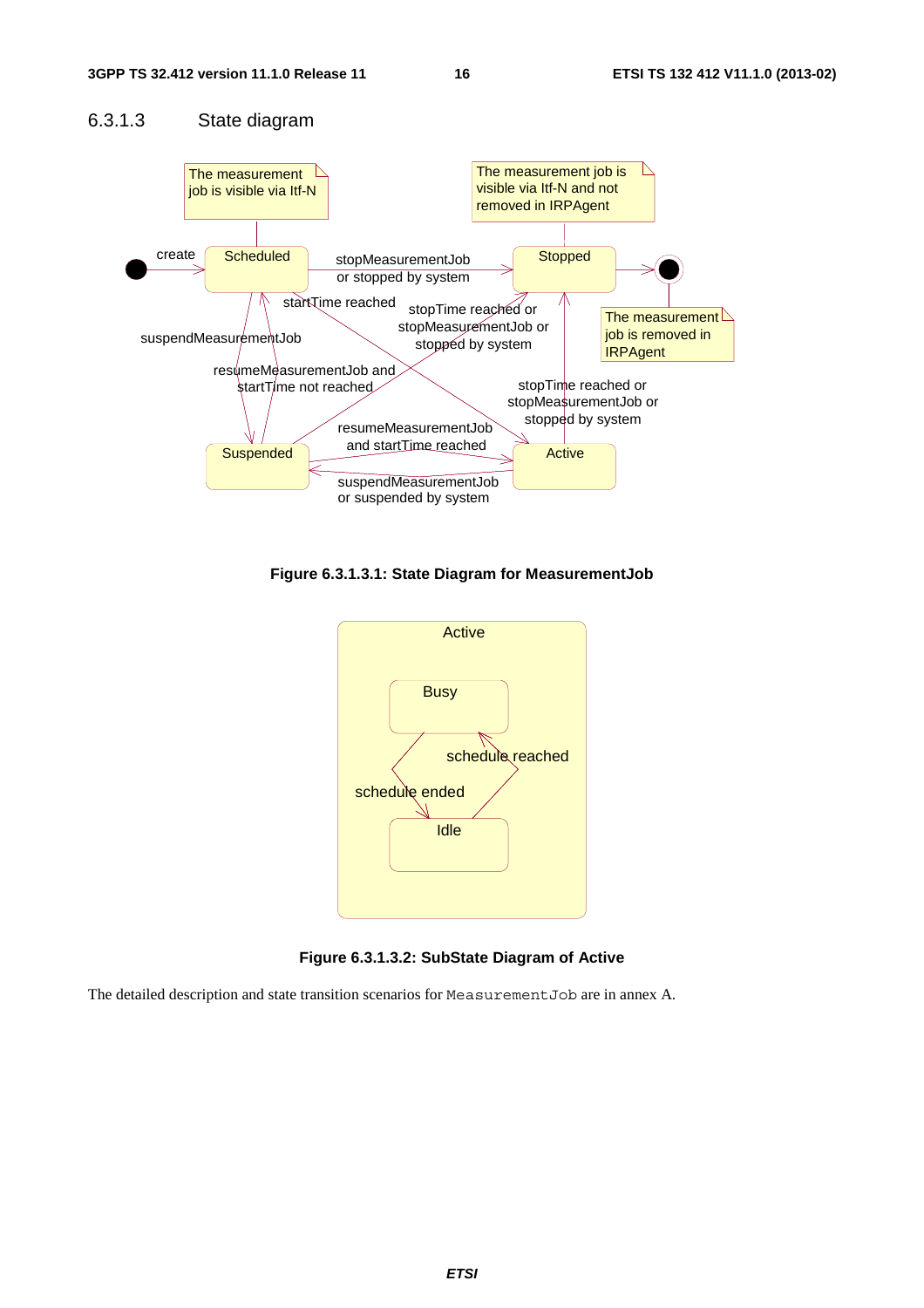### 6.3.2 JobMeasurementSchedule

### 6.3.2.1 Definition

JobMeasurementSchedule is the representation of the time intervals when the measurement job monitors and collects the performance measurement data. The attributes of JobMeasurementSchedule can not be modified once a measurement job is created.

#### 6.3.2.2 Attributes

| Attribute name     | <b>Support Qualifier</b> | <b>Read Qualifier</b> | <b>Write Qualifier</b> |
|--------------------|--------------------------|-----------------------|------------------------|
| liobStartTime      |                          | M                     |                        |
| <i>iobStopTime</i> | M                        | М                     |                        |
| <i>iobSchedule</i> | M                        | м                     |                        |

### 6.3.3 PMIRP

### 6.3.3.1 Definition

PMIRP is the representation of the performance management capabilities specified by the present document. This Support IOC inherits from ManagedGenericIRP Support IOC specified in 3GPP TS 32.312 [5].

#### 6.3.3.2 Attribute

There is no additional attribute defined for this Support IOC besides those inherited.

#### 6.3.3.3 Notification

| <b>Name</b>                                                                                                                                                                                                                                                  | Qualifier    | <b>Notes</b>      |
|--------------------------------------------------------------------------------------------------------------------------------------------------------------------------------------------------------------------------------------------------------------|--------------|-------------------|
| notifyMeasurementJobStatusChanged                                                                                                                                                                                                                            | м            | See clause 7.6.1. |
| notifyThresholdMonitorObjectCreation                                                                                                                                                                                                                         | M (see note) | See clause 7.7.1. |
| notifyThresholdMonitorObjectDeletion                                                                                                                                                                                                                         | M (see note) | See clause 7.7.2. |
| notifyThresholdMonitorStatusChanged                                                                                                                                                                                                                          | O (see note) | See clause 7.7.3. |
| This notification is defined within the PMIRPNotification_2 Interface (see clause 7.7) which is qualified as<br>NOTE:<br>optional.<br>If the Interface is supported, then the qualifier defined here is relevant.<br>Otherwise, the qualifier is irrelevant. |              |                   |

### 6.3.4 MeasurementJobList

### 6.3.4.1 Definition

MeasurementJobList is the representation of the list of MeasurementJobs.

#### 6.3.4.2 Attributes

| <b>Attribute name</b> | <b>Support Qualifier</b> | <b>Read Qualifier</b> | <b>Write Qualifier</b> |
|-----------------------|--------------------------|-----------------------|------------------------|
| jobListId             |                          | M                     |                        |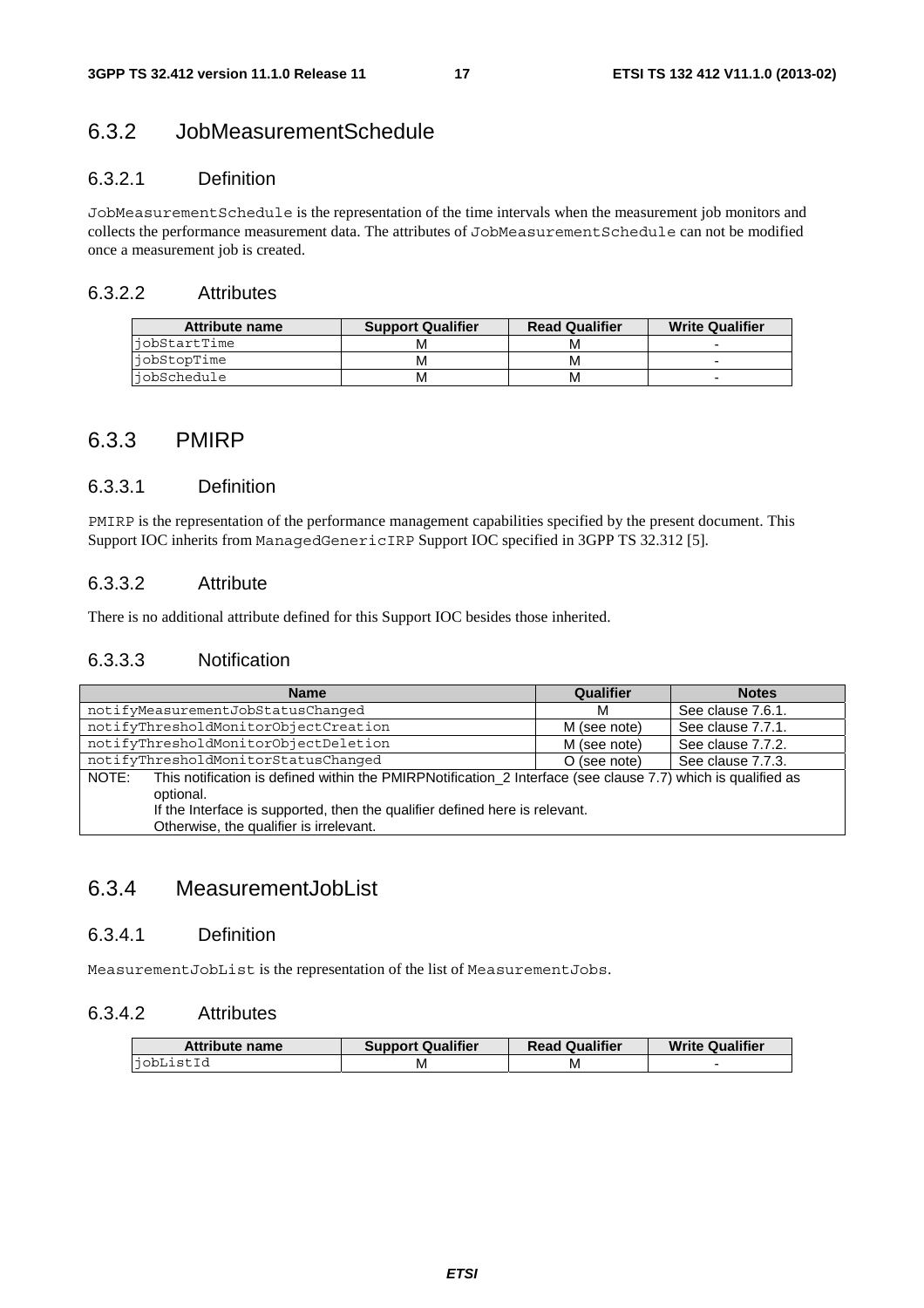### 6.3.5 MeasuredAttribute

#### 6.3.5.1 Definition

It represents the name of the measurementType of the related ManagedEntity instance whose value is to be monitored and collected. The name of the monitored and collected measurementType is captured by measurementTypeName.

#### 6.3.5.2 Attributes

| Attribute name      | <b>Support Qualifier</b> | <b>Read Qualifier</b> | <b>Write Qualifier</b> |
|---------------------|--------------------------|-----------------------|------------------------|
| measurementTypeName |                          | ΙVΙ                   |                        |

### 6.3.6 MeasurementReader

#### 6.3.6.1 Definition

It represents the capability to read the value of the measurementType of the related ManagedEntity instance. The value of the monitored and collected measurementType is captured by measurementResultValue.

#### 6.3.6.2 Attributes

| <b>Attribute name</b>  | <b>Support Qualifier</b> | <b>Read Qualifier</b> | <b>Write Qualifier</b> |
|------------------------|--------------------------|-----------------------|------------------------|
| measurementResultValue |                          | M                     |                        |
| probableCause          | м                        | М                     |                        |
| specificProblem        |                          |                       |                        |
| direction              | м                        | м                     |                        |

### 6.3.7 ManagedEntity

### 6.3.7.1 Definition

The IOC ManagedEntity represents an IOC defined in Network Resources Models, e.g. Generic Network Resource Model, Core Network Resource Model, UTRAN Network Resource Model or GERAN Network Resource Model. It also can represent VSE subclass of 3GPP defined NRM IOCs or VSE defined NRM IOCs. Besides, it can also represent a 'private Object Class' as defined in TS 32.404, e.g. RA. ManagedEntity is used in the specification of PMIRP operations to represent an IOC defined in these Network Resource Models and private Object Classes.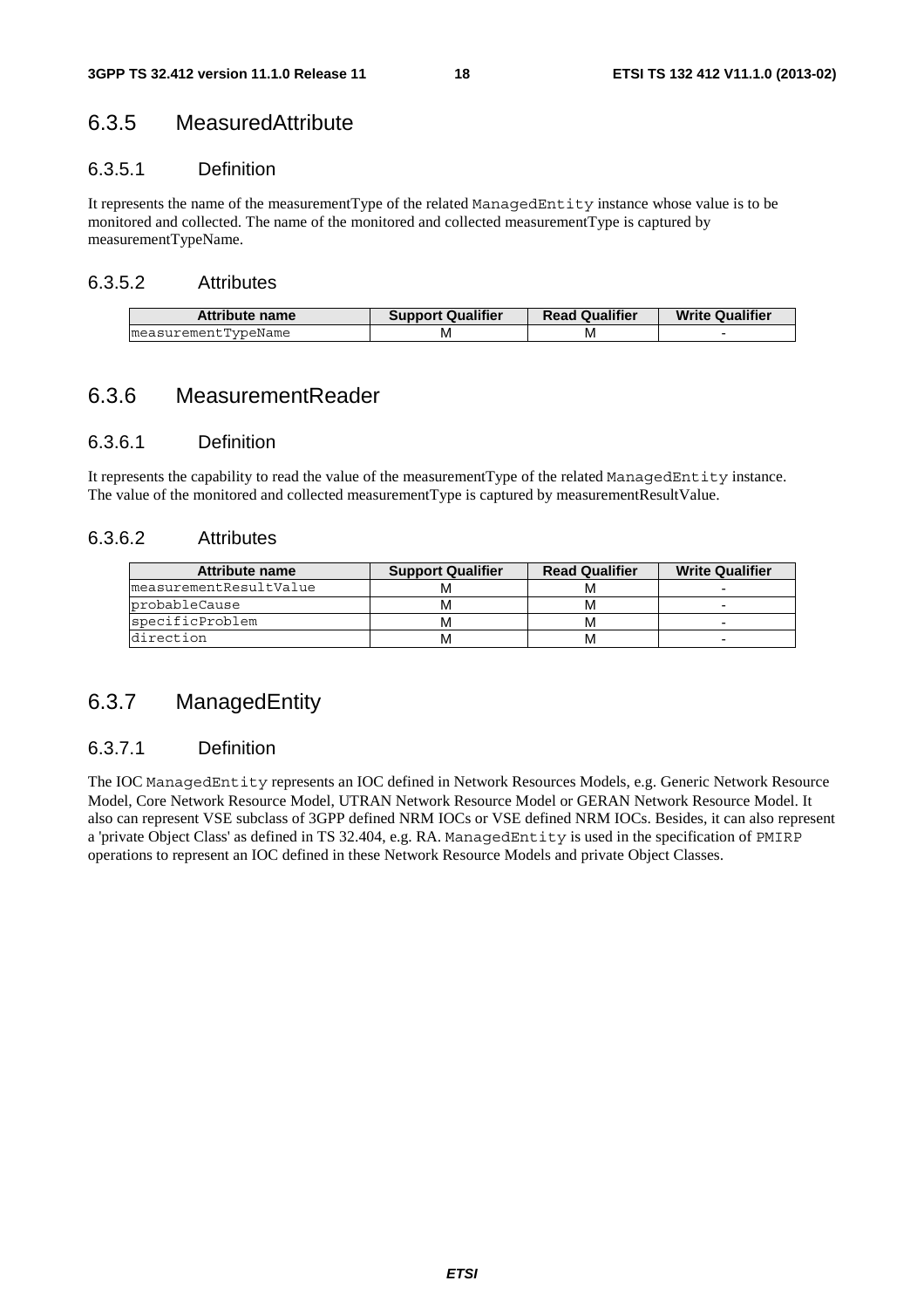### 6.3.8 Monitor

#### 6.3.8.1 Definition

It represents a capability to determine the (a) threshold-crossing or (b) threshold-reaching and the threshold-clearing. This class is abstract in that it cannot be instantiated. The ThresholdMonitor inherits this class.

It is the IRPAgent"s choice to support (a) or (b) (but not both). The support is on an IRPAgent system wide basis and is not on a per threshold basis. The IRPAgent"s behaviour regarding which approach (i.e., (a) or (b) above) to use, shall be the same for emitting alarms and for clearing alarms.

The instances of a class derived from this abstract class shall emit notifyThresholdMonitorObjectCreation when they are first created; and shall emit a notifyThresholdMonitorObjectDeletion when deleted.

The instances of a class derived from this abstract class shall also emit notifyNewAlarm, notifyChangedAlarm and notifyClearedAlarm according to the rules specified in Annex B: Threshold Alarm Triggering Events. The objectClass and objectInstance parameter of these notifications carry the class and DN of the ManagedEntity whose measurementType is being monitored and whose threshold condition has been triggered. The eventType of these notifications carry "Quality of Service Alarm". See 3GPP TS 32.111-2 [4].

#### 6.3.8.2 Attributes

| <b>Attribute name</b>    | <b>Support Qualifier</b> | <b>Read Qualifier</b> | <b>Write Qualifier</b> |
|--------------------------|--------------------------|-----------------------|------------------------|
| monitorId                | M                        | M                     |                        |
| monitorGranularityPeriod | м                        | м                     |                        |

#### 6.3.8.3 Notification

| <b>Notification name</b>       | <b>Note</b>                     |
|--------------------------------|---------------------------------|
| notifyThresholdMonitorCreation | See clause 7.1 (class diagram). |
| notifyThresholdMonitorDeletion | See clause 7.1 (class diagram). |

### 6.3.9 ThresholdMonitorList

#### 6.3.9.1 Definition

ThresholdMonitorList is the representation of the list of ThresholdMonitors.

#### 6.3.9.2 Attributes

| <b>Attribute name</b> | <b>Support Qualifier</b> | <b>Read Qualifier</b> | <b>Write Qualifier</b> |
|-----------------------|--------------------------|-----------------------|------------------------|
| ImonitorListId        | M                        | M                     |                        |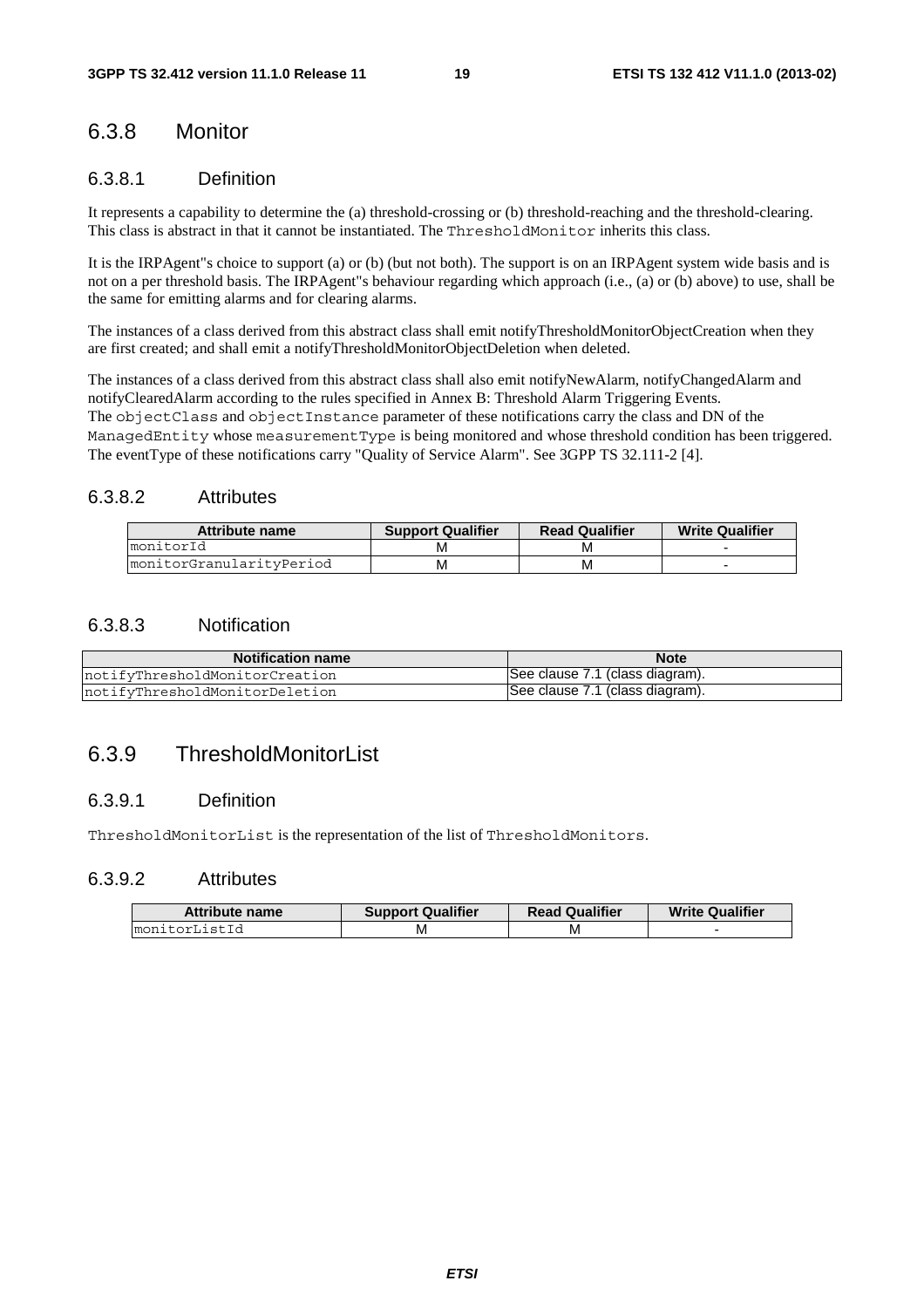### 6.3.10 ThresholdMonitor

#### 6.3.10.1 Definition

In order to monitor the overall health of the network, the thresholds are set by the authorized users to generate network performance related alarms. The ThresholdMonitor contains the values of the threshold settings for the PM parameters. If the threshold is (a) crossed or (b) reached (see 6.3.8.1 for clarification of the alternatives (a) and (b)), a performance alarm will be emitted (see 3GPP TS 32.401 [7]). The name of the monitored measurementType is captured by MeasuredAttribute.measurementTypeName and the value of it is captured by MeasurementReader.measurementResultValue.

#### 6.3.10.2 Attribute

| <b>Attribute name</b>  | <b>Support Qualifier</b> | <b>Read Qualifier</b> | <b>Write Qualifier</b> |
|------------------------|--------------------------|-----------------------|------------------------|
| thresholdMonitorStatus | M                        | М                     |                        |

### 6.3.11 ThresholdLevel

#### 6.3.11.1 Definition

It defines the thresholding criteria (via ThresholdLevel.thresholdValue and

ThresholdLevel.hysteresis) for a measurementType. It also specifies the thresholdSeverity level (via ThresholdLevel.thresholdSeverity) carried in the alarm triggered by the (a) threshold crossing or (b) threshold reaching event. (See 6.3.8.1 for clarification of the alternatives (a) and (b)).

#### 6.3.11.2 Attribute

| Attribute name    | <b>Support Qualifier</b> | <b>Read Qualifier</b> | <b>Write Qualifier</b> |
|-------------------|--------------------------|-----------------------|------------------------|
| thresholdValue    | M                        | M                     |                        |
| thresholdSeverity | М                        | M                     |                        |
| hvsteresis        | M                        | M                     |                        |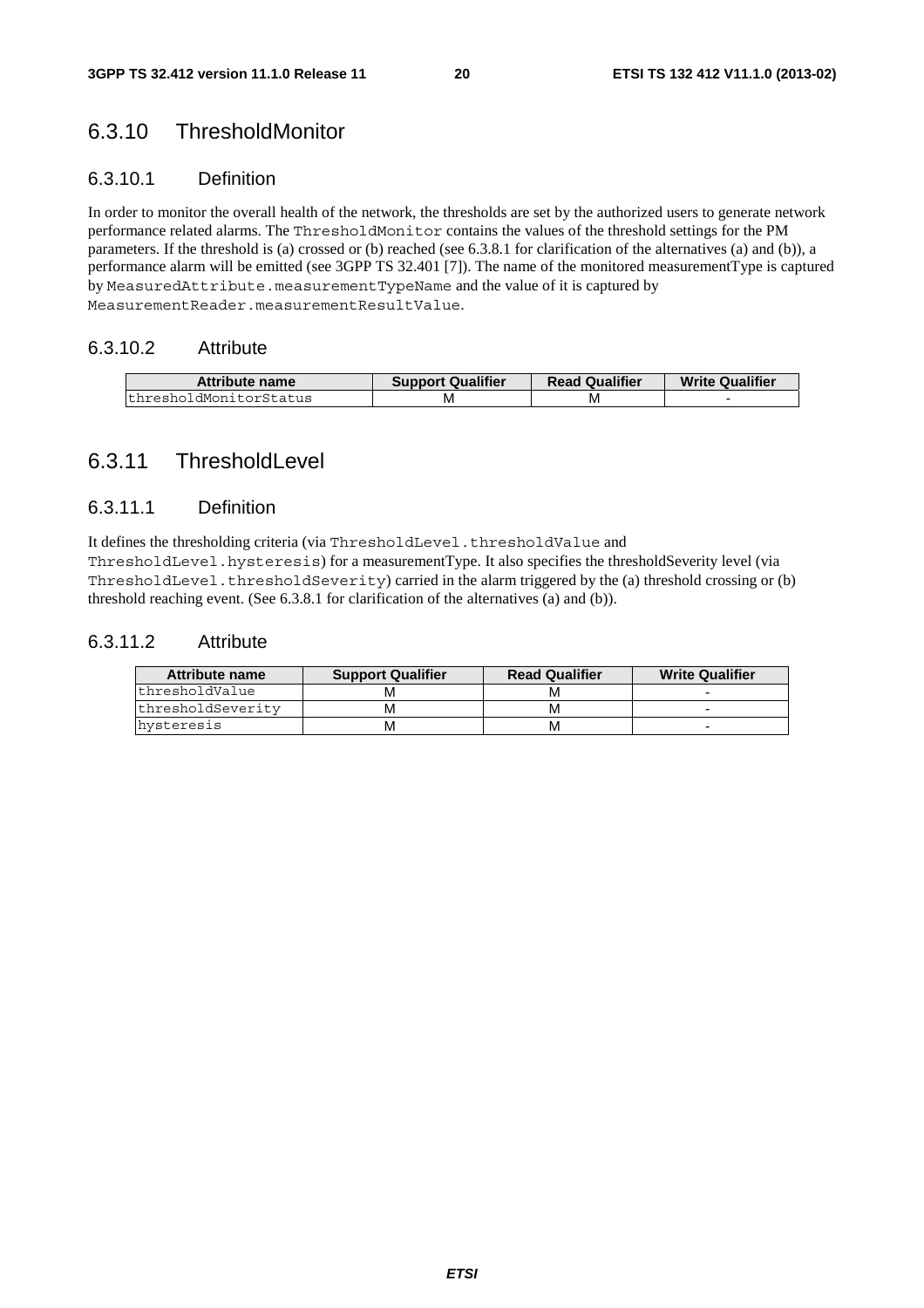### 6.4 Information relationship definitions

### 6.4.1 relation-pmIRP-measurementJobList (M)

#### 6.4.1.1 Definition

This represents the relationship between PMIRP and MeasurementJobList.

#### 6.4.1.2 Role

| Name                  | <b>Definition</b>                      |
|-----------------------|----------------------------------------|
| theMeasurementJobList | It represents the Measurement JobList. |
| thePMIRP              | It represents the PMIRP.               |

### 6.4.1.3 Constraint

|                 | <b>Definition</b>                                                                                 |
|-----------------|---------------------------------------------------------------------------------------------------|
| uniqueJobListId | The jobListIds playing the role of the Measurement JobList, are unique within a particular PMIRP. |

### 6.4.2 relation-measurementJobList-measurementJob (M)

### 6.4.2.1 Definition

This represents the relationship between MeasurementJobList and MeasurementJob.

#### 6.4.2.2 Role

| <b>Name</b>           | <b>Definition</b>                     |
|-----------------------|---------------------------------------|
| theMeasurementJob     | It represents the Measurement Job.    |
| theMeasurementJobList | It represents the MeasurementJobList. |

### 6.4.2.3 Constraint

| <b>Name</b> | <b>Definition</b>                                                                                |
|-------------|--------------------------------------------------------------------------------------------------|
| uniqueJobId | The joblds of all Measurement Jobs, playing the role of the Measurement Job, are unique within a |
|             | particular PMIRP and Measurement JobList.                                                        |

### 6.4.3 relation-measurementJob-jobMeasurementSchedule (M)

#### 6.4.3.1 Definition

This represents the relationship between MeasurementJob and JobMeasurementSchedule.

### 6.4.3.2 Role

| <b>Name</b>       | <b>Definition</b>                          |
|-------------------|--------------------------------------------|
| theJobSchedule    | It represents the JobMeasurement Schedule. |
| theMeasurementJob | It represents the MeasurementJob.          |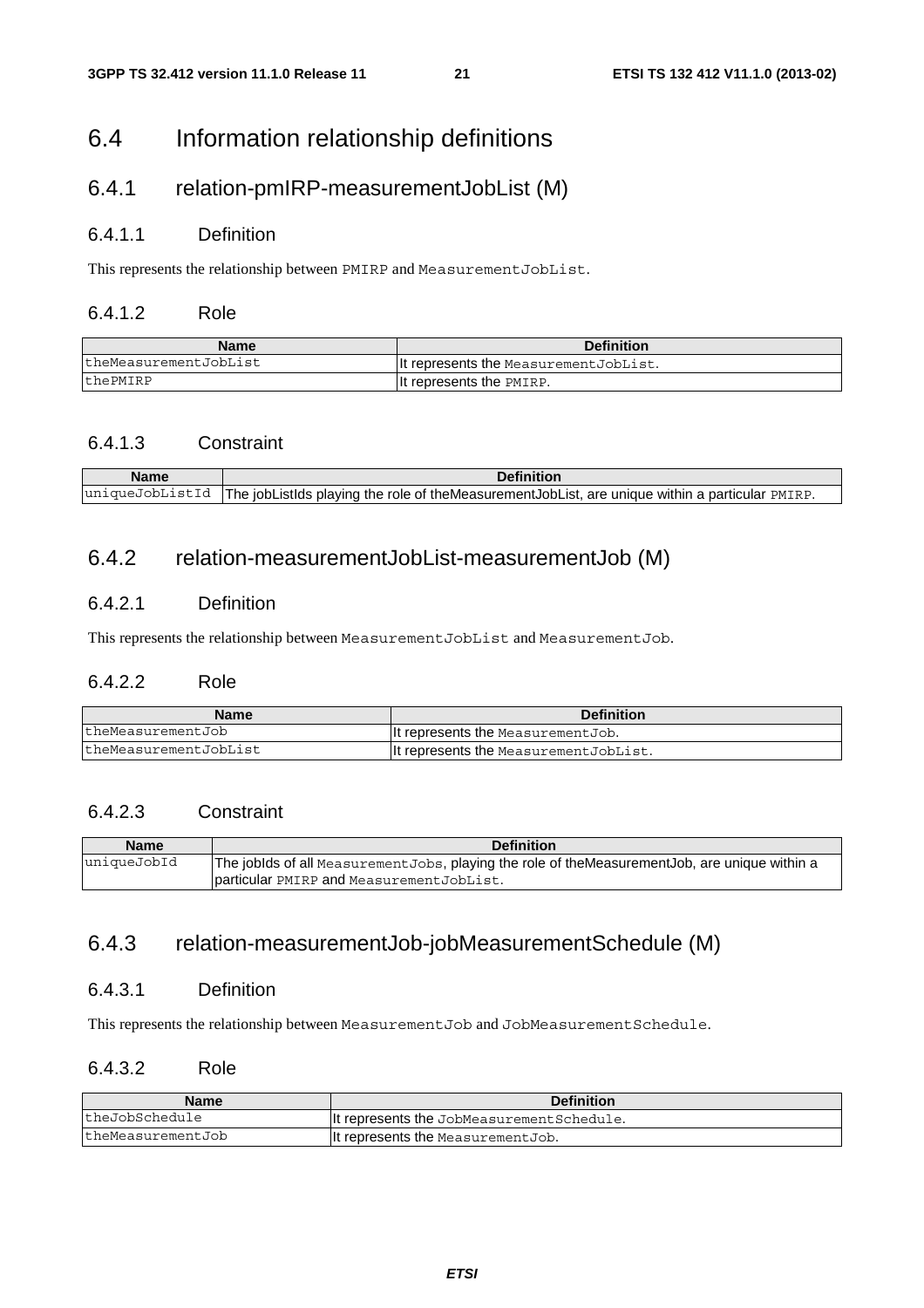### 6.4.4 relation-measurementJob-measurement (M)

### 6.4.4.1 Definition

This represents the relationship between MeasurementJob and MeasurementReader.

### 6.4.4.2 Role

| <b>Name</b>       | <b>Definition</b>                     |
|-------------------|---------------------------------------|
| theMeasurement    | It represents the Measurement Reader. |
| theMeasurementJob | It represents the MeasurementJob.     |

### 6.4.5 relation-measuredAttribute-managedEntity (M)

### 6.4.5.1 Definition

This represents the relationship between MeasuredAttribute and ManagedEntity.

#### 6.4.5.2 Role

| <b>Name</b>          | <b>Definition</b>                                                                     |
|----------------------|---------------------------------------------------------------------------------------|
| theMeasuredAttribute | The Measured Attribute, when playing this role, reads the monitored measurement       |
|                      | types of the related ManagedEntity instances. The names of measurement types are      |
|                      | captured by the MeasuredAttribute. MeasurementTypeName. When playing this             |
|                      | role, the Measured Attribute is aware of the class name and DN of the                 |
|                      | ManagedEntity.                                                                        |
| theME                | The ManagedEntity, when playing this role, represents the actual network resource     |
|                      | instance under measurement or whose measurementTypes are being monitored for (a)      |
|                      | threshold-crossing or (b) threshold-reaching and threshold-clearing. (See 6.3.8.1 for |
|                      | clarification of the alternatives (a) and (b))                                        |

### 6.4.5.3 Constraint

| <b>Name</b> | <b>Definition</b>                                                                                    |
|-------------|------------------------------------------------------------------------------------------------------|
|             | applyToSameObjectClass  The MeasuredAttribute, which playing the role of "theMeasuredAttribute", can |
|             | monitor the thresholds of the measurement Types of one or multiple managed object                    |
|             | linstances of the same managed object class, which playing the role of "theME".                      |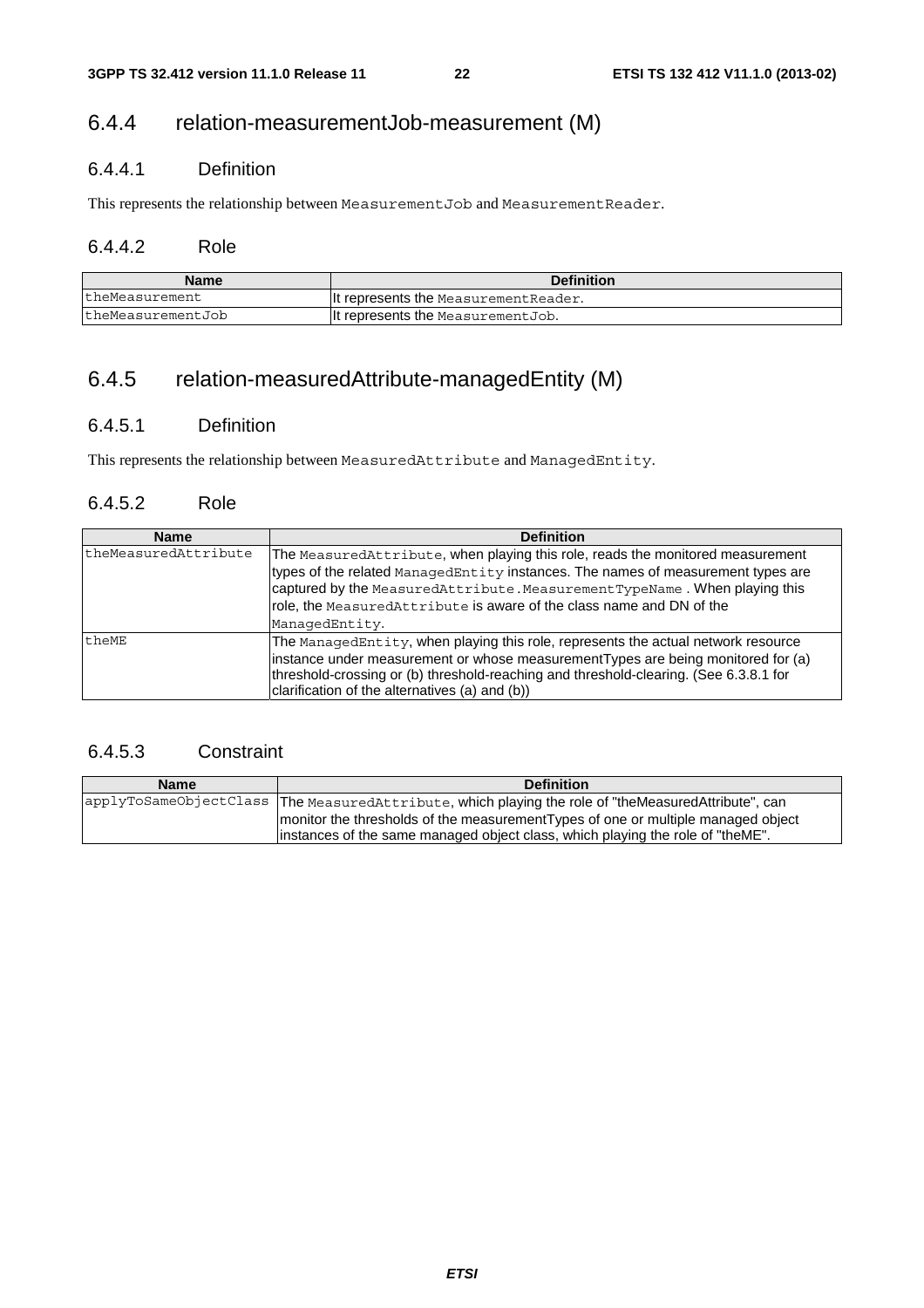### 6.4.6 relation-pmIRP-thresholdMonitorList (M)

### 6.4.6.1 Definition

This represents the relationship between PMIRP and ThresholdMonitorList.

### 6.4.6.2 Role

| <b>Name</b>             | <b>Definition</b>                        |
|-------------------------|------------------------------------------|
|                         |                                          |
| theThresholdMonitorList | llt represents the ThresholdMonitorList. |
| thePMIRP                | It represents the PMIRP.                 |

### 6.4.6.3 Constraint

| <b>Name</b> | <b>Definition</b>                                                                                                   |
|-------------|---------------------------------------------------------------------------------------------------------------------|
|             | uniqueMonitorListId  The monitorListIds playing the role of theThresholdMonitorList, are unique within a particular |
|             | PMIRP.                                                                                                              |

### 6.4.7 relation-thresholdMonitorList-thresholdMonitor (M)

#### 6.4.7.1 Definition

This represents the relationship between ThresholdMonitorList and ThresholdMonitor.

#### 6.4.7.2 Role

| <b>Name</b>             | <b>Definition</b>                        |
|-------------------------|------------------------------------------|
| theThresholdMonitor     | llt represents the ThresholdMonitor.     |
| theThresholdMonitorList | llt represents the ThresholdMonitorList. |

#### 6.4.7.3 Constraint

| <b>Name</b> | <b>Definition</b>                                                                                             |
|-------------|---------------------------------------------------------------------------------------------------------------|
|             | uniqueMonitorId  The monitorIds of all ThresholdMonitors, playing the role of theThresholdMonitor, are unique |
|             | within a particular ThresholdMonitorList.                                                                     |

### 6.4.8 relation-thresholdMonitor-measurement (M)

### 6.4.8.1 Definition

This represents the relationship between ThresholdMonitor and MeasurementReader.

#### 6.4.8.2 Role

| <b>Name</b>         | <b>Definition</b>                     |
|---------------------|---------------------------------------|
| theMeasurement      | It represents the Measurement Reader. |
| theThresholdMonitor | It represents the ThresholdMonitor.   |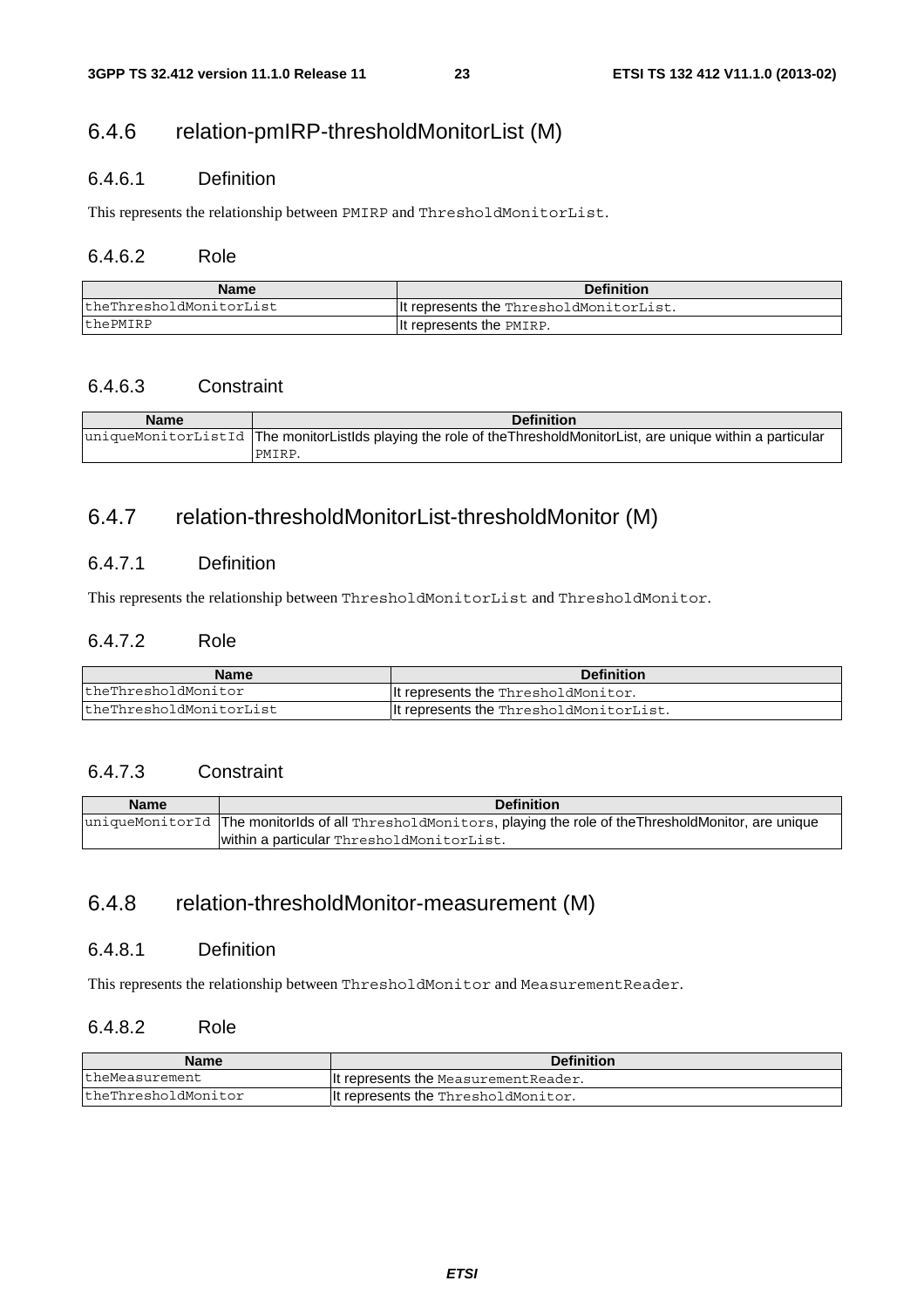### 6.4.9 relation-measuredAttribute-thresholdLevels (M)

### 6.4.9.1 Definition

This represents the relationship between MeasuredAttribute and ThresholdLevel.

### 6.4.9.2 Role

| <b>Name</b>          | <b>Definition</b>                                                                                                                                                                                                                                                                                                                                                                                                                           |
|----------------------|---------------------------------------------------------------------------------------------------------------------------------------------------------------------------------------------------------------------------------------------------------------------------------------------------------------------------------------------------------------------------------------------------------------------------------------------|
| theMeasuredAttribute | The Measured Attribute, when playing this role, can have 14 Threshold Level<br>associates with it to set the (a) threshold-crossing or (b) threshold reaching and the clearing<br>criteria (i.e. ThresholdLevel.thresholdValue, ThresholdLevel.hysteresis) and<br>associated thresholdSeverity (i.e. ThresholdLevel.thresholdSeverity) of the<br>monitored measurementType. (see 6.3.8.1 for clarification of the alternatives (a) and (b)) |
| theThresholdLevel    | When playing this role, the ThresholdLevel captures the (a) threshold-crossing or (b)<br>threshold-reaching and the threshold-clearing criteria and its associated thresholdSeverity<br>(level. (see 6.3.8.1 for clarification of the alternatives (a) and (b))                                                                                                                                                                             |

### 6.4.9.3 Constraint

| Name | <b>Definition</b>                                                                                     |
|------|-------------------------------------------------------------------------------------------------------|
|      | noMoreThanFourLevels   A MeasuredAttribute may have no more than four ThresholdLevels associated with |
|      | ιι.                                                                                                   |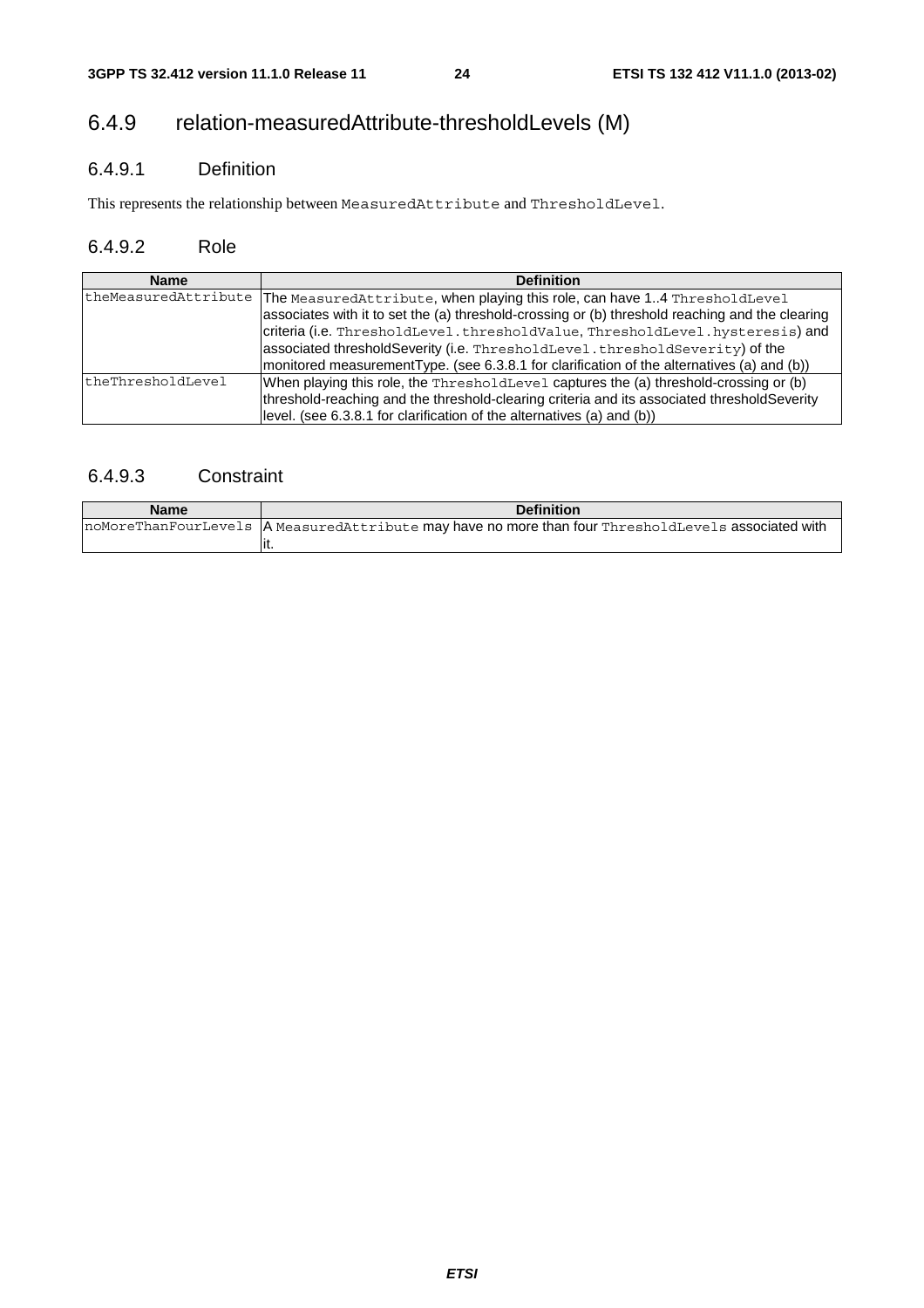### 6.5 Information attribute definition

### 6.5.1 Definition and legal values

| <b>Attribute</b><br><b>Name</b> | <b>Definition</b>                                                                                                                                                                                                                                                                                                                                                                                                                                                                                                                                                                                                                                                                                                                                                                                                                                                                                                                                                                                                                                                             | <b>Legal Values</b>                                                                                                                                                                                                                                                                                               |
|---------------------------------|-------------------------------------------------------------------------------------------------------------------------------------------------------------------------------------------------------------------------------------------------------------------------------------------------------------------------------------------------------------------------------------------------------------------------------------------------------------------------------------------------------------------------------------------------------------------------------------------------------------------------------------------------------------------------------------------------------------------------------------------------------------------------------------------------------------------------------------------------------------------------------------------------------------------------------------------------------------------------------------------------------------------------------------------------------------------------------|-------------------------------------------------------------------------------------------------------------------------------------------------------------------------------------------------------------------------------------------------------------------------------------------------------------------|
| directio<br>n                   | For some measurementType, the higher its<br>thresholdValue, the higher is the<br>thresholdSeverity. For others, the lower its<br>thresholdValue, the higher is its<br>thresholdSeverity. This attribute identifies if the<br>measurementType is of the former<br>(i.e. "Increasing") or latter type (i.e. "Decreasing").<br>If it is "Increasing", the threshold event is<br>triggered when the value first equals or exceeds<br>(when compared against the last read value) a<br>threshold value. The threshold is said to be<br>cleared when the measurementType value falls<br>below (when compared against the last read<br>value) one or more threshold values.<br>If it is "Decreasing", the threshold event is<br>triggered when the measurementType value first<br>equals or falls below one or more threshold<br>values. The threshold is said to be cleared when<br>the measurementType value rises above the<br>threshold value.<br>See annex B (Threshold Related Performance<br>Alarm Triggering Events) for details of the<br>behaviour of multiple thresholds. | Possible values are: "Increasing", "Decreasing"                                                                                                                                                                                                                                                                   |
| hysteres<br>is                  | A threshold has a value. It can have a hysteresis.<br>A threshold with a hysteresis has a threshold-high<br>and a threshold-low value that are different from<br>the threshold value.<br>A hysteresis, therefore, defines the threshold-high<br>and threshold-low levels within which the<br>measurementType value is allowed to oscillate<br>without triggering a (a) threshold-crossing or (b)<br>threshold-reaching or a threshold-clearing<br>condition. (See 6.3.8.1 for clarification of the<br>alternatives (a) and (b))<br>threshold-high = threshold + hysteresis<br>threshold-low = threshold - hysteresis<br>See annex B (Threshold Related Performance<br>Alarm Triggering Events).                                                                                                                                                                                                                                                                                                                                                                               | Any positive value                                                                                                                                                                                                                                                                                                |
| riod                            | jobGranu It specifies the period between two successive<br>larityPe measurements.                                                                                                                                                                                                                                                                                                                                                                                                                                                                                                                                                                                                                                                                                                                                                                                                                                                                                                                                                                                             | The value can be 5 minutes, 15 minutes, 30 minutes, 1<br>hours, 12 hours and 24 hours.<br>The minimum granularity period is 5 minutes in most<br>cases, but for some measurements it may only make                                                                                                                |
| jobId                           | It identifies the Measurement Job instance (and<br>distinguishes it from all other existing and stopped<br>MeasurementJob instances of the PMIRP<br>Agent).                                                                                                                                                                                                                                                                                                                                                                                                                                                                                                                                                                                                                                                                                                                                                                                                                                                                                                                   | sense to collect data in a larger granularity period.<br>Any identifier except:<br>Those that identify MeasurementJob instances<br>1.<br>whose MeasurementJob.jobStatus(s)are<br>Scheduled, Active, Suspended or Stopped; and<br>Those that appear in filenames of files ready for<br>2.<br>IRPManager retrieval. |
| d<br>jobRepor                   | jobListI It identifies the singleton MeasurementJobList<br>of the PMIRP Agent.<br>It specifies the period between two successive                                                                                                                                                                                                                                                                                                                                                                                                                                                                                                                                                                                                                                                                                                                                                                                                                                                                                                                                              | Any identifier.<br>Its value should be one or multiple of                                                                                                                                                                                                                                                         |
| tingPeri<br>od                  | emissions of notifyFileReady or<br>notifyFilePreparationError [10]. The two<br>notifications are related to the same Job. See<br>constraints reportTime in clause 6.5.2.                                                                                                                                                                                                                                                                                                                                                                                                                                                                                                                                                                                                                                                                                                                                                                                                                                                                                                      | jobGranularityPeriod.                                                                                                                                                                                                                                                                                             |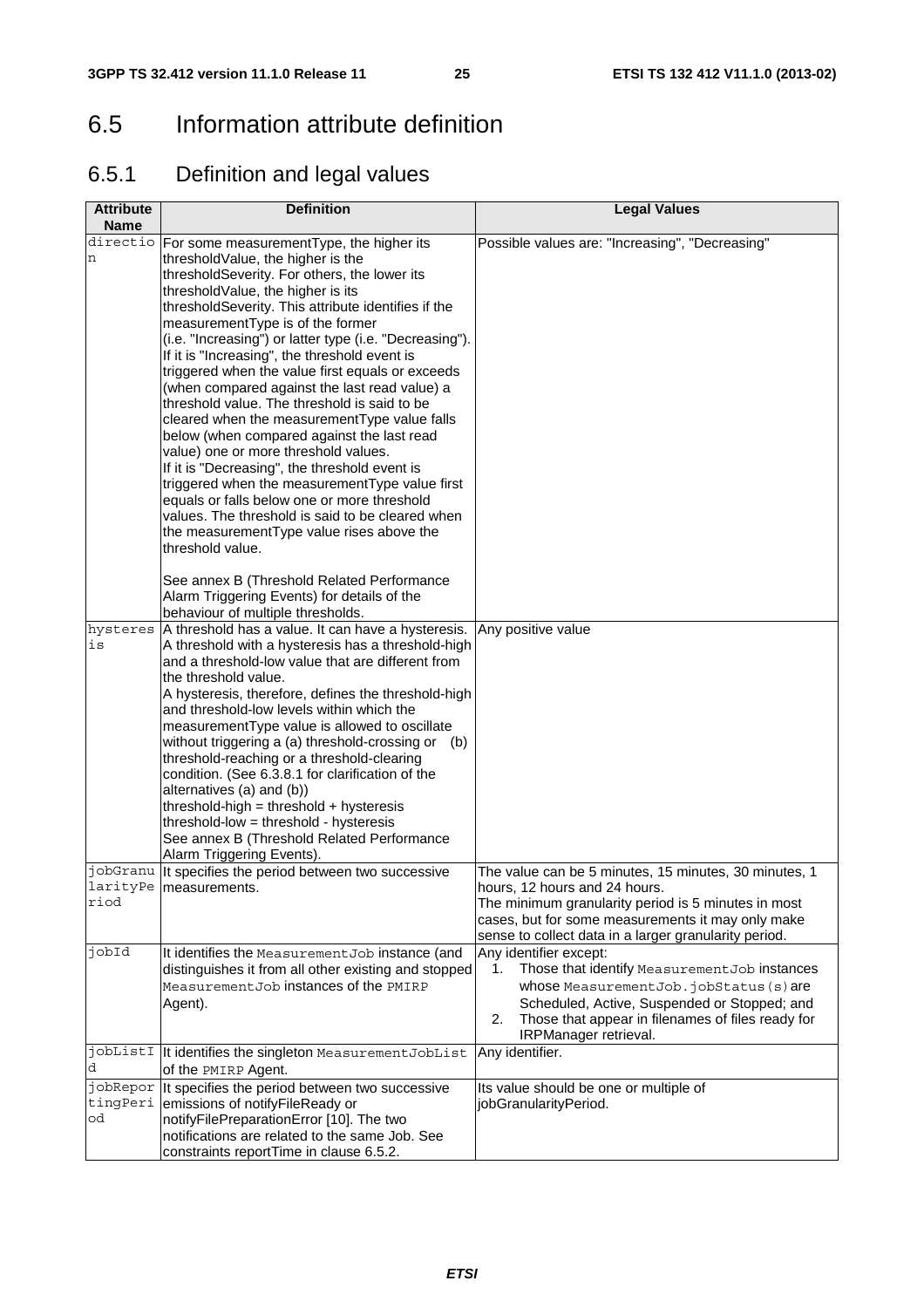| <b>Attribute</b><br><b>Name</b> | <b>Definition</b>                                                                                                                                                                                                                                                | <b>Legal Values</b>                                                                                                                                                                                                                                                                                                           |
|---------------------------------|------------------------------------------------------------------------------------------------------------------------------------------------------------------------------------------------------------------------------------------------------------------|-------------------------------------------------------------------------------------------------------------------------------------------------------------------------------------------------------------------------------------------------------------------------------------------------------------------------------|
| ule                             | jobSched It specifies the detailed time frames during which<br>the MeasurementJob.jobStatus = Active and<br>its substate = Busy.                                                                                                                                 | Its value is only one of the following, dailyScheduling or<br>weeklyScheduling. The legal values for them refer to ITU-<br>T Recommendation X.721 [3].<br>The legal values for them are as follows.<br>dailyScheduling:<br>{{ intervalStart {hour 0, minute 0},<br>intervalEnd<br>{hour 23, minute 59}}}<br>weeklyScheduling: |
|                                 | jobStart It specifies the begin time from which the                                                                                                                                                                                                              | {{ daysOfWeek<br>$'1111111'B$ ,<br>intervalsOfDay dailyScheduling}}<br>All values that indicate valid timestamp.                                                                                                                                                                                                              |
| Time                            | MeasurementJob will be active.                                                                                                                                                                                                                                   |                                                                                                                                                                                                                                                                                                                               |
| S                               | jobStatu It specifies the status of MeasurementJob.                                                                                                                                                                                                              | Its value should be one of the following: Scheduled,<br>Active,<br>Suspended<br>Stopped                                                                                                                                                                                                                                       |
| ity                             | jobPrior  It specifies the priority of MeasurementJob                                                                                                                                                                                                            | Its value should be one of the following:<br>Low,<br>Medium,<br>High                                                                                                                                                                                                                                                          |
| ime                             | jobStopT It specifies the end time after which the<br>MeasurementJob will be stopped.                                                                                                                                                                            | All values that indicate valid timestamp and it should be<br>later than jobStartTime.It's not necessary that<br>jobStartTime and jobStopTime specifies time within the<br>same day.<br>This attribute may carry the value "indefinitely".                                                                                     |
| entResul<br>tValue              | measurem It identifies the value of a measurement type.                                                                                                                                                                                                          | Any valid measurement result value.                                                                                                                                                                                                                                                                                           |
| ame                             | measurem It identifies a name of one measurement type<br>entTypeN whose value is being collected and monitored.                                                                                                                                                  | Any valid measurement type name as defined by the<br>measurement definition template in 3GPP TS 32.40x [14].                                                                                                                                                                                                                  |
| ranulari                        | monitorG It specifies the period between two successive<br>reading of the thresholdValue to determine (a)<br>tyPeriod threshold-crossing or (b) threshold-reaching and<br>threshold-clearing. (See 6.3.8.1 for clarification of<br>the alternatives (a) and (b)) | It can be 5 minutes, 15 minutes, 30 minutes, 1 hour, 12<br>hours or 24 hours.<br>It has to be a multiple of the jobGranularityPeriod if the<br>MeasurementJob monitoring the same<br>measurementType exists.                                                                                                                  |
| monitorI<br>d                   | It identifies the ThresholdMonitor instance<br>(and distinguishes it from all other existing<br>ThresholdMonitor instances of the PMIRP<br>Agent).                                                                                                               | Any identifier except those that are currently used.                                                                                                                                                                                                                                                                          |
| istId                           | monitorL It identifies the singleton<br>ThresholdMonitorList in the PMIRP Agent.                                                                                                                                                                                 | Any identifier.                                                                                                                                                                                                                                                                                                               |
| probable<br>Cause               | It identifies the probable cause (of the (a)<br>threshold crossing or (b) threshold reaching)<br>carried by the threshold crossing or reaching<br>alarm. (See 6.3.8.1 for clarification of the<br>alternatives (a) and (b))                                      | "Threshold Crossed"                                                                                                                                                                                                                                                                                                           |
| threshol<br>У                   | It identifies the thresholdSeverity of the (a)<br>dSeverit   threshold crossing or (b) threshold reaching<br>event. (See 6.3.8.1 for clarification of the<br>alternatives (a) and (b))                                                                           | Warning, Minor, Major, Critical                                                                                                                                                                                                                                                                                               |
| specific<br>Problem             | It identifies the specific problem (causing the (a)<br>threshold crossing or (b) threshold reaching)<br>carried by the threshold crossing or reaching<br>alarm. (See 6.3.8.1 for clarification of the<br>alternatives (a) and (b))                               | Any valid specificProblem as defined by<br>3GPP TS 32.111-2 [4].                                                                                                                                                                                                                                                              |
| threshol<br>dMonitor<br>Status  | It specifies the current status of the<br>ThresholdMonitor.                                                                                                                                                                                                      | Active - ThresholdMonitor is working;<br>Suspended - ThresholdMonitor is suspended.                                                                                                                                                                                                                                           |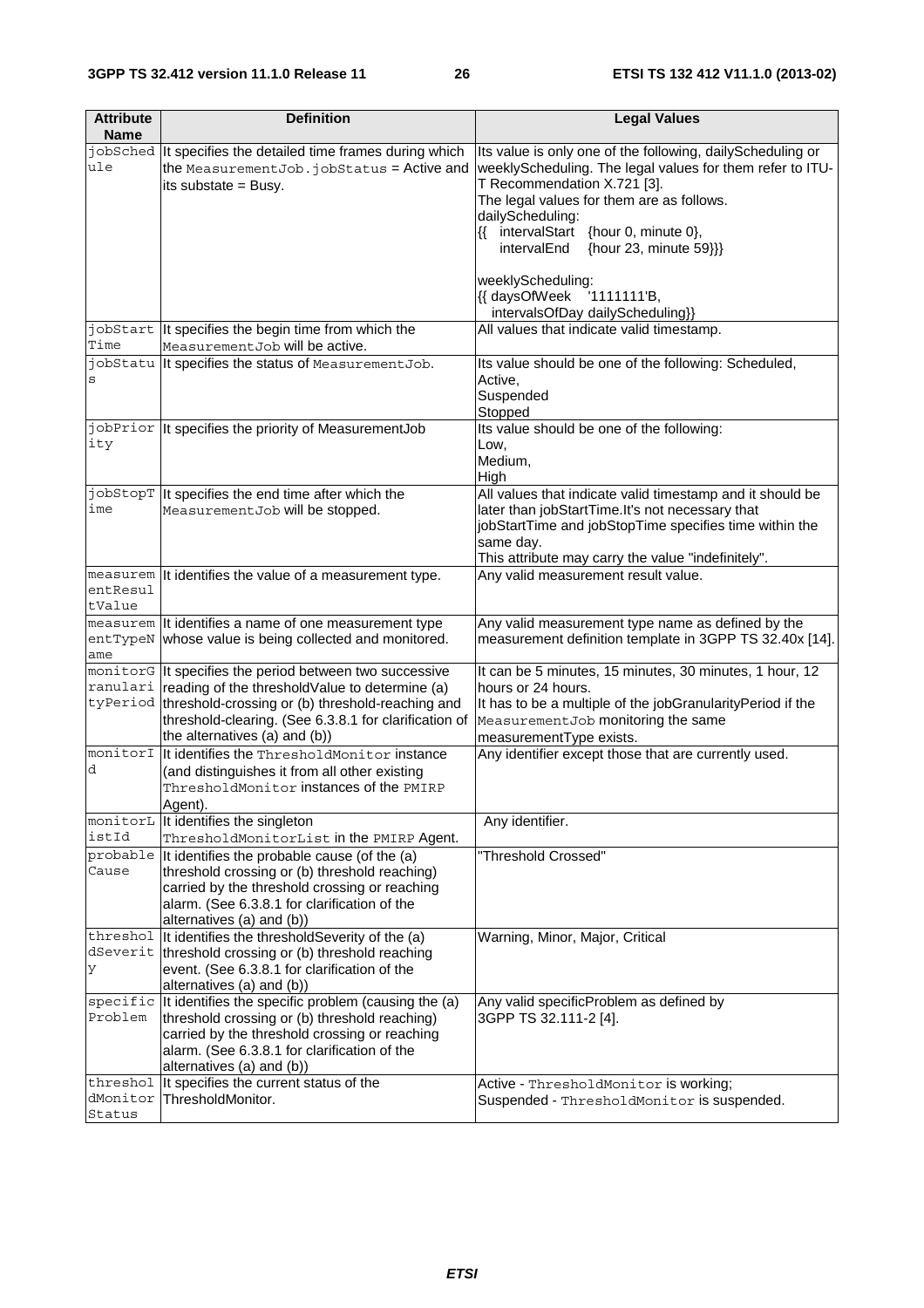| <b>Attribute</b> | <b>Definition</b>                                                                                                                                                                                                                                                                                        | <b>Legal Values</b>                                                                                                                                                                                                                                                                                                                                                                                                                                                            |
|------------------|----------------------------------------------------------------------------------------------------------------------------------------------------------------------------------------------------------------------------------------------------------------------------------------------------------|--------------------------------------------------------------------------------------------------------------------------------------------------------------------------------------------------------------------------------------------------------------------------------------------------------------------------------------------------------------------------------------------------------------------------------------------------------------------------------|
| <b>Name</b>      |                                                                                                                                                                                                                                                                                                          |                                                                                                                                                                                                                                                                                                                                                                                                                                                                                |
| dValue           | threshol It defines the threshold value of the monitored<br>measurementTypes. If the value is (a) crossed or<br>reached, the performance alarm shall be<br>(b)<br>emitted depending on the value of the<br>thresholdMonitorStatus. (See 6.3.8.1 for<br>clarification of the alternatives (a) and $(b)$ ) | If the monitored measurement Type is of Gauge type, this<br>threshold Value shall be of the same type.<br>If the monitored measurementType is of counter type,<br>then this value should be expressed as a rate, i.e., the<br>number of units of type of the monitored<br>measurementType over unit of time.<br>Note this rate is independent from the<br>monitorGranularityPeriod. This means that changes in the<br>monitorGranularityPeriod should not impact the rate used |
|                  |                                                                                                                                                                                                                                                                                                          | for threshold monitoring.                                                                                                                                                                                                                                                                                                                                                                                                                                                      |

### 6.5.2 Constraints

| <b>Name</b>                               | <b>Definition</b>                                                                                               |
|-------------------------------------------|-----------------------------------------------------------------------------------------------------------------|
| firstReportTime                           | If the jobReportingPeriod is n times the jobGranularityPeriod,                                                  |
|                                           | then the first report time shall be immediately after the                                                       |
|                                           | completion of the n-th successful measurementType reading.                                                      |
| measurementTypeReadTimes                  | The measurementType reading times are determined by the                                                         |
|                                           | following rules.                                                                                                |
|                                           | If jobGranularityPeriod is 5 minutes, then read on every 5 <sup>th</sup>                                        |
|                                           | minute of the hour.                                                                                             |
|                                           | If jobGranularityPeriod is 15 minutes, then read on every<br>15 <sup>th</sup> minute of the hour.               |
|                                           | If jobGranularityPeriod is 30 minutes, then read on every<br>30 <sup>th</sup> minute of the hour                |
|                                           | If jobGranularityPeriod is 1 hour, then read on every hour of<br>the day                                        |
|                                           | If jobGranularityPeriod is 12 hours, then the first read shall                                                  |
|                                           | be as soon as possible on the hour and subsequent reads                                                         |
|                                           | shall be at 12 hours interval.                                                                                  |
|                                           | If jobGranularityPeriod is 24 hours, then the first read shall                                                  |
|                                           | be as soon as possible on the hour and subsequent reads                                                         |
|                                           | shall be at 24 hours interval.                                                                                  |
| multiLevelSeverity HysteresisOverlap      | For each ThresholdLevel.thresholdSeverity, there                                                                |
|                                           | may be a ThresholdLevel. hysteresis value                                                                       |
|                                           | corresponding to it. These multi-level values of                                                                |
|                                           | ThresholdLevel.hysteresis, relating to one                                                                      |
|                                           | ThresholdMonitor, shall not overlap.                                                                            |
| multiLevelSeverityOrder                   | The multiple ThresholdLevel (s), related to one                                                                 |
|                                           | ThresholdMonitor, shall be of the following order. If                                                           |
|                                           | ThresholdLevel.thresholdSeverity of one instance is                                                             |
|                                           | higher than that of the other instance and the direction is                                                     |
|                                           | 'Increasing', then the ThresholdLevel.thresholdValue is                                                         |
|                                           | higher than that of the other. If                                                                               |
|                                           | ThresholdLevel.thresholdSeverity of one instance is                                                             |
|                                           | higher than that of the other instance and the direction is                                                     |
|                                           | 'Decreasing', then the ThresholdLevel.thresholdValue                                                            |
|                                           | is lower than that of the other.                                                                                |
| numberOfThresholdLevelPerThresholdMonitor | In relation-tMonitor-tLevel, the multiplicity of                                                                |
|                                           | theThresholdLevel is "14".                                                                                      |
|                                           | If PMIRP supports multi-level threshold Severity, then there are                                                |
|                                           | at most 4 ThresholdLevels relating to one                                                                       |
|                                           | ThresholdMonitor. All                                                                                           |
|                                           | ThresholdLevel.thresholdSeverity instances shall                                                                |
|                                           | hold a different value that is chosen from the following: 'Critical',                                           |
|                                           | 'Major', "Warning' and 'Minor'.                                                                                 |
|                                           | If PMIRP does not support multi-level thresholdSeverity, then                                                   |
|                                           | there is only one ThresholdLevel relating to one                                                                |
|                                           | ThresholdMonitor. The sole                                                                                      |
|                                           | ThresholdLevel.thresholdSeverity shall hold one of<br>the following: 'Critical', 'Major', "Warning' or 'Minor'. |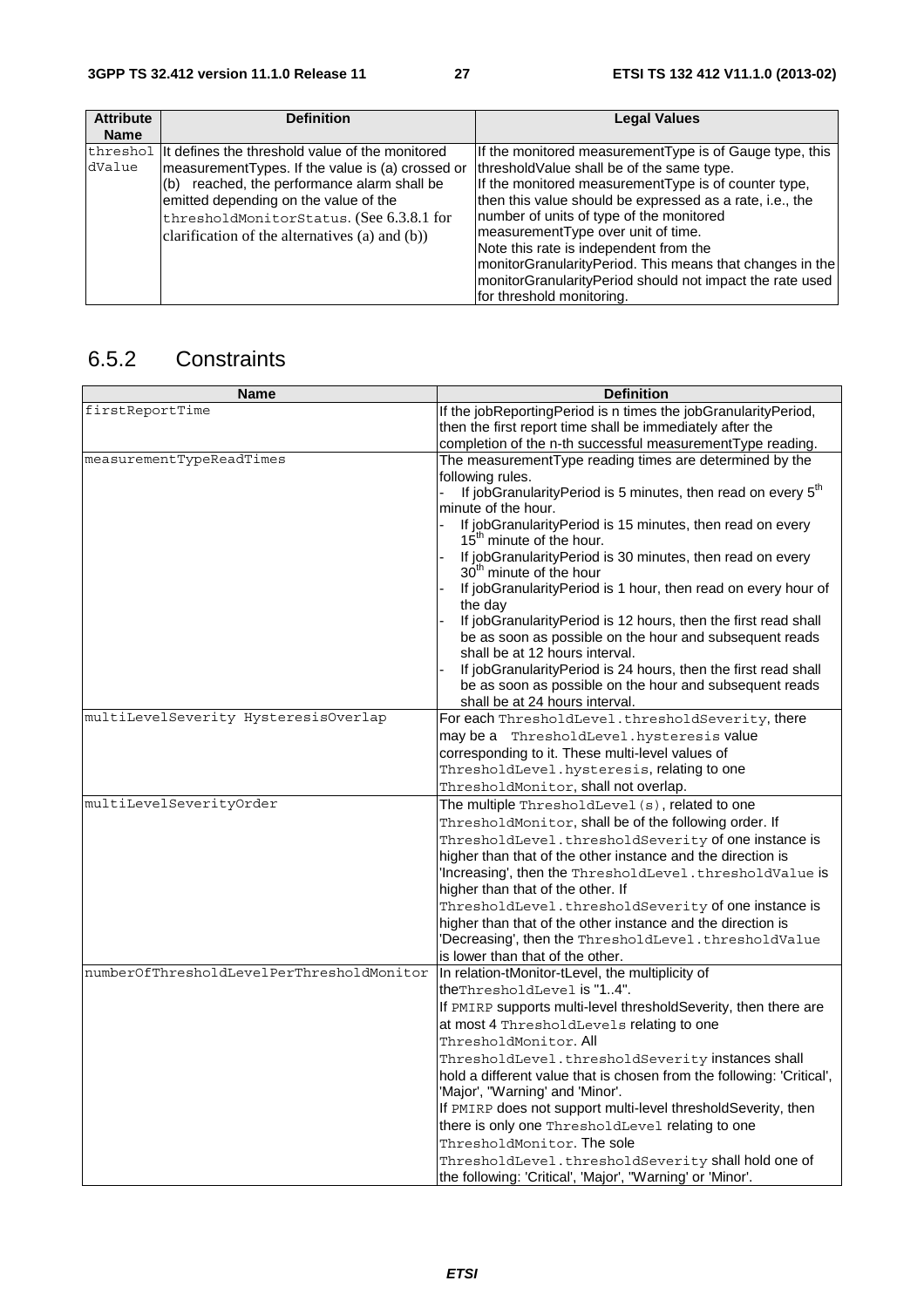7 Interface definition

### 7.1 Class diagram



- NOTE 1: PMIRPNotifications\_2 is mandatory if PMIRPOperations\_2 is supported.
- NOTE 2: The suspendMeasurementJob and resumeMeasurementJob operations are optional.

**Figure 7.1: Class Diagram**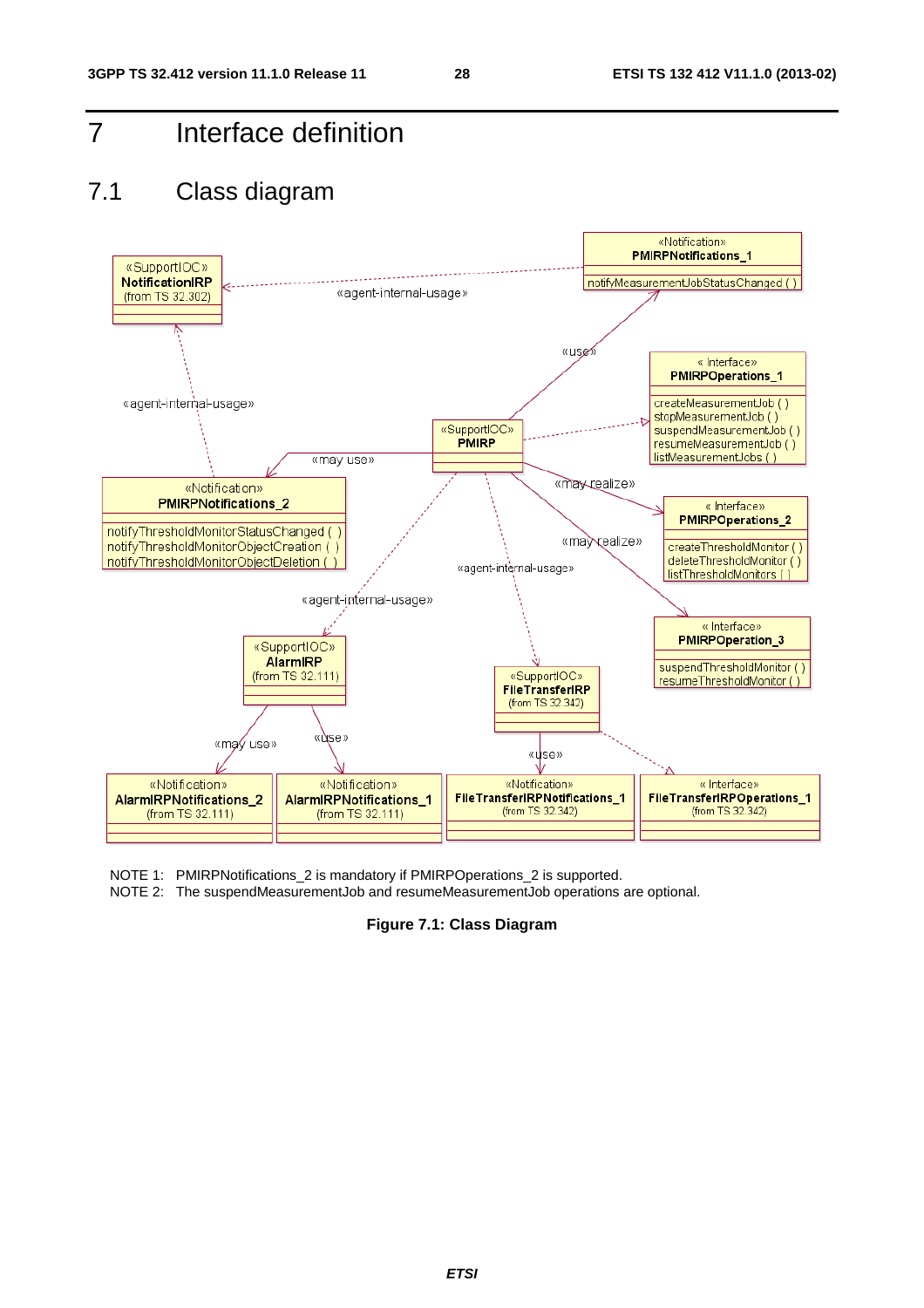### 7.2 Generic rules

- **Rule 1:** each operation with at least one input parameter supports a pre-condition valid\_input\_parameter which indicates that all input parameters shall be valid with regards to their information type. Additionally, each such operation supports an exception operation\_failed\_invalid\_input\_parameter which is raised when pre-condition valid\_input\_parameter is false. The exception has the same entry and exit state.
- **Rule 2:** each operation with at least one optional input parameter supports a set of pre-conditions supported\_optional\_input\_parameter\_xxx where "xxx" is the name of the optional input parameter and the precondition indicates that the operation supports the named optional input parameter. Additionally, each such operation supports an exception operation\_failed\_unsupported\_optional\_input\_parameter\_xxx which is raised when (a) the pre-condition supported\_optional\_input\_parameter\_xxx is false and (b) the named optional input parameter is carrying information. The exception has the same entry and exit state.
- **Rule 3:** each operation shall support a generic exception operation\_failed\_internal\_problem which is raised when an internal problem occurs and that the operation cannot be completed. The exception has the same entry and exit state.
- NOTE: These rules are mapped at the solution set level. Pre-conditions and exceptions, generated by these rules, need not appear explicitly in the present document.

### 7.3 PMIRPOperations 1 Interface (M)

### 7.3.1 Operation createMeasurementJob (M)

#### 7.3.1.1 Definition

This operation supports IRPManager's request to create a MeasurementJob through Itf-N.

Once created, the attributes of MeasurementJob (except MeasurementJob.jobStatus) and the related JobMeasurementSchedule and MeasuredAttribute will not be modified during the life-time of the MeasurementJob.

One MeasurementJob can collect the value of one or multiple measurementTypes.

When a measurementType is collected by one MeasurementJob for a given instance, another MeasurementJob which wants to collect the same measurementType for the same instance with different or the same jobGranularityPeriod may be rejected. This behaviour shall be consistent for a given implementation by a specific vendor.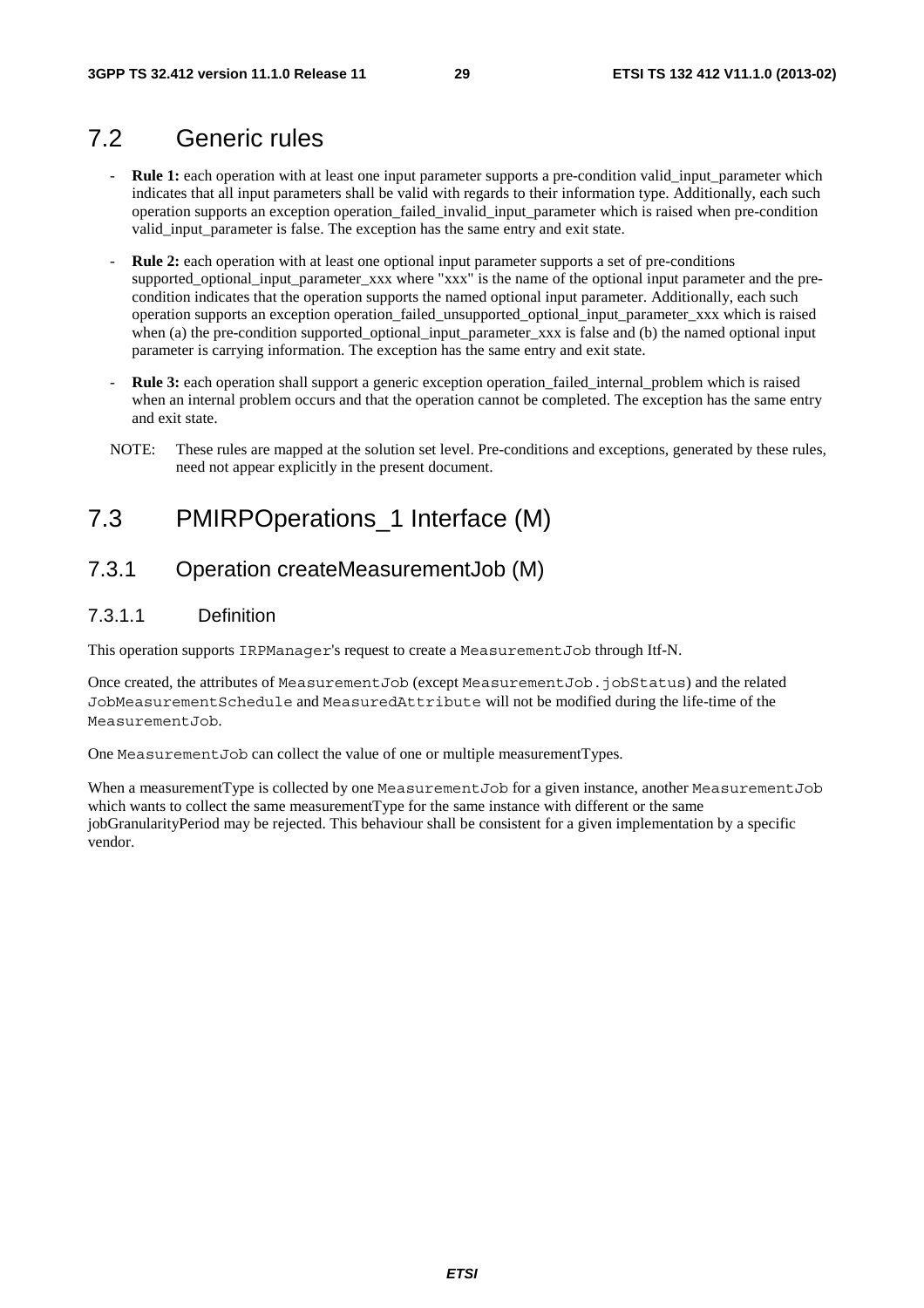### 7.3.1.2 Input parameters

| <b>Parameter Name</b> | <b>Qualif</b> | Information type                            | <b>Comment</b>                                                                                                                                                                                                                                                                                                                                                                                                           |
|-----------------------|---------------|---------------------------------------------|--------------------------------------------------------------------------------------------------------------------------------------------------------------------------------------------------------------------------------------------------------------------------------------------------------------------------------------------------------------------------------------------------------------------------|
|                       | ier           |                                             |                                                                                                                                                                                                                                                                                                                                                                                                                          |
| iOCName               | M             | bjectClass                                  | ManagedEntity.ollt specifies one Managed Entity class name. IRPManager requests<br>that one or more measurementType(s) of the instances of this class to<br>be monitored.                                                                                                                                                                                                                                                |
| iOCInstanceList       | M             | List of<br>objectInstance>                  | It specifies the list of DNs of ManagedEntity instances whose<br><managedentity. are="" be="" collected.<="" measurement="" td="" to="" type(s)=""  =""></managedentity.>                                                                                                                                                                                                                                                |
|                       |               |                                             | ManagedEntity instance(s) can be added in the network regardless<br>of whether a Measurement Job exists or not.                                                                                                                                                                                                                                                                                                          |
|                       |               |                                             | An empty list means that all instances known by PMIRP shall be<br>monitored.                                                                                                                                                                                                                                                                                                                                             |
|                       |               |                                             | The support of the use of empty list to indicate all instances is<br>optional.                                                                                                                                                                                                                                                                                                                                           |
|                       |               |                                             | If the Measurement Job is created using empty list, there are two<br>possible implementations:                                                                                                                                                                                                                                                                                                                           |
|                       |               |                                             | 1) PMIRP shall monitor all instances known by PMIRP at the time of<br>MeasurementJob creation, and it will not monitor instances added                                                                                                                                                                                                                                                                                   |
|                       |               |                                             | later.<br>2) PMIRP shall monitor all instances known by PMIRP at the time of                                                                                                                                                                                                                                                                                                                                             |
|                       |               |                                             | MeasurementJob creation, and it shall monitor instances added<br>later.                                                                                                                                                                                                                                                                                                                                                  |
| measurementCate       | M             | List of $\lt$                               | MeasuredAttribute. MeasurementTypeName specifies the                                                                                                                                                                                                                                                                                                                                                                     |
| qoryList              |               | te.                                         | MeasuredAttribu corresponding name of measurementType to be measured.                                                                                                                                                                                                                                                                                                                                                    |
|                       |               | Name>                                       | measurementType The element of measurementCategoryList could be one of the<br>following:                                                                                                                                                                                                                                                                                                                                 |
|                       |               |                                             | The form "family.measurementName.subcounter" can be used in<br>order to retrieve a specified subcounter of a MeasurementType.<br>The form "family.measurementName" can be used in order to<br>retrieve a specific MeasurementType. In case the MeasurementType<br>includes subcounters, all subcounters will be retrieved.<br>The form "family" can be used in order to retrieve all<br>MeasurementTypes in this family. |
|                       |               |                                             | At least, one element of measurementCategoryList shall be<br>specified.                                                                                                                                                                                                                                                                                                                                                  |
| granularityPeri<br>od | M             | MeasurementJob.<br>jobGranularityP<br>eriod | See clause 6.5.1 (definition and legal values).                                                                                                                                                                                                                                                                                                                                                                          |
| reportingPeriod       | м             | iod                                         | MeasurementJob. See clause 6.5.1 (definition and legal values).<br>jobReportingPer PMIRP will periodically monitor the performance data according to the<br>"reportingPeriod" parameter and produces an aggregated report in<br>one or more files. These files shall be transferred through file transfer<br>mechanism covered by the File Transfer IRP IS (see TS 32.342 [10]).                                         |
| startTime             | O             | tTime                                       | JobMeasurements See clause 6.5.1 (definition and legal values).<br>chedule. jobStar Default value is "start now". If startTime is in the past, the current time<br>will be used and the job will start immediately.                                                                                                                                                                                                      |
| stopTime              | O             | Time                                        | JobMeasurementS See clause 6.5.1 (definition and legal values).<br>chedule.jobStop Default value for jobStopTime is to run indefinitely. StopTime shall be<br>later than startTime and current time.                                                                                                                                                                                                                     |
| schedule              | O             | dule                                        | JobMeasurements See clause 6.5.1 (definition and legal values).<br>chedule.jobSche Default value is "daily".                                                                                                                                                                                                                                                                                                             |
| priority              | O             | ob.jobPriority                              | JobMeasurementJ See clause 6.5.1 (definition and legal values).<br>Default value is 'Medium'                                                                                                                                                                                                                                                                                                                             |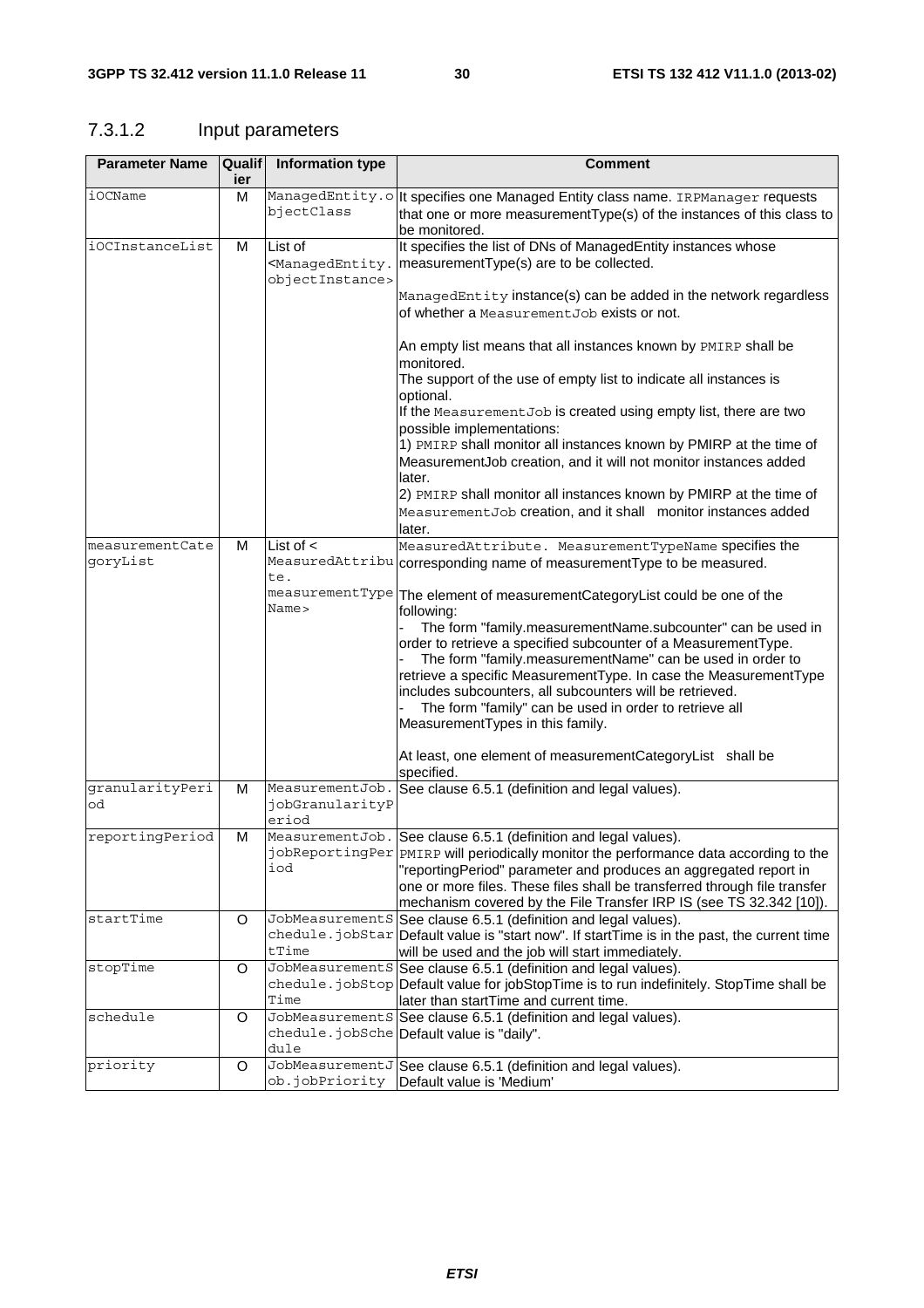| <b>Parameter Name</b> | Qualifier | <b>Matching Information</b> | Comment                                                              |
|-----------------------|-----------|-----------------------------|----------------------------------------------------------------------|
| jobId                 | м         | MeasurementJob.jobId        | Unique identifier of the Measurement Job from all                    |
|                       |           |                             | the existing and stopped MeasurementJobs in a                        |
|                       |           |                             | PMIRP Agent.                                                         |
| unsupportedList       | м         | List of $\lt$               | To create a Measurement Job, best-effort is                          |
|                       |           | ManagedEntity.objectInstan  | required. The parameter of 'unsupportedList' must                    |
|                       |           | ce,                         | be returned if status = PartialSuccess.                              |
|                       |           | MeasuredAttribute.          | The reason can be any of:                                            |
|                       |           | measurementTypeName,        | measurementTypeName is unknown to the                                |
|                       |           | reason                      | PMIRP.                                                               |
|                       |           |                             | measurementTypeName is invalid.                                      |
|                       |           |                             | measurementTypeName is not supported in the                          |
|                       |           |                             | specific implementation.                                             |
|                       |           |                             | The related IOC Instance is unknown (e.g. it does                    |
|                       |           |                             | not exist at the time of this operation invocation) to<br>the PMIRP. |
|                       |           |                             | Insufficient capacity to monitor the related IOC<br>Instance(s).     |
|                       |           |                             | measurementTypeName is already monitored for                         |
|                       |           |                             | the IOC instance with the same or another                            |
|                       |           |                             | granularity period.                                                  |
|                       |           |                             | When the input parameter iOCInstanceList is                          |
|                       |           |                             | empty, the unsupportedList shall be empty.                           |
| status                | м         | ENUM (Success, Failure,     | An operation may fail because of a specified or                      |
|                       |           | PartialSuccess)             | unspecified reason.                                                  |

### 7.3.1.3 Output parameters

### 7.3.1.4 Pre-condition

atLeastOneValidMeasurementType AND validStartTime AND validStopTime AND validSchedule AND validGranularityPeriod AND validReportingPeriod AND sufficientCapacity AND validPriority.

| <b>Assertion Name</b>          | <b>Definition</b>                                                          |
|--------------------------------|----------------------------------------------------------------------------|
| atLeastOneValidMeasurementType | At least one input measurementType is valid. The word valid means that the |
|                                | PMIRP is aware of this measurementType name, is aware of the               |
|                                | ManagedEntity holding such measurementType and that the                    |
|                                | MeasurementJob created can monitor its value according to the monitoring   |
|                                | criteria, e.g. granularity period, given in the input parameter.           |
| validStartTime                 | The startTime is valid.                                                    |
| validStopTime                  | The stopTime is valid.                                                     |
| validSchedule                  | The schedule is valid.                                                     |
| validGranularityPeriod         | The granularity Period is valid.                                           |
| validReportingPeriod           | The reportingPeriod is valid.                                              |
| sufficentCapacity              | The resource of EM and NE can support the requested measurement.           |
| validPriority                  | The priority is valid.                                                     |

### 7.3.1.5 Post-condition

someMeasurementTypeNamesMonitored AND notifyMeasurementJobStatusChangedMayBeEmitted.

| <b>Assertion Name</b>                                                             | <b>Definition</b>                                   |
|-----------------------------------------------------------------------------------|-----------------------------------------------------|
| someMeasurementTypeNamesMonitored                                                 | At least one input measurementTypeName is monitored |
|                                                                                   | by the newly created MeasurementJob.                |
| notifyMeasurementJobStatusChangedMayBeEmitted   If start time is "start now", the |                                                     |
|                                                                                   | MeasurementJob.jobStatus turns "Active" and a       |
|                                                                                   | InotifyMeasurementJobStatusChanged is emitted.      |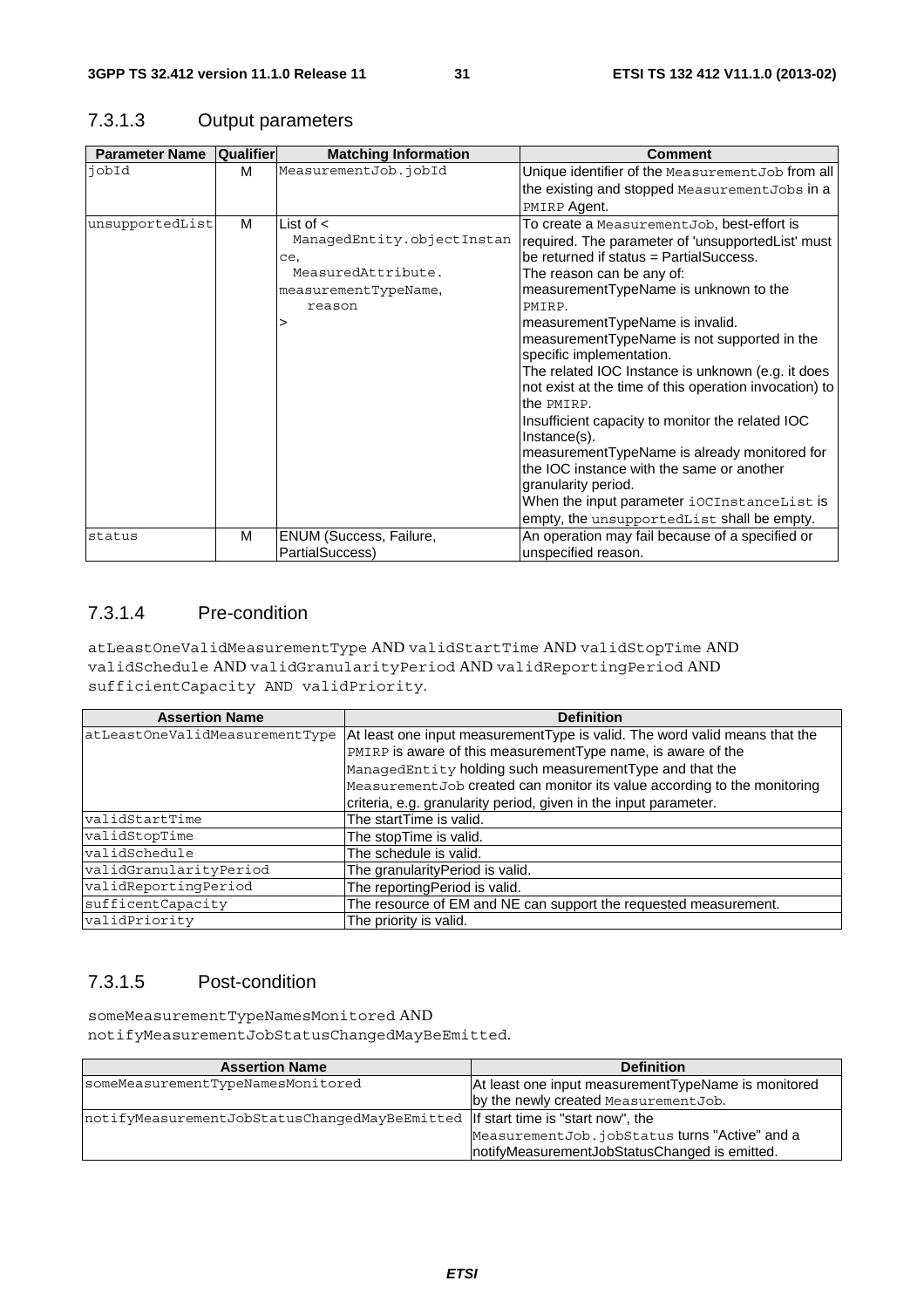### 7.3.1.6 Exceptions

| <b>Exception Name</b>  | <b>Definition</b>                                                                |
|------------------------|----------------------------------------------------------------------------------|
| invalidStartTime       | <b>Condition: validStartTime is false.</b>                                       |
|                        | Returned Information: Name of the exception; status is set to 'Failure'.         |
|                        | <b>Exit state:</b> Entry state.                                                  |
| invalidStopTime        | <b>Condition: validStopTime is false.</b>                                        |
|                        | Returned Information: Name of the exception; status is set to 'Failure'.         |
|                        | <b>Exit state:</b> Entry state.                                                  |
| invalidSchedule        | <b>Condition:</b> validSchedule is false.                                        |
|                        | Returned Information: Name of the exception; status is set to 'Failure'.         |
|                        | <b>Exit state:</b> Entry state.                                                  |
|                        | invalidGranularityPeriod Condition: validGranularityPeriod is false.             |
|                        | Returned Information: Name of the exception; status is set to 'Failure'.         |
|                        | <b>Exit state:</b> Entry state.                                                  |
| invalidReportingPeriod | Condition: validReportingPeriod is false.                                        |
|                        | Returned Information: Name of the exception; status is set to 'Failure'.         |
|                        | <b>Exit state:</b> Entry state.                                                  |
| hiqhWorkLoad           | Condition: sufficientCapacity is false.                                          |
|                        | Returned Information: Name of the exception and the detailed reason which is one |
|                        | of: emCpuBusy; emHDShortage, emLowMemory, {neCpuBusy, neObjectInstList},         |
|                        | {neHDShortage neObjectInstList}, {neLowMemory, neObjectInstList}, maxJobReached, |
|                        | otherReason; status is set to 'Failure'.                                         |
|                        | Exit state: Entry state.                                                         |
| invalidPriority        | Condition: validPriority is false.                                               |
|                        | Returned Information: Name of the exception; status is set to "Failure".         |
|                        | Exit state: Entry state.                                                         |
| noValidMeasurementType | Condition: (atLeastOneValidMeasurementType) not verified.                        |
|                        | Returned information: output parameter status is set to 'Failure'.               |
|                        | Exit state: Entry State.                                                         |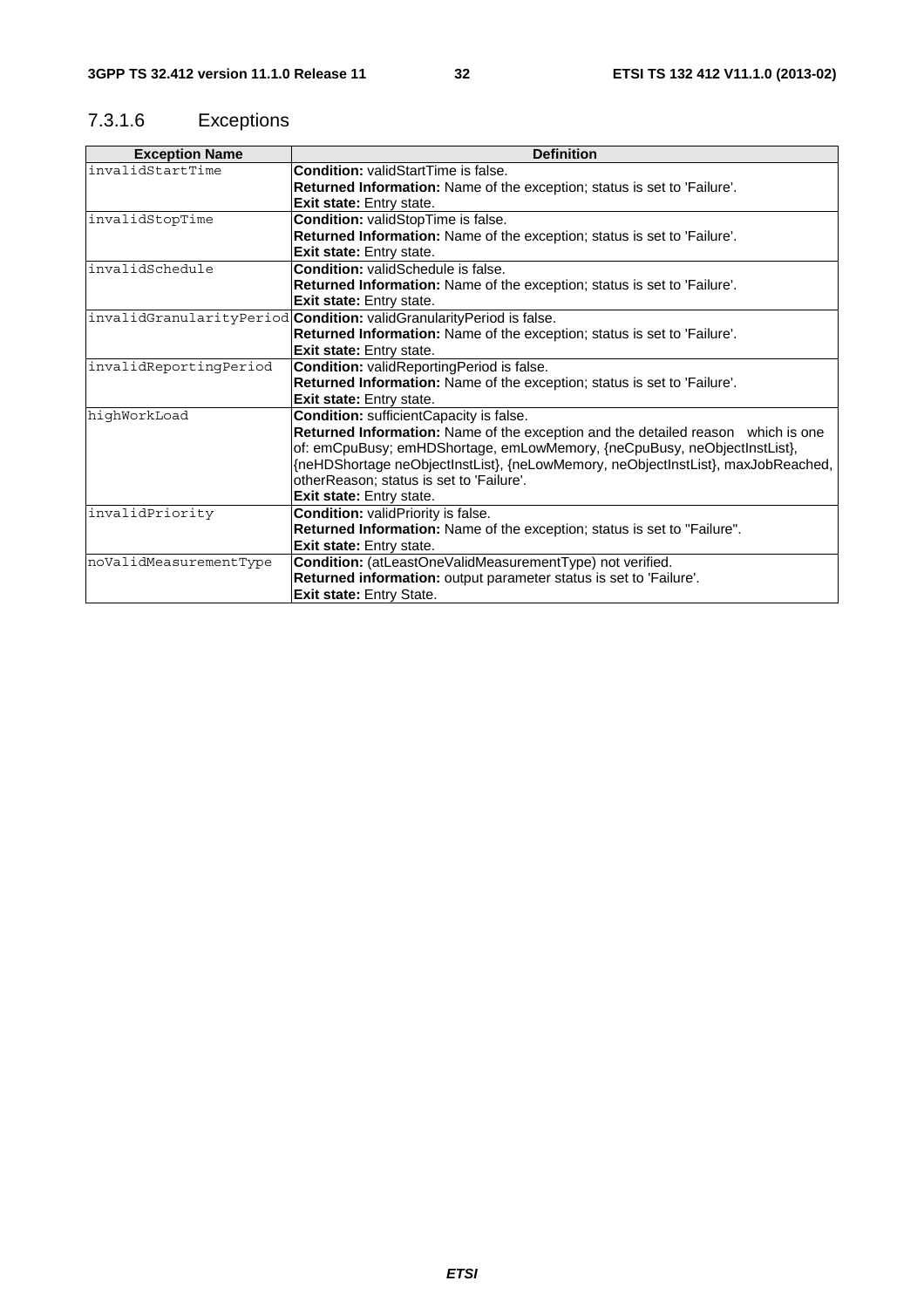### 7.3.2 Operation stopMeasurementJob (M)

### 7.3.2.1 Definition

This operation supports IRPManager's request to stop a MeasurementJob through Itf-N, after which, the MeasurementJob may still be visible via Itf-N. Whether the MeasurementJob is removed from the managed system is vendor specific and out of scope of the present document.

The behaviour of the IRPAgent when the job is stopped is vendor specific, which means the job could be stopped at the end of the GranularityPeriod or immediately.

After the job has been stopped, the notifyFileReady or notifyFilePreparationError notification shall be emitted immediately or when the next reporting period is reached.

#### 7.3.2.2 Input parameters

| <b>Parameter Name</b> | <b>Qualifier</b> | Information type     | Comment                                         |
|-----------------------|------------------|----------------------|-------------------------------------------------|
| JobId                 |                  | MeasurementJob.jobId | It specifies the Measurement Job to be stopped. |

### 7.3.2.3 Output parameters

| <b>Parameter</b><br><b>Name</b> | Qualifier | <b>Matching Information</b>     | Comment                                                             |
|---------------------------------|-----------|---------------------------------|---------------------------------------------------------------------|
| Status                          | М         | <b>IENUM (Success, Failure)</b> | An operation may fail because of a specified or unspecified reason. |

### 7.3.2.4 Pre-condition

measurementJobExists AND measurementJobCanBeStopped.

| <b>Assertion Name</b>      | <b>Definition</b>                                                    |
|----------------------------|----------------------------------------------------------------------|
| measurementJobExists       | Measurement Job specified in the input parameter exists.             |
| measurementJobCanBeStopped | Measurement Job specified in the input parameter can be stopped now. |

### 7.3.2.5 Post-condition

measurementJobIsStopped AND notifyMeasurementJobStatusChangedEmitted.

| <b>Assertion Name</b>                                                                      | <b>Definition</b>                                         |
|--------------------------------------------------------------------------------------------|-----------------------------------------------------------|
| measurementJobIsStopped.                                                                   | The MeasurementJob identified by jobld is stopped but may |
|                                                                                            | still be visible via Itf-N. The Job state is "Stopped".   |
| notifyMeasurementJobStatusChangedEmitted The notifyMeasurementJobStatusChanged is emitted. |                                                           |
|                                                                                            |                                                           |

### 7.3.2.6 Exceptions

| <b>Exception Name</b> | <b>Definition</b>                                                  |
|-----------------------|--------------------------------------------------------------------|
| unknownJob            | <b>Condition:</b> (Measurement Job Exists) not verified.           |
|                       | Returned information: output parameter status is set to 'Failure'. |
|                       | <b>Exit state: Entry State.</b>                                    |
| iobCannotBeStopped    | <b>Condition:</b> (measurementJobCanBeStopped) not verified.       |
|                       | Returned information: output parameter status is set to 'Failure'. |
|                       | <b>Exit state: Entry State.</b>                                    |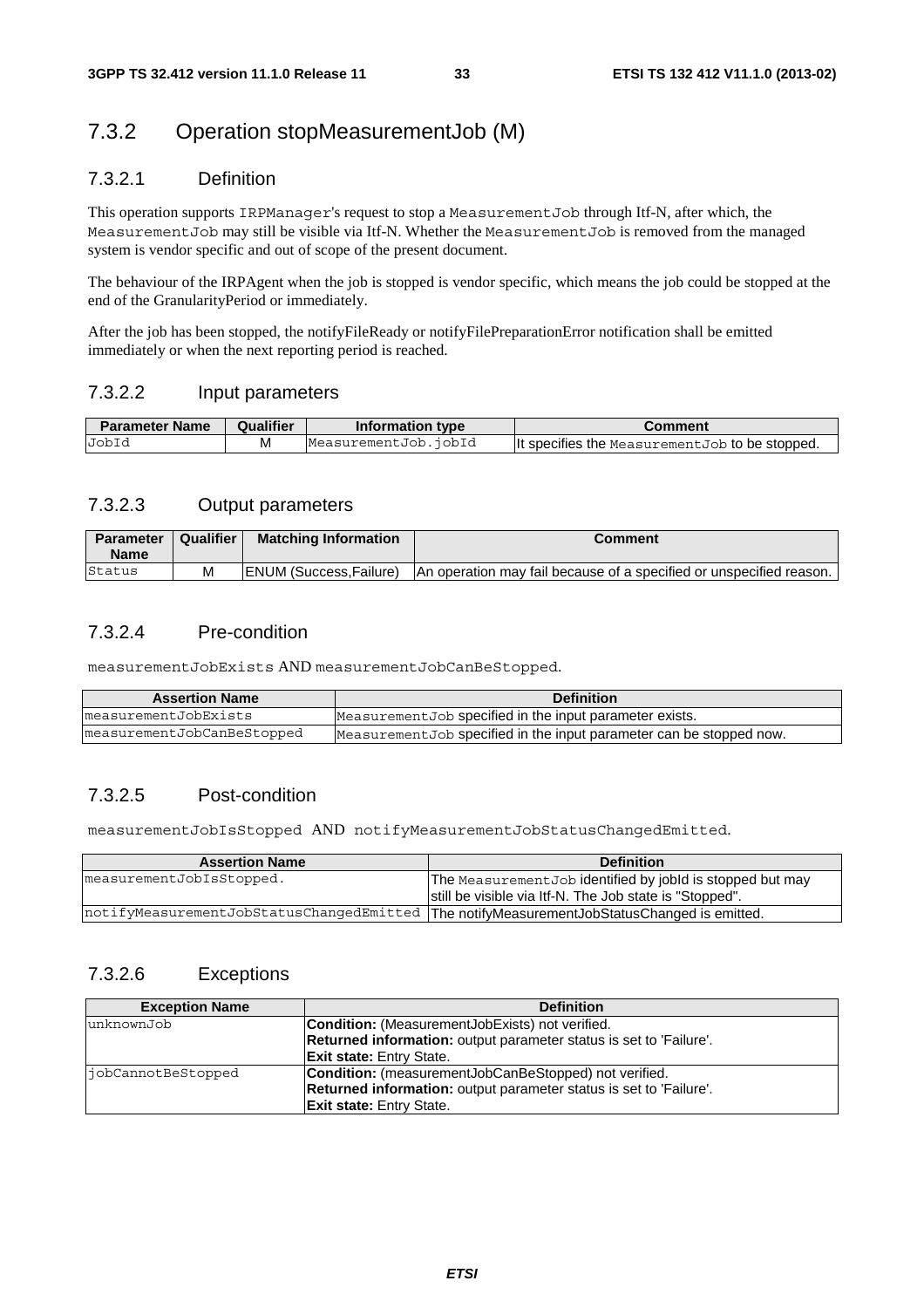### 7.3.3 Operation suspendMeasurementJob (O)

### 7.3.3.1 Definition

This operation supports IRPManager's request to suspend a MeasurementJob through Itf-N. When the MeasurementJob is suspended, the collection of measurement result data by the MeasurementJob will stop, regardless of its schedule, but the MeasurementJob still exists. The suspend operation is necessary in following situation:

- High work load experienced by managed system.
- The specified measurement data is not needed in a specific duration.
- Other specific requirement.

After the job has been suspended, the notifyFileReady or notifyFilePreparationError notification shall be emitted immediately or when the next reporting period is reached.

#### 7.3.3.2 Input parameters

| <b>Parameter Name</b> | Qualifier | Information type | Comment                                                                      |
|-----------------------|-----------|------------------|------------------------------------------------------------------------------|
| iobId                 | м         |                  | Measurement Job. $j$ obId   t specifies the Measurement Job to be suspended. |

### 7.3.3.3 Output parameters

| <b>Parameter   Qualifier</b><br><b>Name</b> |   | <b>Matching Information</b>     | Comment                                                             |
|---------------------------------------------|---|---------------------------------|---------------------------------------------------------------------|
| status                                      | м | <b>IENUM (Success, Failure)</b> | An operation may fail because of a specified or unspecified reason. |

### 7.3.3.4 Pre-condition

measurementJobExists AND measurementJobIsNotSuspended.

| <b>Assertion Name</b>        | <b>Definition</b>                                                      |
|------------------------------|------------------------------------------------------------------------|
| measurementJobExists         | The Measurement Job specified in the input parameter exists.           |
| measurementJobIsNotSuspended | The Measurement Job specified in the input parameter is not suspended. |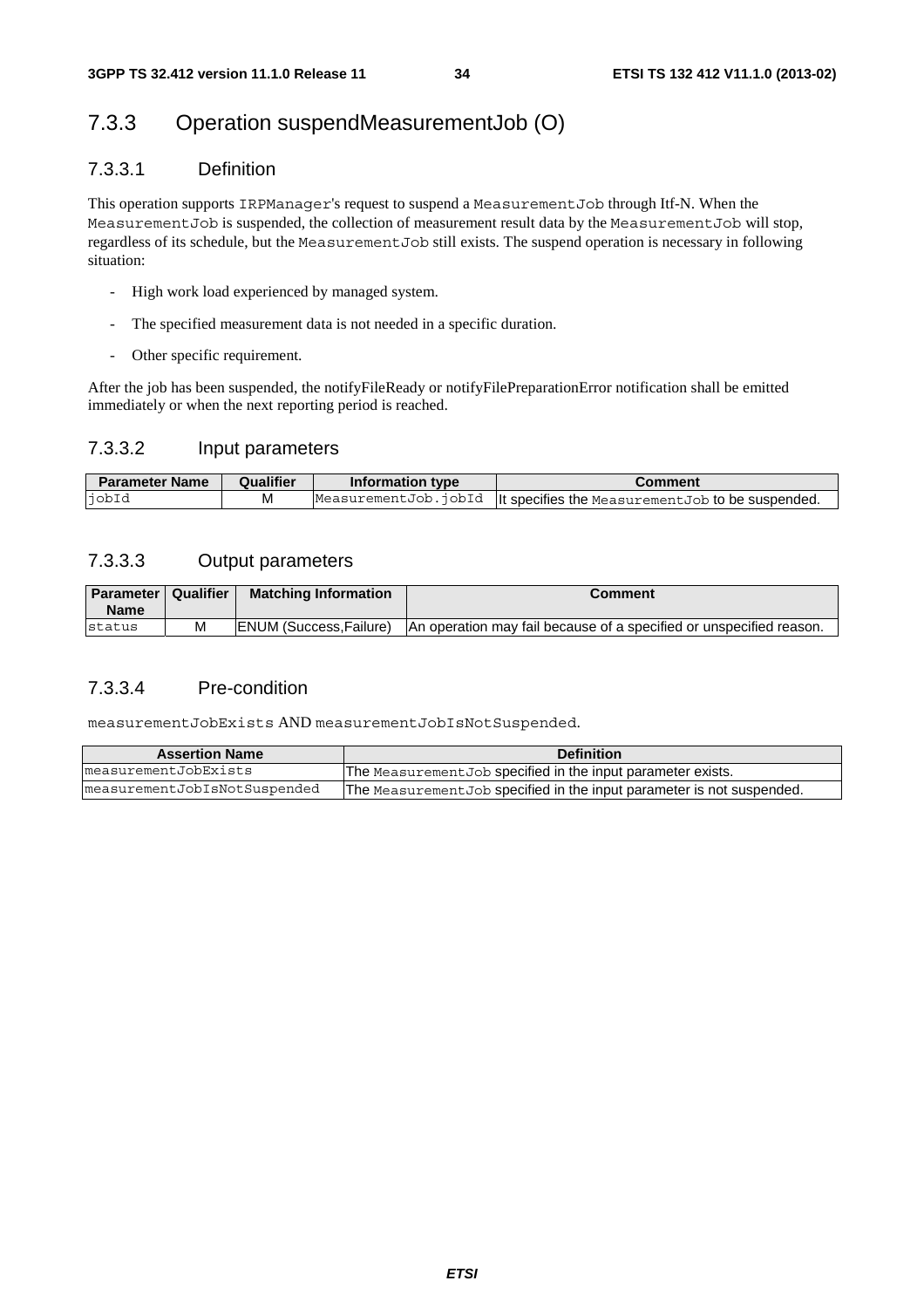### 7.3.3.5 Post-condition

measurementJobIsSuspended AND notifyThresholdMonitorStatusChangedEmitted AND notifyMeasurementJobStatusChangedEmitted.

| <b>Assertion Name</b>                      | <b>Definition</b>                                                                                                                                                      |
|--------------------------------------------|------------------------------------------------------------------------------------------------------------------------------------------------------------------------|
| MeasurementJobIsSuspended                  | The Measurement Job identified by measurement Jobld is<br>suspended. It means the following.<br>All files open for capturing measurement results are<br>(a)<br>closed. |
|                                            | If one of the files closed contain measurement data, a<br>(b)<br>notify File Ready is emitted indicating the availability of the<br>$file(s)$ .                        |
|                                            | No more reading of measurement Type values.<br>(c)                                                                                                                     |
|                                            | The Measurement Job. jobStatus is set to<br>(d)<br>'Suspended'.                                                                                                        |
|                                            | For an IRPAgent using the measurement result data for<br>(e)<br>threshold monitoring, the detection of the related<br>performance alarm conditions is suspended.       |
| notifyThresholdMonitorStatusChangedEmitted | The notifyThresholdMonitorStatusChanged is emitted, if the                                                                                                             |
|                                            | ThresholdMonitor behaviour is dependent on the availability of                                                                                                         |
|                                            | the measurement result.                                                                                                                                                |
| notifyMeasurementJobStatusChangedEmitted   | The notifyMeasurementJobStatusChanged is emitted.                                                                                                                      |

### 7.3.3.6 Exceptions

| <b>Exception Name</b> | <b>Definition</b>                                                  |
|-----------------------|--------------------------------------------------------------------|
| unknownJob            | <b>Condition:</b> (measurementJobExists) not verified.             |
|                       | Returned information: output parameter status is set to 'Failure'. |
|                       | <b>Exit state:</b> Entry State.                                    |
| jobAlreadySuspended   | <b>Condition:</b> (measurementJoblsNotSuspended) not verified.     |
|                       | Returned information: output parameter status is set to 'Failure'. |
|                       | <b>Exit state: Entry State.</b>                                    |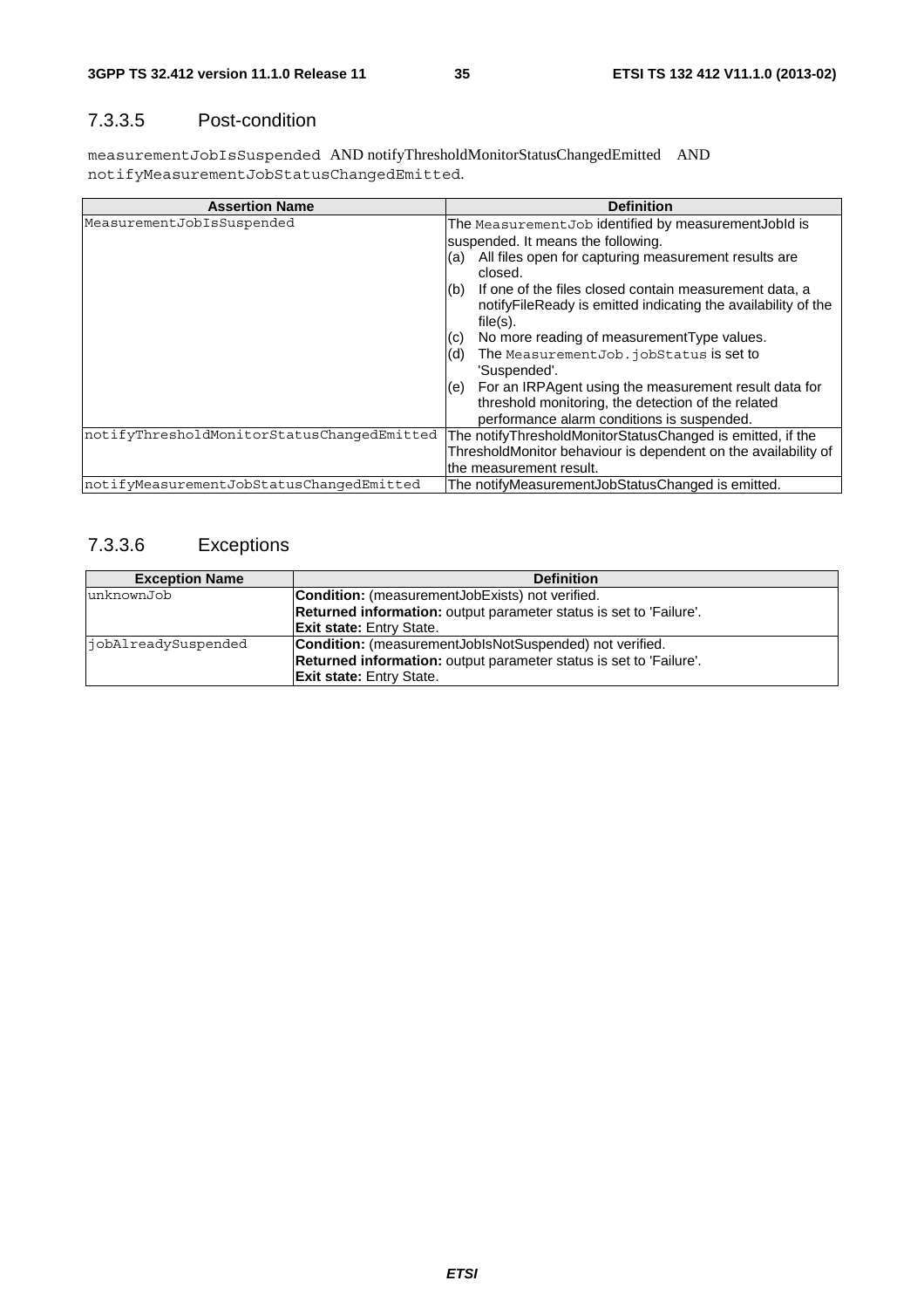### 7.3.4 Operation resumeMeasurementJob (O)

### 7.3.4.1 Definition

This operation supports IRPManager's request to resume a suspended MeasurementJob. When the MeasurementJob is resumed, it will work according to criteria (e.g. granularity period, startTime, stopTime, schedule) set up by the corresponding createMeasurementJob operation.

### 7.3.4.2 Input parameters

| <b>Parameter Name</b> | Qualifier | Information type     | Comment                                        |
|-----------------------|-----------|----------------------|------------------------------------------------|
| <b>i</b> obId         | M         | MeasurementJob.iobId | It specifies the Measurement Job to be resumed |

### 7.3.4.3 Output parameters

| <b>Parameter   Qualifier</b><br><b>Name</b> | <b>Matching Information</b>     | Comment                                                             |
|---------------------------------------------|---------------------------------|---------------------------------------------------------------------|
| Istatus                                     | <b>IENUM (Success, Failure)</b> | An operation may fail because of a specified or unspecified reason. |

### 7.3.4.4 Pre-condition

measurementJobExists AND measurementJobIsSuspended AND sufficientCapacity.

| <b>Assertion Name</b> | <b>Definition</b>                                                                         |
|-----------------------|-------------------------------------------------------------------------------------------|
| measurementJobExists  | Measurement Job specified by the input parameter exists.                                  |
|                       | measurementJobIsSuspended   MeasurementJob specified by the input parameter is suspended. |
| sufficientCapacity    | The resource of EM and NE can support the requested                                       |
|                       | measurement.                                                                              |

### 7.3.4.5 Post-condition

measurementJobIsResumed AND notifyMeasurementJobStatusChangedEmitted.

| <b>Assertion Name</b>                                                                      | <b>Definition</b>                                       |
|--------------------------------------------------------------------------------------------|---------------------------------------------------------|
| measurementJobIsResumed                                                                    | The MeasurementJob identified by MeasurementJobld is    |
|                                                                                            | resumed., It means the following. This resumed          |
|                                                                                            | MeasurementJob shall behave as it did when it was first |
|                                                                                            | created by createMeasurementJob.                        |
|                                                                                            | Depending on the current time and the                   |
|                                                                                            | JobMeasurementSchedule.startTime, the                   |
|                                                                                            | MeasurementJob.jobStatus will be set accordingly.       |
| notifyMeasurementJobStatusChangedEmitted The notifyMeasurementJobStatusChanged is emitted. |                                                         |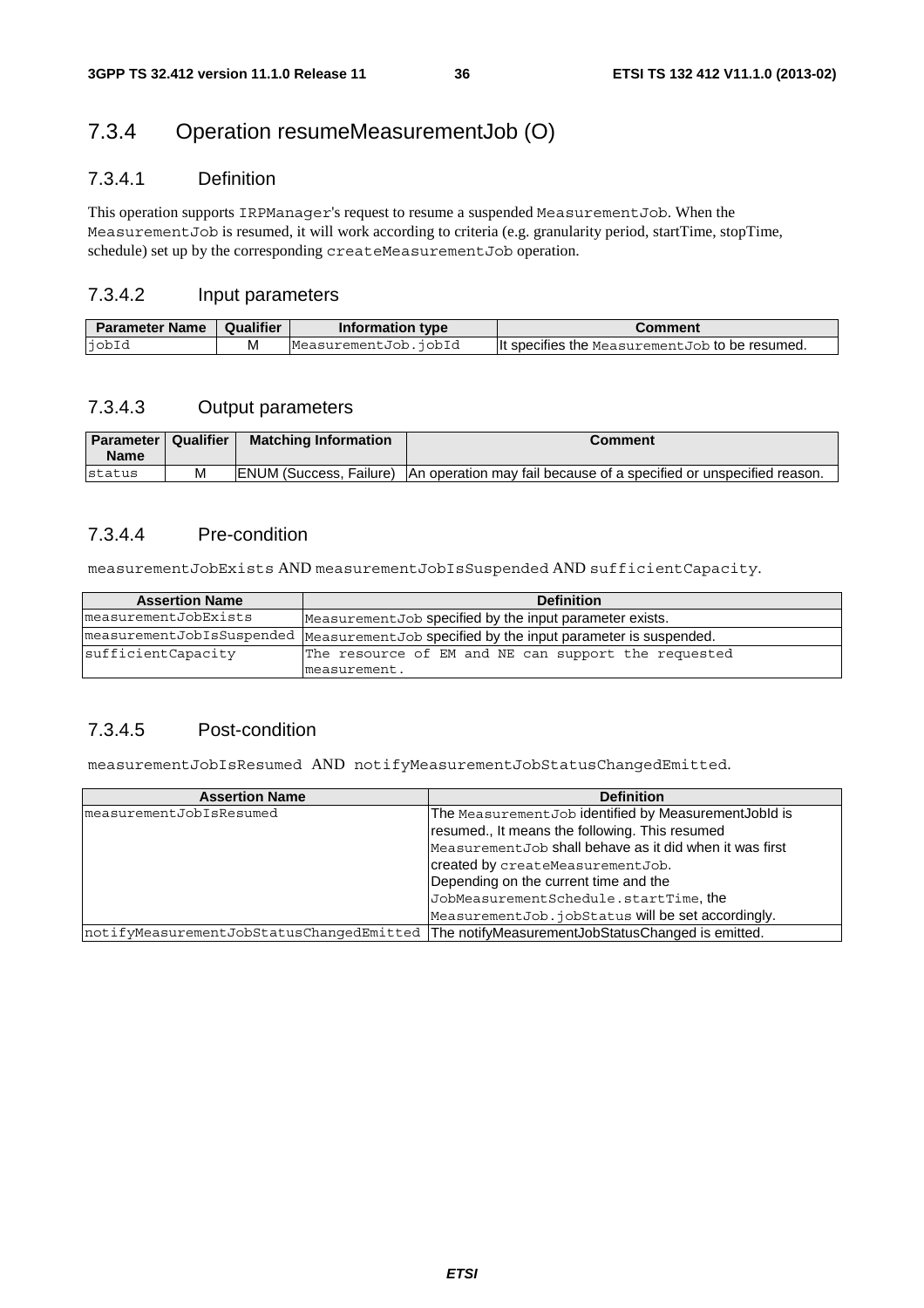### 7.3.4.6 Exceptions

| <b>Exception Name</b> | <b>Definition</b>                                                                         |
|-----------------------|-------------------------------------------------------------------------------------------|
| unknownJob            | <b>Condition:</b> (measurementJobExists) not verified.                                    |
|                       | Returned information: output parameter status is set to 'Failure'.                        |
|                       | <b>Exit state: Entry State.</b>                                                           |
|                       | jobIsNotSuspended <b>Condition:</b> (measurementJobIsSuspended) not verified.             |
|                       | Returned information: output parameter status is set to 'Failure'.                        |
|                       | <b>Exit state:</b> Entry State.                                                           |
| highWorkLoad          | <b>Condition:</b> sufficientCapacity is false.                                            |
|                       | Returned Information: Name of the exception and the detailed reason which is one of:      |
|                       | emCpuBusy; emHDShortage, emLowMemory, {neCpuBusy, neObjectInstList}, {neHDShortage        |
|                       | neObjectInstList}, {neLowMemory, neObjectInstList}, maxJobReached, otherReason; status is |
|                       | lset to 'Failure'.                                                                        |
|                       | <b>Exit state:</b> Entry state.                                                           |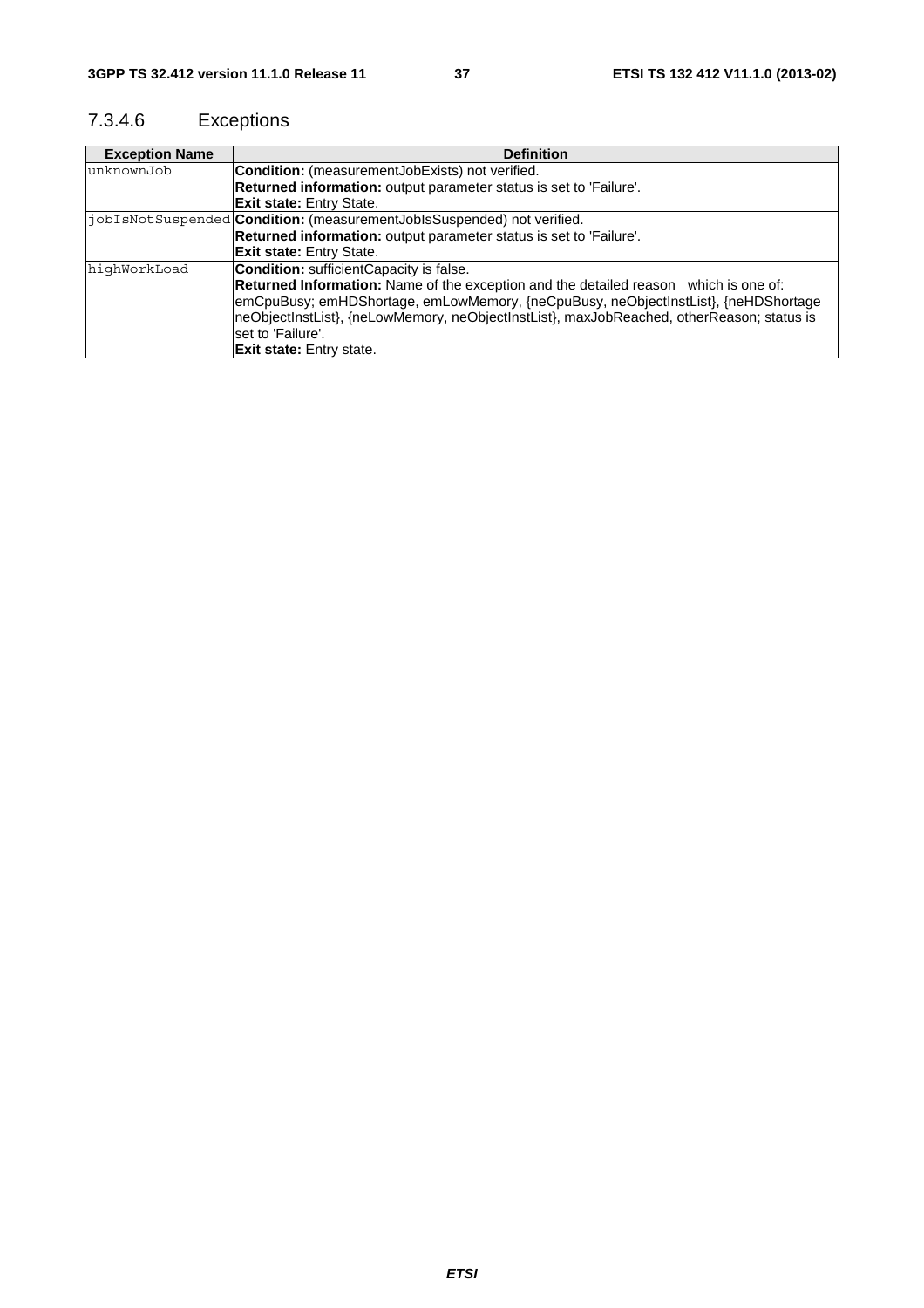### 7.3.5 Operation listMeasurementJobs (M)

### 7.3.5.1 Definition

This operation supports IRPManager's request to list the information of all or a set of specified current MeasurementJobs.

### 7.3.5.2 Input parameters

| <b>Parameter Qualifier</b><br><b>Name</b> | Information type | <b>Comment</b>                                                                                                                                                                                                                                                                                                             |
|-------------------------------------------|------------------|----------------------------------------------------------------------------------------------------------------------------------------------------------------------------------------------------------------------------------------------------------------------------------------------------------------------------|
| iobIdList M                               | List of          | This parameter specifies the criteria to list the Measurement Jobs.<br>$\leq$ MeasurementJob. jobId> If the parameter specifies the list of jobId to be retrieved, then the<br>corresponding information of jobs will be returned.<br>If the parameter contains no information, all the<br>Measurement Jobs are retrieved. |

### 7.3.5.3 Output parameters

| <b>Parameter</b><br><b>Name</b> | <b>Qualifier</b> | <b>Matching Information</b>                                                                                                                                                                                                                                              | <b>Comment</b>                                                                                                                                                                                                                                                                                                                                                                                                                                                                                                                                                                                                                                                               |
|---------------------------------|------------------|--------------------------------------------------------------------------------------------------------------------------------------------------------------------------------------------------------------------------------------------------------------------------|------------------------------------------------------------------------------------------------------------------------------------------------------------------------------------------------------------------------------------------------------------------------------------------------------------------------------------------------------------------------------------------------------------------------------------------------------------------------------------------------------------------------------------------------------------------------------------------------------------------------------------------------------------------------------|
| jobInfoList                     | м                | List of $\lt$<br>attributes of<br>MeasurementJob,<br>attributes of<br>(refer to definition and legal<br>values in clause 6.5.1)<br>iOCName.<br>iOCInstanceList.<br>measurementCategoryList<br>(refer to input parameter of<br>createMeasurementJob in<br>clause 7.3.1.2) | Returned information of corresponding MeasurementJobs<br>matching the input criteria. If no match, then the length of the<br>jobInfolist will be 0 (with status == Success).<br>JobMeasurement Schedule, Jobs are created by successful invocation of<br>createMeasurementJob (see 7.3.1.2).<br>If the job is created using non-empty iOCInstanceList in<br>createMeasurementJob, then iOCInstanceList here shall<br>contain the DNs of the supported IOC instances.<br>If the job is created using empty iOCInstanceList, then<br>iOCInstanceList here shall be empty as well. This case is<br>valid only if IRPAgent support the use of empty list. (see clause<br>7.3.1.2 |
| status                          | м                | <b>ENUM (Success, Failure)</b>                                                                                                                                                                                                                                           | An operation may fail because of a specified or unspecified<br>reason.                                                                                                                                                                                                                                                                                                                                                                                                                                                                                                                                                                                                       |

### 7.3.5.4 Pre-condition

jobIdListIsValid.

| <b>Assertion Name</b> | <b>Definition</b>                                            |
|-----------------------|--------------------------------------------------------------|
| iobIdListIsValid      | <b>liobIdList specified in the input parameter is valid.</b> |

### 7.3.5.5 Post-condition

measurementJobsAreReturned AND measurementJobNotAffected.

| <b>Assertion Name</b>     | <b>Definition</b>                                                                                                                                                                                                                                                   |
|---------------------------|---------------------------------------------------------------------------------------------------------------------------------------------------------------------------------------------------------------------------------------------------------------------|
|                           | measurementJobsAreReturned   The information of required MeasurementJobs are returned in the output<br>parameters.                                                                                                                                                  |
| measurementJobNotAffected | The current $Mean$ $M$ $\geq$ $\geq$ $\geq$ $\geq$ $\geq$ $\geq$ $\geq$ $\geq$ $\geq$ $\geq$ $\geq$ $\geq$ $\geq$ $\geq$ $\geq$ $\geq$ $\geq$ $\geq$ $\geq$ $\geq$ $\geq$ $\geq$ $\geq$ $\geq$ $\geq$ $\geq$ $\geq$ $\geq$ $\geq$ $\geq$ $\geq$ $\geq$ $\geq$ $\ge$ |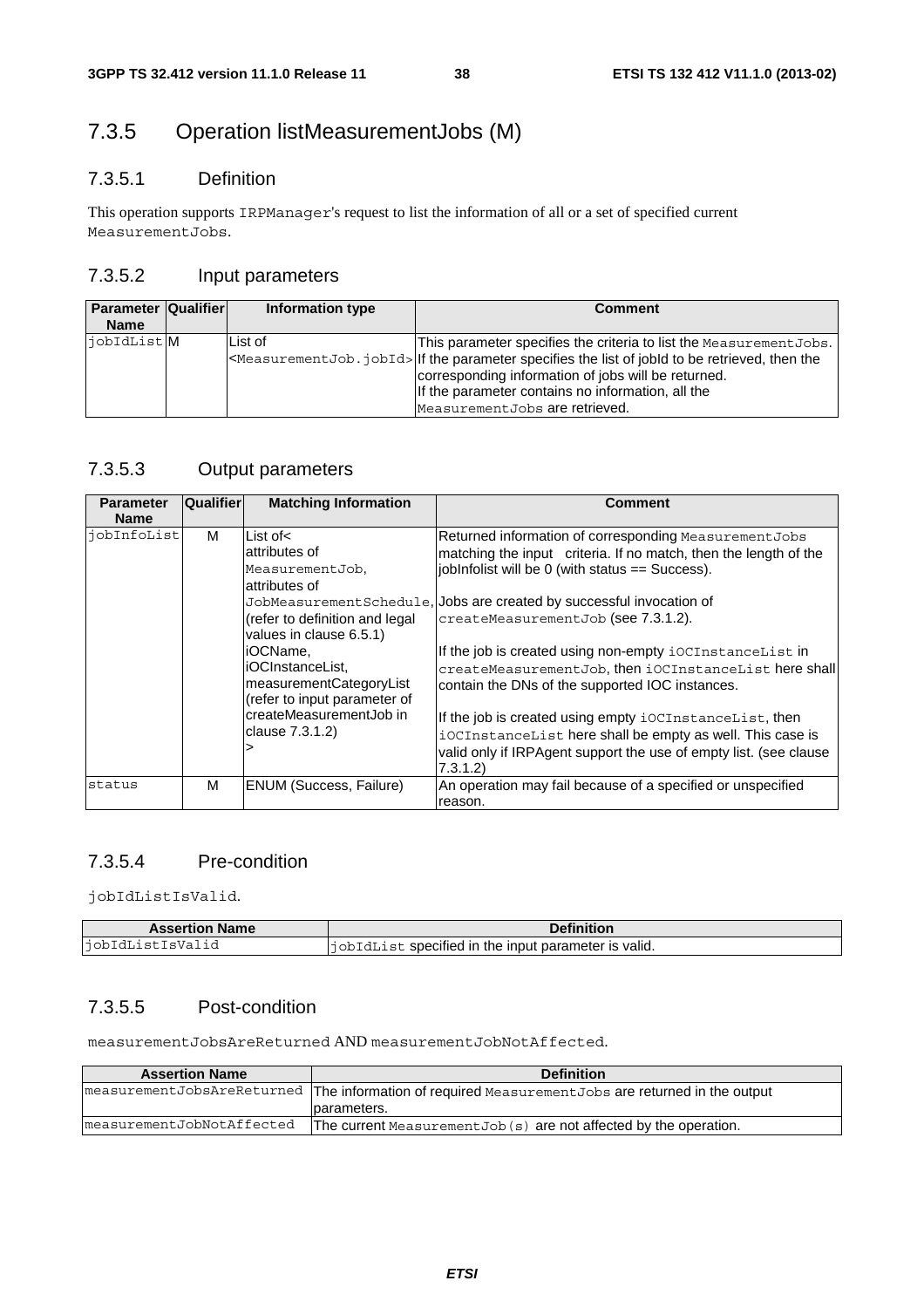#### 7.3.5.6 Exceptions

| <b>Exception Name</b> | <b>Definition</b>                                                         |  |
|-----------------------|---------------------------------------------------------------------------|--|
| linvalidJobIdList     | <b>Condition:</b> (iobidListIsValid) not verified.                        |  |
|                       | <b>Returned information:</b> output parameter status is set to 'Failure'. |  |
|                       | <b>Exit state: Entry State.</b>                                           |  |

### 7.4 PMIRPOperations\_2 Interface (O)

### 7.4.1 Operation createThresholdMonitor (M)

### 7.4.1.1 Definition

This operation supports IRPManager's request to create a ThresholdMonitor that defines the thresholds for some specific measurementTypes. If the threshold defined is (a) crossed or (b) reached, the related performance alarms will be emitted to subscribed IRPManager(s).

Two cases are allowed:

- One case only accepts threshold monitoring of measurementType(s) that are already under monitoring by an existing MeasurementJob. This kind of PMIRP will not monitor a measurementType for (a) thresholdcrossing or (b) threshold reaching or for clearing if that measurementType is not already subject to a MeasurementJob monitoring. This kind of PMIRP will only determine the (a) threshold crossing or (b) threshold reaching and clearing events when the related MeasurementJob(s) are in Active states. The IRPManager, when interacting with this kind of PMIRP, must first start a MeasurementJob to monitor the measurementTypes and then invoke this operation for the same measurementTypes.
- The other case is that it can accept threshold monitoring of measurement  $Type(s)$  regardless if they are already under monitoring by existing MeasurementJob(s). ThresholdMonitor is independent of any existing MeasurementJob(s) and no new MeasurementJob(s) are created for threshold monitoring purposes.

(See 6.3.8.1 for clarification of the alternatives (a) and (b))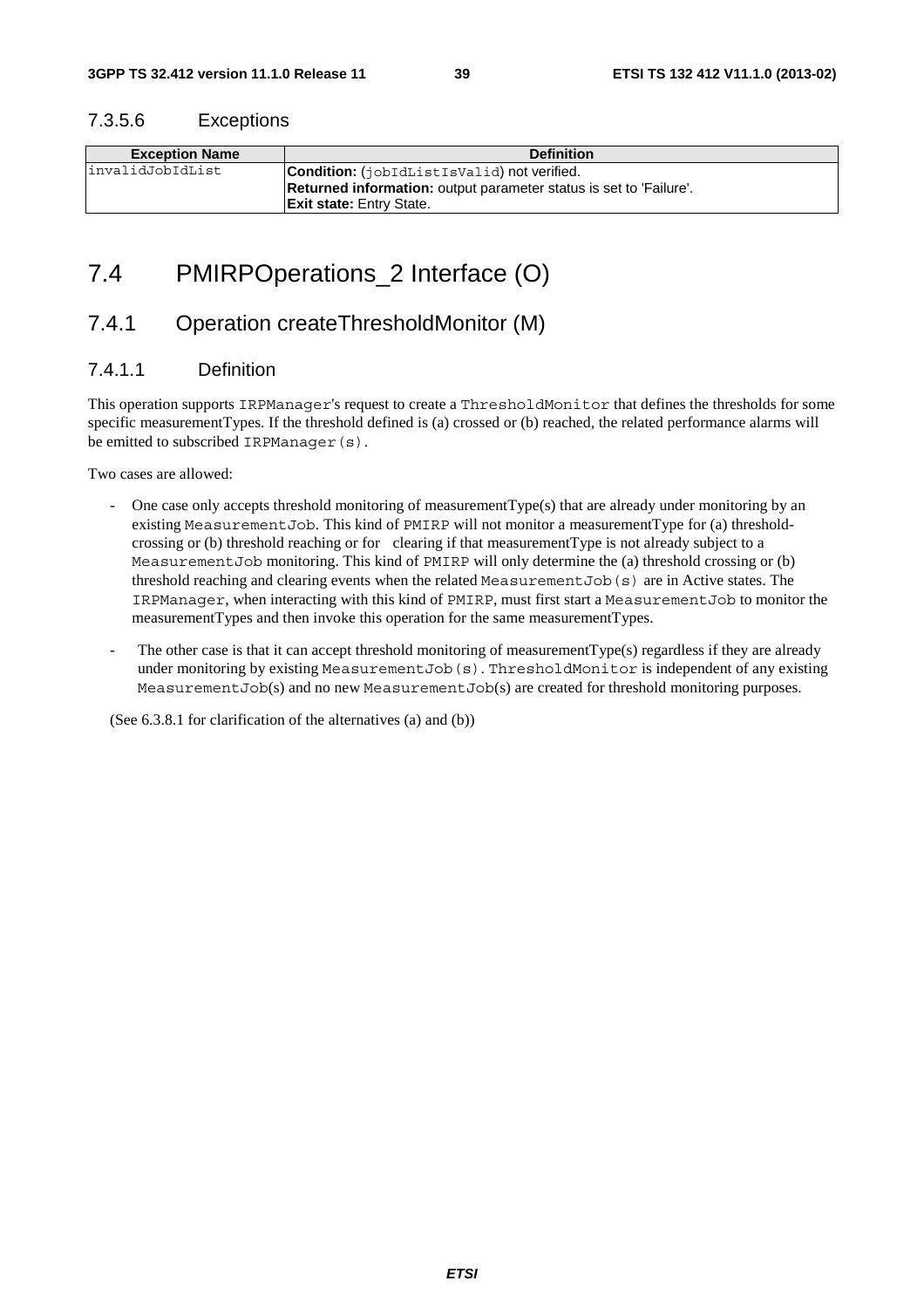### 7.4.1.2 Input parameters

| <b>Parameter Name</b>    | Qualifier | <b>Information type</b>                                                                                                                                                                                                                                                                                                                                                                                                                         | <b>Comment</b>                                                                                                                                                                           |
|--------------------------|-----------|-------------------------------------------------------------------------------------------------------------------------------------------------------------------------------------------------------------------------------------------------------------------------------------------------------------------------------------------------------------------------------------------------------------------------------------------------|------------------------------------------------------------------------------------------------------------------------------------------------------------------------------------------|
| iOCName                  | M         | ManagedEntity.objectClass                                                                                                                                                                                                                                                                                                                                                                                                                       | It specifies the<br>ManagedEntity class<br>name of the instances<br>specified by<br>iOCInstanceList.                                                                                     |
| iOCInstanceList          | M         | List of <managedentity.objectinstance></managedentity.objectinstance>                                                                                                                                                                                                                                                                                                                                                                           | It specifies the DNs of<br>ManagedEntity instances<br>whose<br>measurementTypes are<br>to be monitored.<br>At least, one instance<br>shall be specified.                                 |
| thresholdInfoList        | M         | List of<br>$\overline{a}$<br>MeasuredAttribute.measurementTypeName, measurementTypes.<br>MeasurementReader.probableCause,<br>MeasurementReader .specificProblem,<br>MeasurementReader .direction,<br>thresholdPack<br>><br>where thresholdPack is list of<br>thresholdPackElement.<br>The thresholdPackElement is STRUCT<br>$\overline{a}$<br>ThresholdLevel.thresholdValue,<br>ThresholdLevel.thresholdSeverity,<br>ThresholdLevel.hysteresis, | It specifies the thresholds<br>to specific<br>See clause 6.5.1<br>(definition and legal<br>values).<br>The number of<br>ThresholdLevel in<br>thresholdLevelList<br>must be 1, 2, 3 or 4. |
| monitorGranularityPeriod | M         | Monitor.monitorGranularityPeriod                                                                                                                                                                                                                                                                                                                                                                                                                | See clause 6.5.1<br>(definition and legal<br>values).                                                                                                                                    |

### 7.4.1.3 Output parameters

| <b>Parameter Name</b> | <b>Qualifier</b> | <b>Matching Information</b> | <b>Comment</b>                                                              |
|-----------------------|------------------|-----------------------------|-----------------------------------------------------------------------------|
| monitorId             | м                | ThresholdMonitor.monitorId. | It specifies the unique identifier of the                                   |
|                       |                  |                             | ThresholdMonitor in the PMIRP Agent.                                        |
| unsupportedList       | м                | List of $\lt$               | To create a ThresholdMonitor, best-effort is                                |
|                       |                  | ManagedEntity.objectClass,  | required. This parameter identifies the                                     |
|                       |                  |                             | ManagedEntity.objectInstance, unsupported but requested measurementType(s). |
|                       |                  | MeasuredAttribute.          | The reason can be:                                                          |
|                       |                  | measurementTypeName,        | (a) The PMIRP has trouble starting monitoring the                           |
|                       |                  | reason                      | threshold of this measurement Type.                                         |
|                       |                  |                             | The measurementType is illegal.<br>(b)                                      |
|                       |                  |                             | (c) The measurementType exists but it is not                                |
|                       |                  |                             | currently under monitoring by any                                           |
|                       |                  |                             | Measurement.Job and that the PMIRP                                          |
|                       |                  |                             | requires that it be under monitoring by                                     |
|                       |                  |                             | MeasurementJob (before it can be monitored                                  |
|                       |                  |                             | for thresholding).                                                          |
|                       |                  |                             | (d) Hysteresis is overlapped.                                               |
|                       |                  |                             | This parameter is used only when the operation                              |
|                       |                  |                             | returns 'PartialSuccess'.                                                   |
| status                | М                | ENUM (Success, Failure,     | An operation may fail because of a specified or                             |
|                       |                  | PartialSuccess)             | unspecified reason.                                                         |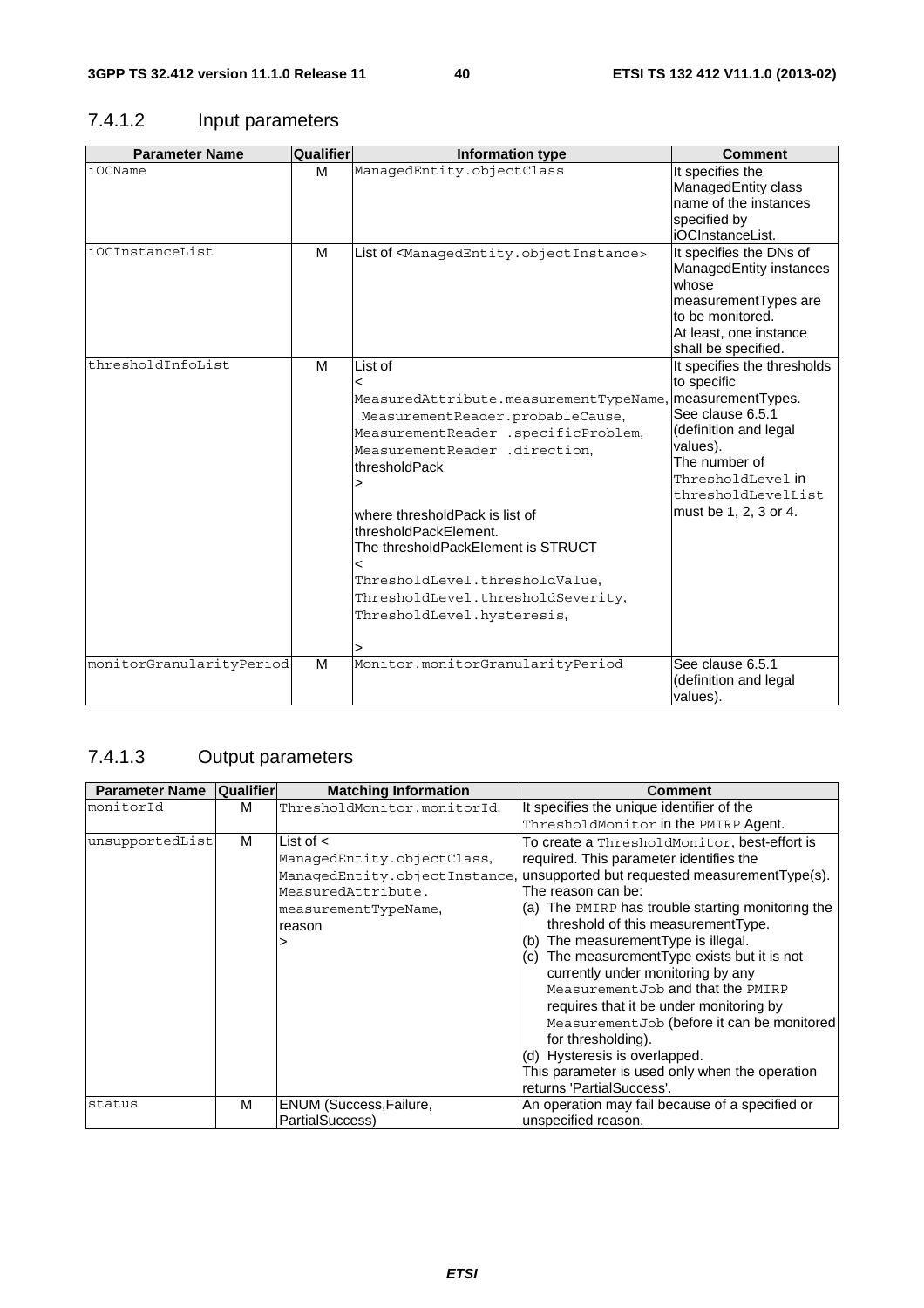### 7.4.1.4 Pre-condition

validGranularityPeriod AND someValidMeasurementType AND validDirection AND validNumberOfThresholdPackElements AND validOrderOfThresholdPackElements.

| <b>Assertion Name</b>              | <b>Definition</b>                                                              |
|------------------------------------|--------------------------------------------------------------------------------|
| validGranularityPeriod             | The monitorGranularityPeriod is valid.                                         |
| someValidMeasurementType           | At least one requested measurement Type can be monitored for                   |
|                                    | thresholding.                                                                  |
| validDirection                     | The direction is valid.                                                        |
| validNumberOfThresholdPackElements | If PMIRP supports multi-level threshold Severity, it is valid if the number of |
|                                    | elements in thresholdPack is 1, 2, 3 or 4.                                     |
|                                    | If PMIRP does not support multi-level threshold Severity, it is valid if the   |
|                                    | number is 1.                                                                   |
| validOrderOfThresholdPackElements  | This assertion is applicable if PMIRP supports multi-level                     |
|                                    | thresholdSeverity. It is valid if it satisfies the constraint defined by       |
|                                    | multiLevelSeverityOrder of clause 6.5.2 (constrains).                          |

### 7.4.1.5 Post-condition

thresholdMonitorIsCreated AND notifyObjectCreationEmitted.

| <b>Assertion Name</b>        | <b>Definition</b>                                                                                                                                                                                                                                                          |
|------------------------------|----------------------------------------------------------------------------------------------------------------------------------------------------------------------------------------------------------------------------------------------------------------------------|
| thresholdMonitorIsCreated    | The ThresholdMonitor identified by monitorId exists. And the performance alarm<br>shall be emitted if the thresholds are (a) crossed or (b) reached and the<br>thresholdMonitorStatus is "Active". (See 6.3.8.1 for clarification of the alternatives<br>$(a)$ and $(b)$ ) |
|                              | The ThresholdMonitor.thresholdMonitorStatus will be Active.                                                                                                                                                                                                                |
| notifyObjectCreationEmitted. | The notifyObjectCreation is emitted to indicate the creation of a                                                                                                                                                                                                          |
|                              | ThresholdMonitor.                                                                                                                                                                                                                                                          |

### 7.4.1.6 Exceptions

| <b>Exception Name</b>                | <b>Definition</b>                                                     |
|--------------------------------------|-----------------------------------------------------------------------|
| invalidClassOrInstances              | <b>Condition:</b> (validClassAndInstances) not verified.              |
|                                      | Returned information: output parameter status is set to 'Failure'.    |
|                                      | Exit state: Entry State.                                              |
| invalidGranularityPeriod             | Condition: (validGranularityPeriod) not verified.                     |
|                                      | Returned Information: Name of the exception; status is set to         |
|                                      | 'Failure'.                                                            |
|                                      | <b>Exit state:</b> Entry state.                                       |
| noValidMeasurementType               | Condition: (someValidMeasurementType) not verified.                   |
|                                      | Returned information: output parameter status is set to 'Failure'.    |
|                                      | <b>Exit state: Entry State.</b>                                       |
| invalidNumberOfThresholdPackElements | <b>Condition:</b> 4(validNumberOfThresholdPackElements) not verified. |
|                                      | Returned information: output parameter status is set to 'Failure'.    |
|                                      | Exit state: Entry State.                                              |
| invalidOrderOfThresholdPackElements  | Condition: (validOrderOfThresholdPackElements) not verified.          |
|                                      | Returned information: output parameter status is set to 'Failure'.    |
|                                      | Exit state: Entry State.                                              |
| invalidDirection                     | <b>Condition:</b> (validDirection) not verified.                      |
|                                      | Returned information: output parameter status is set to 'Failure'.    |
|                                      | <b>Exit state: Entry State.</b>                                       |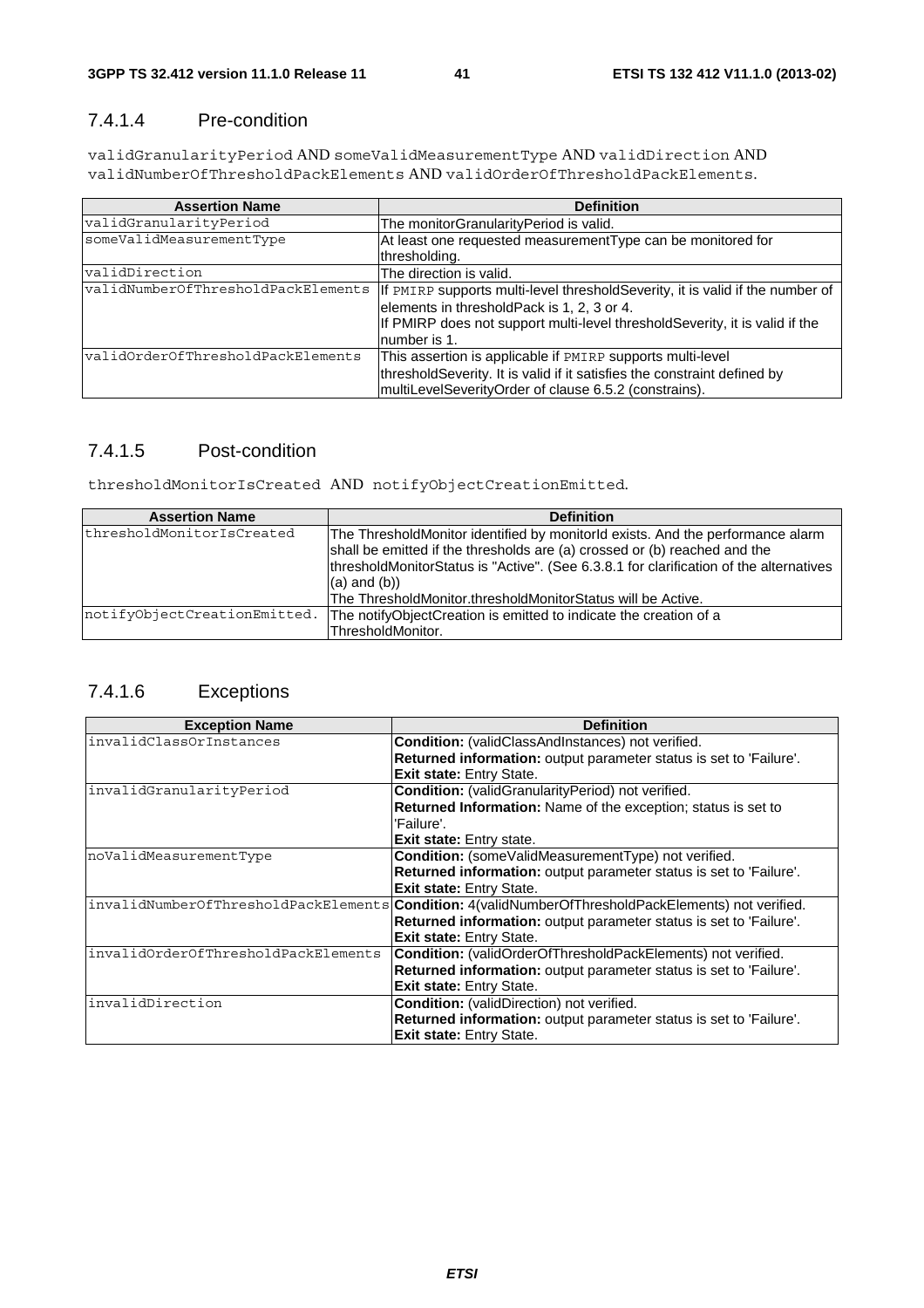### 7.4.2 Operation deleteThresholdMonitor (M)

### 7.4.2.1 Definition

This operation supports IRPManager's request to delete a specified ThresholdMonitor.

At the time of the removal, all outstanding (a) threshold-crossing or (b) threshold reaching alarms will stay (i.e. the FMIRP Agent's AlarmList will contain an AlarmInformation indicating (a) threshold-crossing or (b) threshold reaching). The IRPManager needs to use other means to remove the AlarmInformation in the FMIRP AlarmList. (See 6.3.8.1 for clarification of the alternatives (a) and (b))

### 7.4.2.2 Input parameters

| <b>Parameter</b><br><b>Name</b> | <b>Qualifier</b> | Information type | Comment                                                                                    |
|---------------------------------|------------------|------------------|--------------------------------------------------------------------------------------------|
| monitorId                       | M                |                  | ThresholdMonitor.monitorId It specifies the ThresholdMonitor to be stopped and<br>removed. |

#### 7.4.2.3 Output parameters

| <b>Parameter</b><br><b>Name</b> |   | Qualifier Matching Information             | <b>Comment</b>                                                         |
|---------------------------------|---|--------------------------------------------|------------------------------------------------------------------------|
| Istatus                         | M | <b>IENUM (Success,</b><br><b>Failure</b> ) | An operation may fail because of a specified or unspecified<br>reason. |

### 7.4.2.4 Pre-condition

thresholdMonitorExists.

| <b>Assertion Name</b>  | <b>Definition</b>                                          |
|------------------------|------------------------------------------------------------|
| thresholdMonitorExists | ThresholdMonitor specified in the input parameters exists. |

### 7.4.2.5 Post-condition

thresholdMonitorIsDeleted AND notifyObjectDeletionEmitted..

| <b>Assertion Name</b>     | <b>Definition</b>                                                                                                |
|---------------------------|------------------------------------------------------------------------------------------------------------------|
| thresholdMonitorIsDeleted | ThresholdMonitor identified by monitorid ceases to exist.                                                        |
|                           | notifyObjectDeletionEmitted  The notifyObjectDeletion is emitted to indicate the deletion of a ThresholdMonitor. |

### 7.4.2.6 Exceptions

| <b>Exception Name</b>   | <b>Definition</b>                                                         |  |
|-------------------------|---------------------------------------------------------------------------|--|
| unknownThresholdMonitor | <b>Condition:</b> (thresholdMonitorExists) not verified.                  |  |
|                         | <b>Returned information:</b> output parameter status is set to 'Failure'. |  |
|                         | <b>Exit state:</b> Entry State.                                           |  |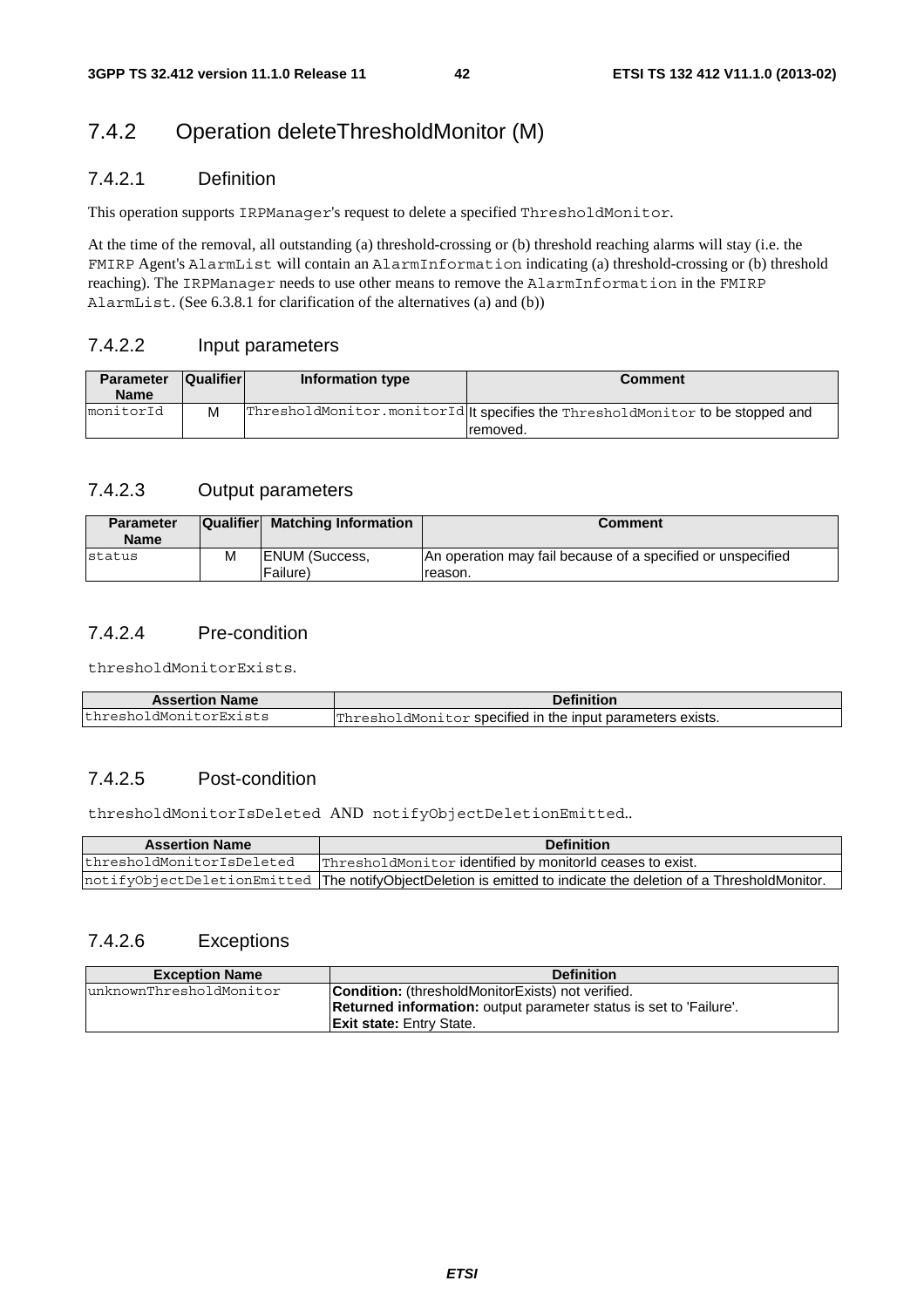### 7.4.3 Operation listThresholdMonitors (M)

### 7.4.3.1 Definition

This operation supports IRPManager's request to list detailed information about all or specified ThresholdMonitors.

### 7.4.3.2 Input parameters

| <b>Parameter</b><br><b>Name</b> | Qualifier | Information type                                                                   | <b>Comment</b>                                                                                                                                                                                                                            |
|---------------------------------|-----------|------------------------------------------------------------------------------------|-------------------------------------------------------------------------------------------------------------------------------------------------------------------------------------------------------------------------------------------|
| monitorIdList                   | м         | List of<br><thresholdmonitor.monitorid> to be listed.</thresholdmonitor.monitorid> | This parameter specifies the ThresholdMonitors<br>If the parameter specifies the list of monitorids, then<br>the corresponding information of<br>ThresholdMonitors will be returned.<br>If the parameter contains no information, all the |
|                                 |           |                                                                                    | ThresholdMonitors in the PMIRP Agent will be<br>returned.                                                                                                                                                                                 |

### 7.4.3.3 Output parameters

| <b>Parameter Name  Qualifier </b> |   | <b>Matching Information</b>                                                                                                                                                                                                                            | Comment                                                                                                                                                                                |
|-----------------------------------|---|--------------------------------------------------------------------------------------------------------------------------------------------------------------------------------------------------------------------------------------------------------|----------------------------------------------------------------------------------------------------------------------------------------------------------------------------------------|
| monitorInfoList                   | м | List of $\lt$<br>attributes of<br>ThresholdMonitor (see<br>definition and legal values in<br>clause 6.5.1),<br>liOCName.<br>liOCInstanceList.<br>thresholdInfoList (See clause<br>7.4.1.2 input parameters of<br>create thresholdMonitor<br>operation) | Returned information of corresponding<br>ThresholdMonitors matching the input criteria. If no<br>match, then the length of the monitor infolist will be 0 (with<br>status == Success). |
| status                            | М | <b>ENUM (Success, Failure)</b>                                                                                                                                                                                                                         | An operation may fail because of a specified or<br>unspecified reason.                                                                                                                 |

### 7.4.3.4 Pre-condition

monitorIdListIsValid.

| <b>Assertion Name</b>            | .<br>annition.                                                                                 |
|----------------------------------|------------------------------------------------------------------------------------------------|
| sValid"<br>moni<br>∣st<br>$\sim$ | ີ <sup>+</sup> ≏r ∣S vພ<br>∶ specified in the input i<br>valid.<br>ImonitorIdList<br>parameter |

### 7.4.3.5 Post-condition

thresholdMonitorsAreReturned AND thresholdsAreUnaffected.

| <b>Assertion Name</b> | <b>Definition</b>                                                        |
|-----------------------|--------------------------------------------------------------------------|
| thresholdMonitorsAre  | The information of required ThresholdMonitors are returned in the output |
| Returned              | Iparameters.                                                             |
|                       | thresholdsAreUnaffected The ThresholdMonitors are not affected.          |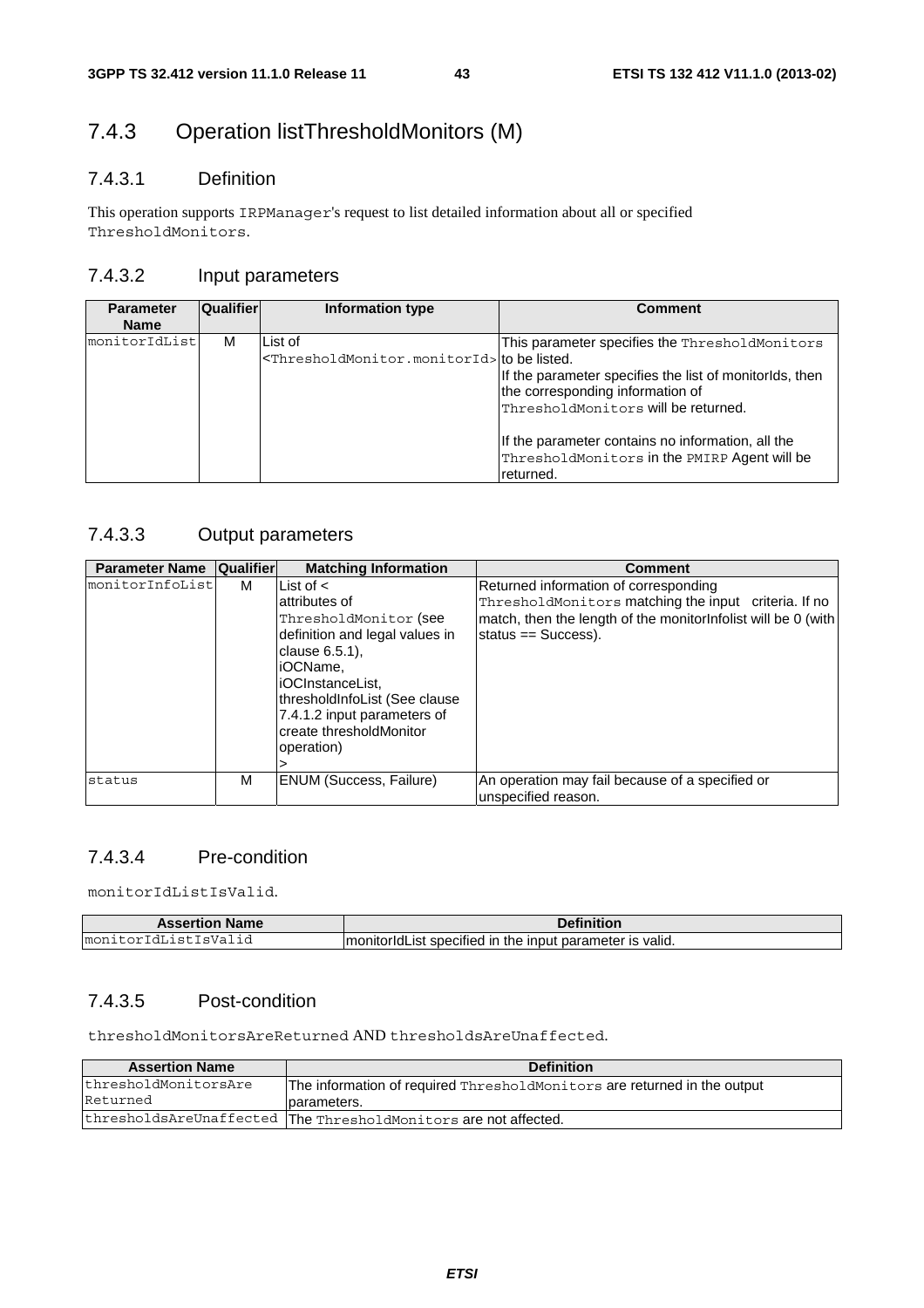### 7.4.3.6 Exceptions

| <b>Exception Name</b> | <b>Definition</b>                                                         |
|-----------------------|---------------------------------------------------------------------------|
| linvalidMonitorIdList | <b>Condition:</b> (monitorIdListIsValid) not verified.                    |
|                       | <b>Returned information:</b> output parameter status is set to 'Failure'. |
|                       | <b>Exit state:</b> Entry State.                                           |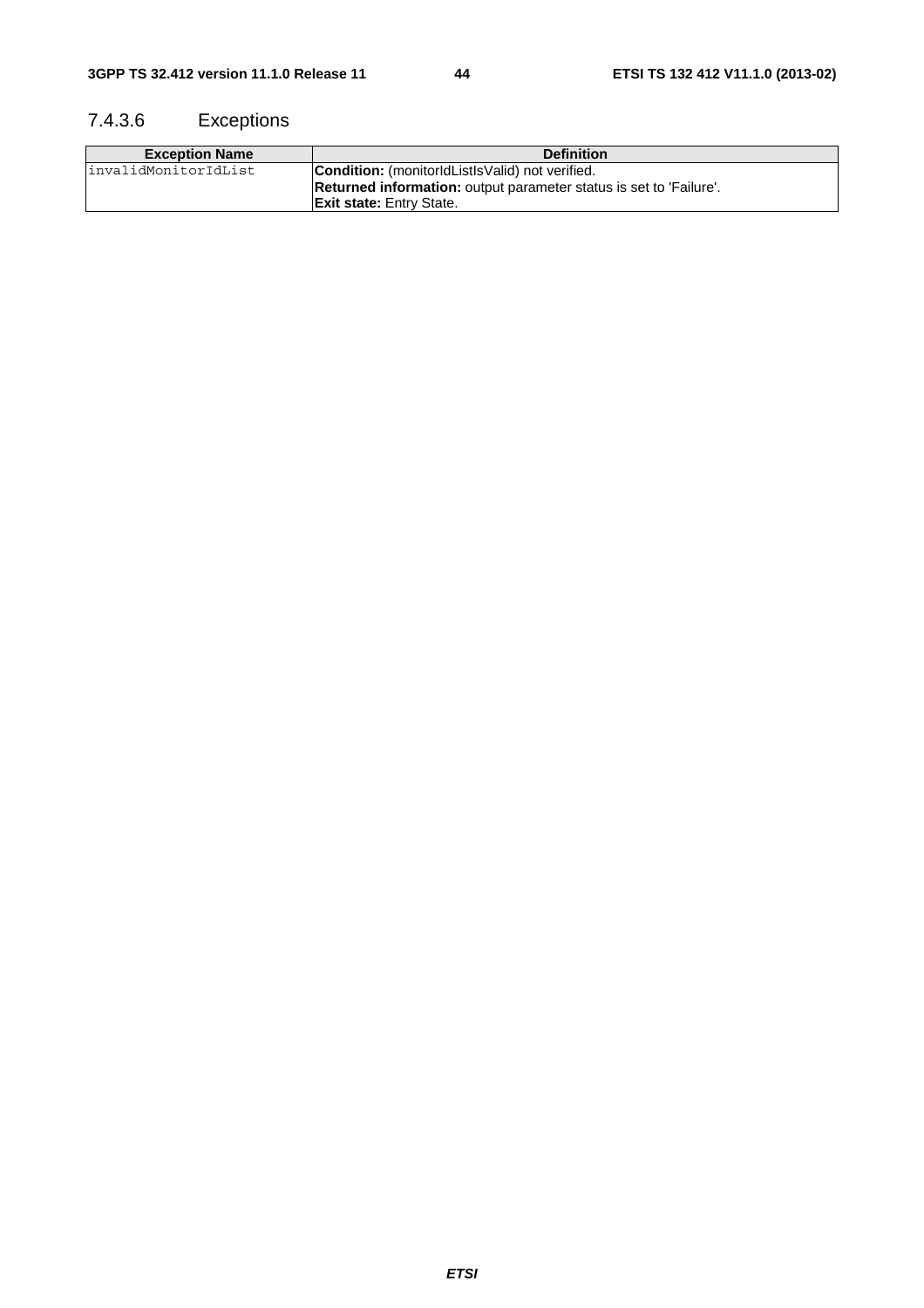### 7.5 PMIRPOperations\_3 Interface (O)

### 7.5.1 Operation suspendThresholdMonitor (M)

### 7.5.1.1 Definition

This operation supports IRPManager's request to suspend the ThresholdMonitor. If the operation succeed, its thresholdMonitorStatus shall be set to "Suspended". PMIRP shall not emit performance alarms related to this ThresholdMonitor. The ThresholdMonitor shall still exist.

### 7.5.1.2 Input parameters

| <b>Parameter Name Qualifier</b> |   | Information type | Comment                                                                       |
|---------------------------------|---|------------------|-------------------------------------------------------------------------------|
| ImonitorId                      | м |                  | ThresholdMonitor.monitorId  t specifies the ThresholdMonitor to be suspended. |

#### 7.5.1.3 Output parameters

| <b>Parameter Qualifier</b><br><b>Name</b> |   | <b>Matching Information</b> | Comment                                                                                              |
|-------------------------------------------|---|-----------------------------|------------------------------------------------------------------------------------------------------|
| status                                    | М |                             | <b>IENUM (Success, Failure)</b> IAn operation may fail because of a specified or unspecified reason, |

### 7.5.1.4 Pre-condition

thresholdMonitorExists AND thresholdMonitorIsNotSuspended.

| <b>Assertion Name</b>          | <b>Definition</b>                                                   |
|--------------------------------|---------------------------------------------------------------------|
| thresholdMonitorExists         | ThresholdMonitor specified in the input parameter exists.           |
| thresholdMonitorIsNotSuspended | ThresholdMonitor specified in the input parameter is not suspended. |

### 7.5.1.5 Post-condition

thresholdMonitorIsSuspended AND notifyThresholdMonitorStatusChangedEmitted.

| <b>Assertion Name</b>                                                                           | <b>Definition</b>                                           |
|-------------------------------------------------------------------------------------------------|-------------------------------------------------------------|
| thresholdMonitorIsSuspended                                                                     | The ThresholdMonitor identified by monitorId is             |
|                                                                                                 | suspended, that means it will not work until it is resumed. |
|                                                                                                 | The ThresholdMonitor.thresholdMonitorStatus will            |
|                                                                                                 | lbe 'Suspended'.                                            |
| notifyThresholdMonitorStatusChangedEmitted  The notifyThresholdMonitorStatusChanged is emitted. |                                                             |

### 7.5.1.6 Exceptions

| <b>Exception Name</b>            | <b>Definition</b>                                                         |
|----------------------------------|---------------------------------------------------------------------------|
| lunknownThresholdMonitor         | <b>Condition:</b> (thresholdMonitorExists) not verified.                  |
|                                  | Returned information: output parameter status is set to 'Failure'.        |
|                                  | <b>Exit state: Entry State.</b>                                           |
| thresholdMonitorAlreadySuspended | <b>Condition:</b> (thresholdMonitorIsNotSuspended) not verified.          |
|                                  | <b>Returned information:</b> output parameter status is set to 'Failure'. |
|                                  | <b>Exit state: Entry State.</b>                                           |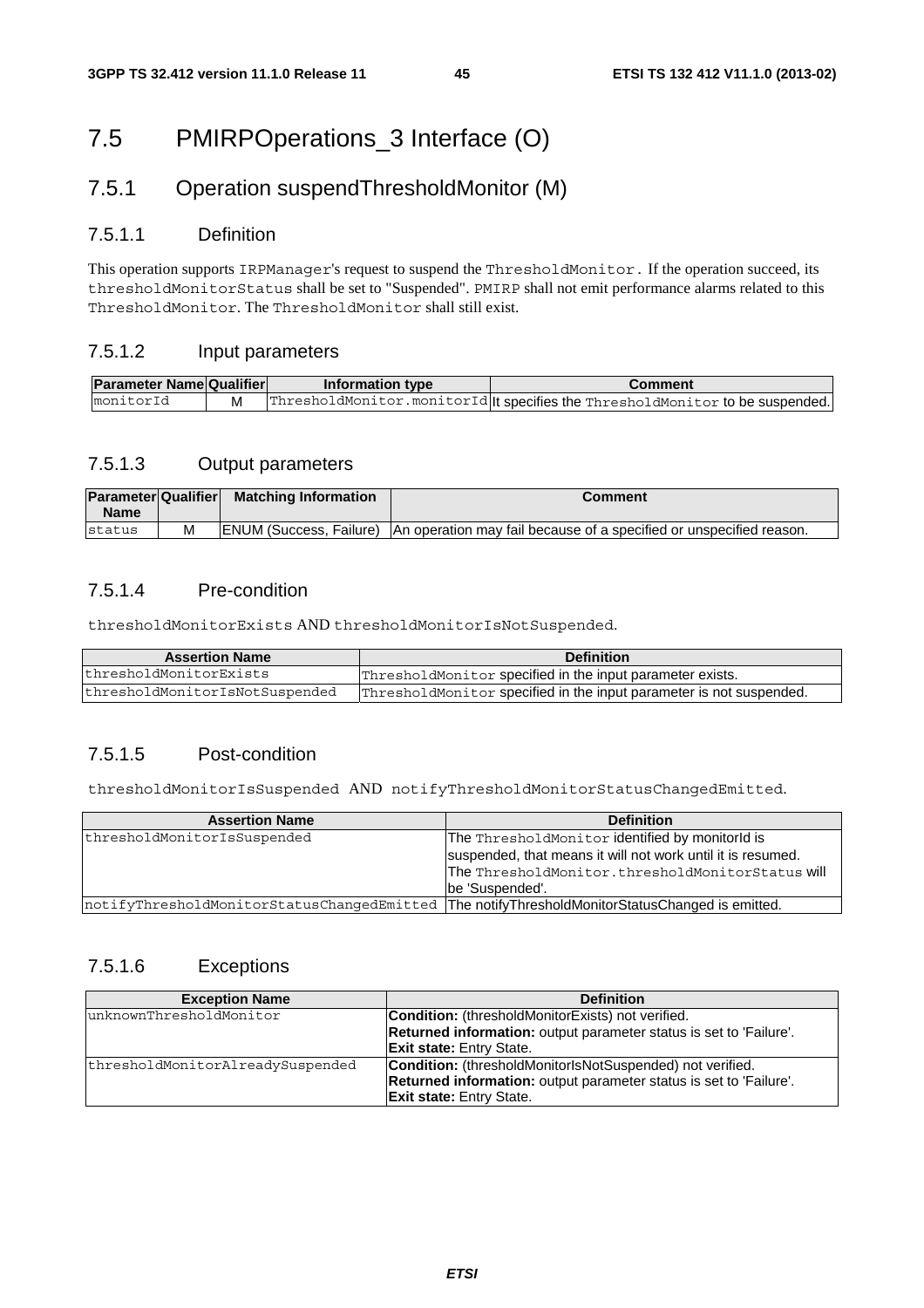### 7.5.2 Operation resumeThresholdMonitor (M)

### 7.5.2.1 Definition

This operation supports IRPManager's request to resume a suspended ThresholdMonitor.

### 7.5.2.2 Input parameters

| Parameter Name   Qualifier | Information type | Comment                                                                      |
|----------------------------|------------------|------------------------------------------------------------------------------|
| monitorId                  |                  | ThresholdMonitor.monitorId   t specifies the ThresholdMonitor to be resumed. |

### 7.5.2.3 Output parameters

| <b>Parameter Name</b> | <b>Qualifier</b> | <b>Matching Information</b>    | Comment                                         |
|-----------------------|------------------|--------------------------------|-------------------------------------------------|
| status                | М                | <b>ENUM (Success, Failure)</b> | An operation may fail because of a specified or |
|                       |                  |                                | lunspecified reason.                            |

### 7.5.2.4 Pre-condition

thresholdMonitorExists AND thresholdMonitorIsSuspended.

| <b>Assertion Name</b>       | <b>Definition</b>                                               |
|-----------------------------|-----------------------------------------------------------------|
| thresholdMonitorExists      | ThresholdMonitor specified in the input parameter exists.       |
| thresholdMonitorIsSuspended | ThresholdMonitor specified in the input parameter is suspended. |

### 7.5.2.5 Post-condition

thresholdMonitorIsResumed AND notifyThresholdMonitorStatusChangedEmitted.

| <b>Assertion Name</b>                                                                           | <b>Definition</b>                                        |
|-------------------------------------------------------------------------------------------------|----------------------------------------------------------|
| thresholdMonitorIsResumed.                                                                      | The ThresholdMonitor identified by monitorId is resumed, |
|                                                                                                 | that means it will work again. The                       |
|                                                                                                 | ThresholdMonitor.thresholdMonitorStatus will be          |
|                                                                                                 | "Active'.                                                |
| notifyThresholdMonitorStatusChangedEmitted  The notifyThresholdMonitorStatusChanged is emitted. |                                                          |

### 7.5.2.6 Exceptions

| <b>Exception Name</b>          | <b>Definition</b>                                                         |  |
|--------------------------------|---------------------------------------------------------------------------|--|
| unknownThresholdMonitor        | <b>Condition:</b> (thresholdMonitorExists) not verified.                  |  |
|                                | <b>Returned information:</b> output parameter status is set to 'Failure'. |  |
|                                | <b>Exit state: Entry State.</b>                                           |  |
| thresholdMonitorIsNotSuspended | <b>Condition:</b> (thresholdMonitorIsSuspended) not verified.             |  |
|                                | <b>Returned information:</b> output parameter status is set to 'Failure'. |  |
|                                | <b>Exit state: Entry State.</b>                                           |  |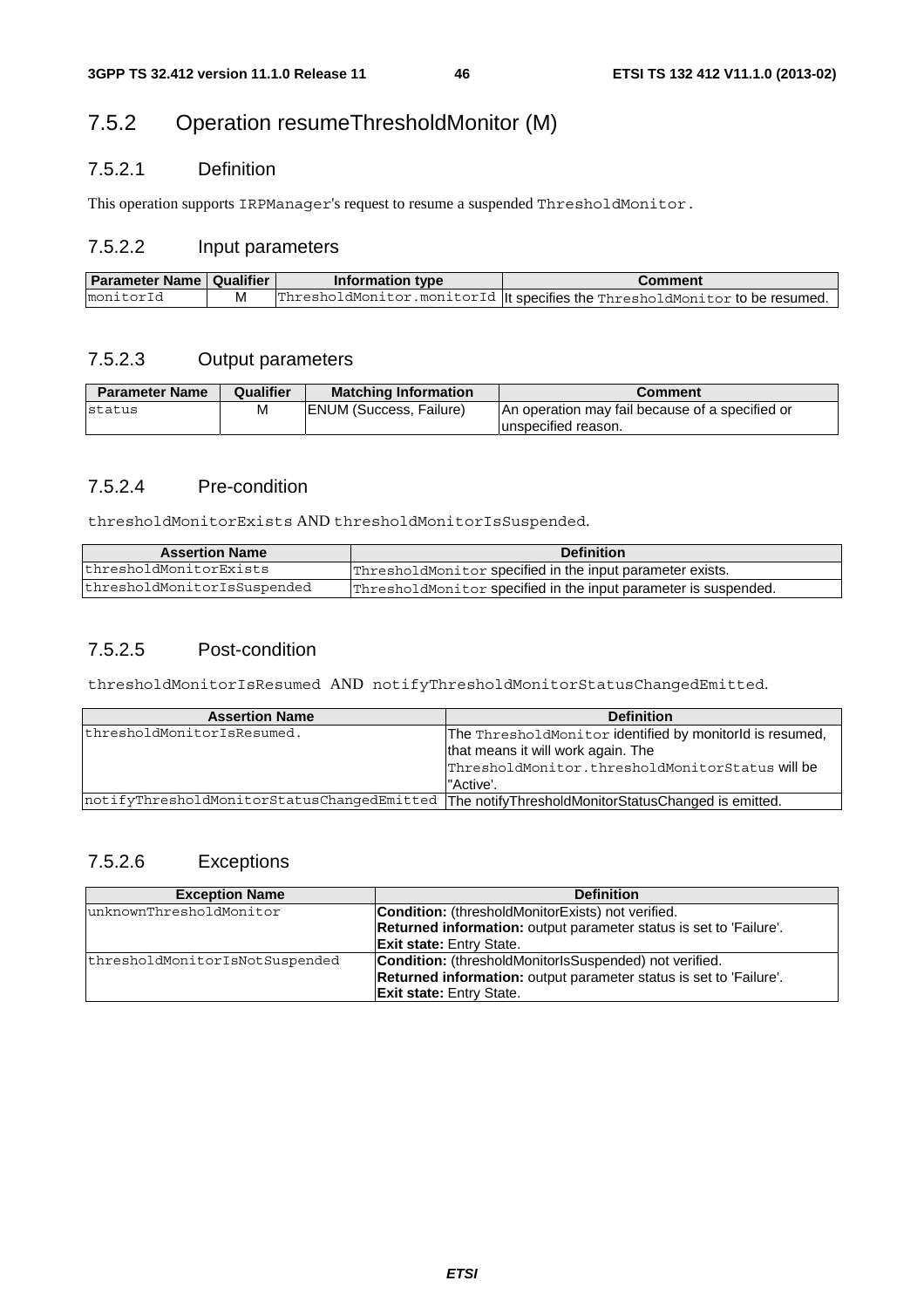### 7.6 PMIRPNotification 1 Interface (M)

### 7.6.1 notifyMeasurementJobStatusChanged (M)

### 7.6.1.1 Definition

The PMIRP Agent notifies all subscribed IRPManagers about the status changes of a MeasurementJob. The status changes in that case include Suspended=>Scheduled, Active=>Suspended, Scheduled=>Suspended, Suspended=>Active, Scheduled=>Active, Active=>Stopped, Suspended=>Stopped, Scheduled=>Stopped.

### 7.6.1.2 Input parameters

| <b>Parameter Name</b>     | <b>Qualifier</b> | <b>Matching Information</b>                                         | <b>Comment</b>                                     |  |
|---------------------------|------------------|---------------------------------------------------------------------|----------------------------------------------------|--|
| objectClass               | M. Y             | PMIRP.objectClass                                                   | Notification header - see [12]. It shall carry the |  |
|                           |                  |                                                                     | PMIRP class name.                                  |  |
| objectInstance            | M. Y             | PMIRP.objectInstance                                                | Notification header - see [12]. It shall carry the |  |
|                           |                  |                                                                     | DN of the PMIRP.                                   |  |
| eventTime                 | M.Y              | $\sim$ $\sim$                                                       | Notification header - see [12].                    |  |
| notificationType          | M, Y             | "notifyMeasurementJobStatusChanged" Notification header - see [12]. |                                                    |  |
| systemDN                  | C.Y              | $\sim$                                                              | Notification header - see [12].                    |  |
| notificationId            | M. N             | $\sim$ $\sim$                                                       | Notification header - see [12].                    |  |
| $\overline{\text{jobId}}$ | M.Y              | MeasurementJob.jobId                                                |                                                    |  |
| jobStatus                 | M. N             | MeasurementJob.jobStatus                                            | The new status of the MeasurementJob.              |  |
| reason                    | 0. N             | $-$                                                                 | It carries one or several of the assertion names   |  |
|                           |                  |                                                                     | of the From-state of Triggering Event.             |  |

### 7.6.1.3 Triggering Event

#### 7.6.1.3.1 From-state

failToReadMeasurementTypesForExtendedProlongPeriod OR internalProblem OR stopMeasurementJob OR stopTimeReached OR resumeMeasurementJob OR suspendMeasurementJob OR startTimeReached OR suspendMeasurementJobBySystem

| <b>Assertion Name</b>                              | <b>Definition</b>                                                                                                                                                                                                                                            |
|----------------------------------------------------|--------------------------------------------------------------------------------------------------------------------------------------------------------------------------------------------------------------------------------------------------------------|
| failToReadMeasurementTypesForExtendedProlongPeriod | Because the PMIRP Agent have failed to read the<br>monitored measurementType (s) from managed<br>resources for one or more times, the PMIRP Agent<br>decides that it will not try to read in the future and<br>place the Measurement Job in "Stopped" state. |
| internalProblem                                    | Because of an unspecified internal problem, PMIRP<br>Agent decides that it no longer can maintain the<br>MeasurementJob in any jobStatus but "Stopped".                                                                                                      |
| stopMeasurementJob                                 | The stopMeasurementJob returns success.                                                                                                                                                                                                                      |
| stopTimeReached                                    | The stop time for Measurement Job has been<br>reached.                                                                                                                                                                                                       |
| resumeMeasurementJob                               | The resumeMeasurementJob returns success.                                                                                                                                                                                                                    |
| suspendMeasurementJob                              | The suspend Measurement Job returns success.                                                                                                                                                                                                                 |
| startTimeReached                                   | The start time for MeasurementJob has been<br>reached.                                                                                                                                                                                                       |
| suspendMeasurementJobBySystem                      | The MeasurementJob has been suspended by the<br>system in case of overload                                                                                                                                                                                   |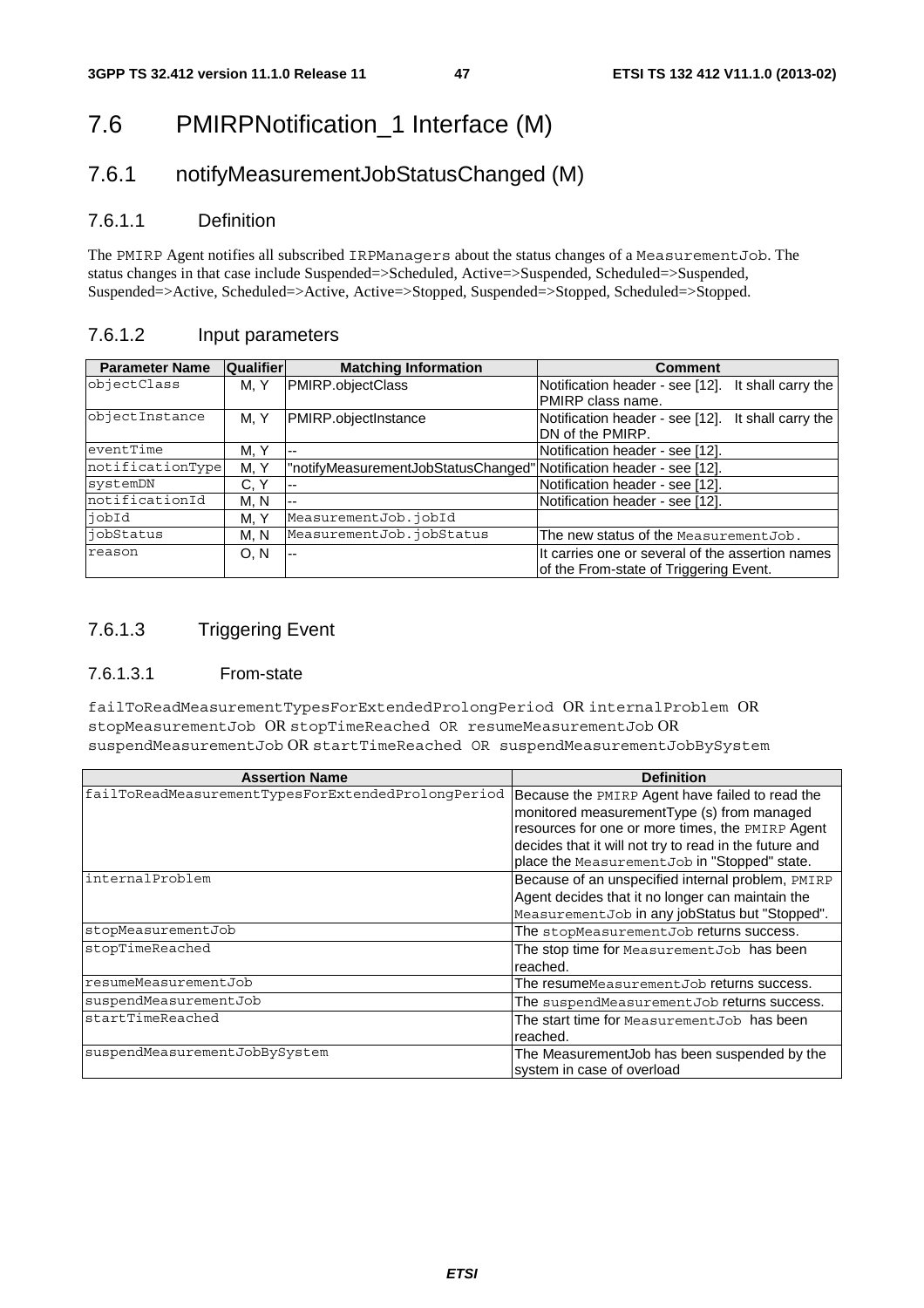### 7.6.1.3.2 To-state

measurementJobStatusChanged

| <b>Assertion Name</b>       | <b>Definition</b>                                    |  |
|-----------------------------|------------------------------------------------------|--|
| measurementJobStatusChanged | The MeasurementJob.jobStatus changed to a new value. |  |

7.6.2 Void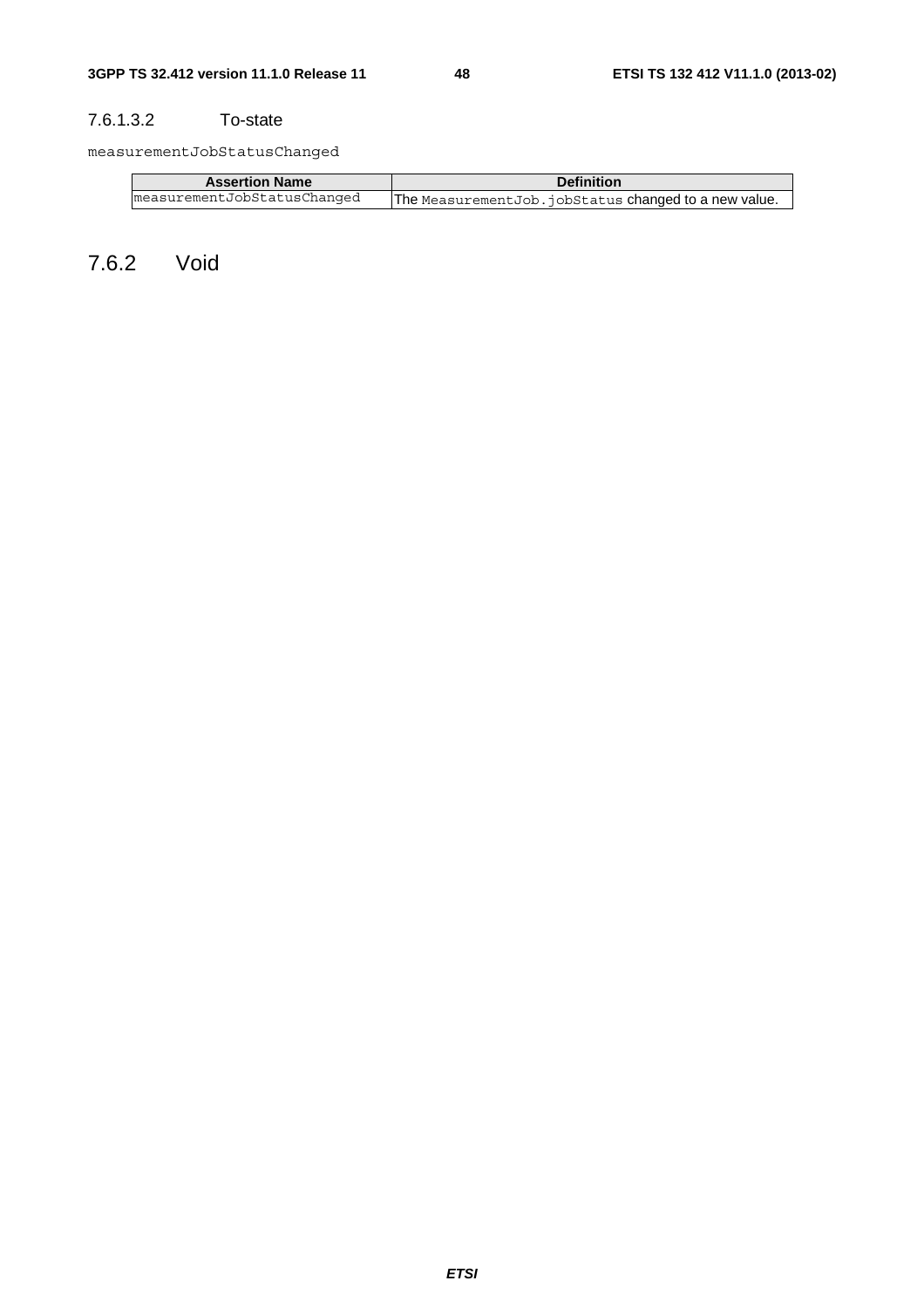### 7.7 PMIRPNotification\_2 Interface (O)

### 7.7.1 notifyThresholdMonitorObjectCreation (M)

### 7.7.1.1 Definition

IRPAgent notifies the subscribed IRPManager that a new Monitor instance has been created and that the notification satisfies the filter constraint expressed in IRPManager"s subscribe operation (see TS 32.302 [12]).

### 7.7.1.2 Input Parameters

| <b>Parameter Name</b>    | <b>Qualifier</b> | <b>Matching Information</b>                                        | <b>Comment</b>                                              |
|--------------------------|------------------|--------------------------------------------------------------------|-------------------------------------------------------------|
| objectClass              | M, Y             | PMIRP.objectClass                                                  | See Table 7.6.1.2.                                          |
| objectInstance           | M. Y             | PMIRP.objectInstance                                               | See Table 7.6.1.2.                                          |
| notificationId           | M. N             |                                                                    | See Table 7.6.1.2.                                          |
| eventTime                | M. Y             | ManagedEntity.creationTime                                         | See Table 7.6.1.2.                                          |
| systemDN                 | C, Y             |                                                                    | See Table 7.6.1.2.                                          |
| notificationType         | M. Y             | 'notifyThresholdMonitorObjectCreation'                             | Notification header - see [12].                             |
| monitorId                | M. N             | Monitor.monitored                                                  | See monitorId definition in clause<br>6.5.1.                |
| monitorGranularityPeriod | M, N             | Monitor.monitorGranularityPeriod                                   | See monitorGranularityPeriod<br>definition in clause 6.5.1. |
| thresholdMonitorStatus   | M, N             | ThresholdMonitor.thresholdMonitorStatus See thresholdMonitorStatus | definition in clause 6.5.1.                                 |

### 7.7.1.3 Triggering Event

#### 7.7.1.3.1 From-state

stateBeforeObjectCreation.

| <b>Assertion Name</b>     | <b>Definition</b>                                                |
|---------------------------|------------------------------------------------------------------|
| stateBeforeObjectCreation | The number of instances of the IOC Managed Entity is equal to N. |

### 7.7.1.3.2 To-state

stateAfterObjectCreation.

| <b>Assertion Name</b>    | <b>Definition</b>                                                       |  |
|--------------------------|-------------------------------------------------------------------------|--|
| stateAfterObiectCreation | The number of instances of the IOC Managed Entity is equal to $N + 1$ . |  |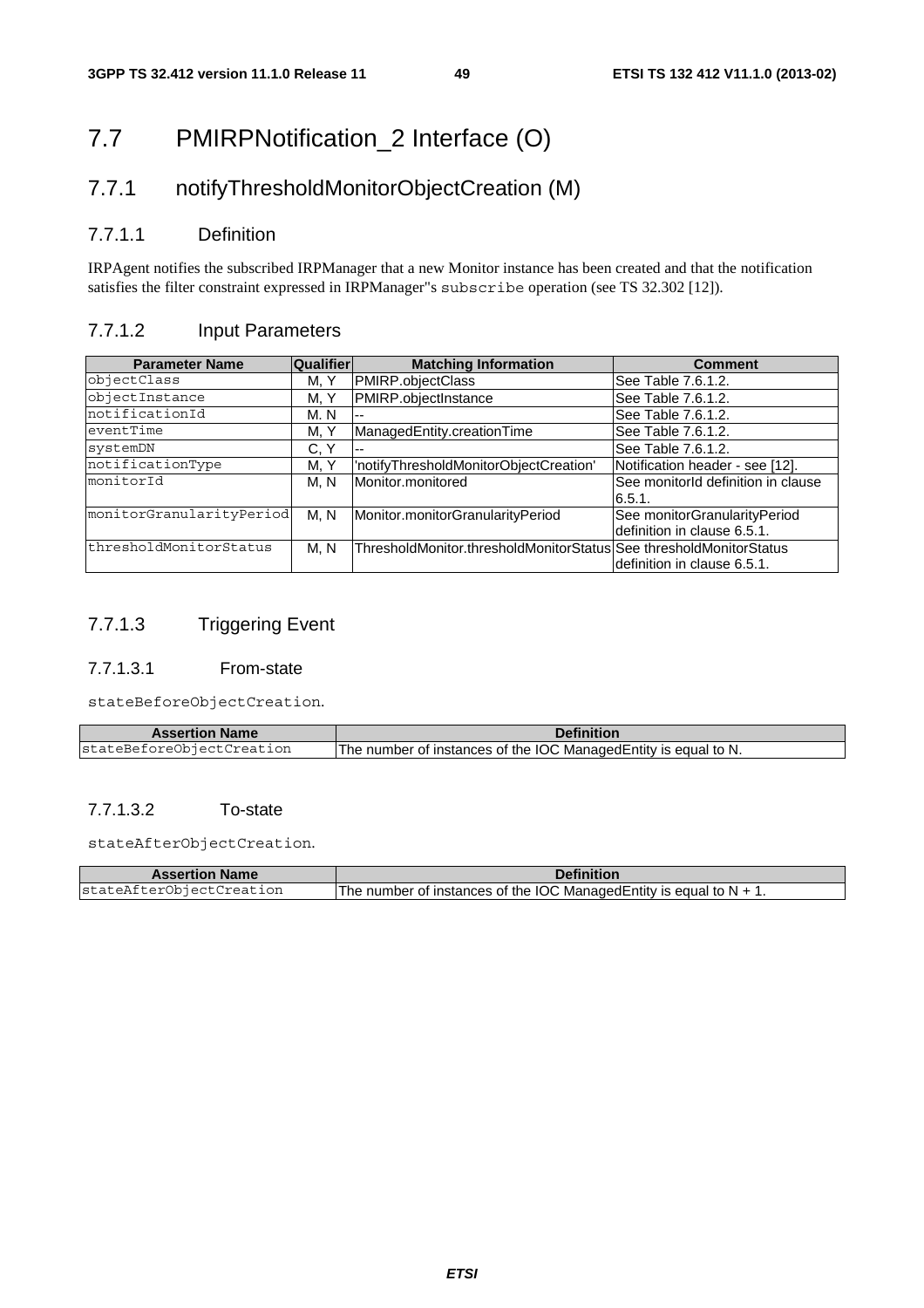### 7.7.2 notifyThresholdMonitorObjectDeletion (M)

### 7.7.2.1 Definition

IRPAgent notifies the subscribed IRPManager of a deleted Monitor instance. The IRPAgent invokes this notification because the subject notification satisfies the filter constraint expressed in the IRPManager subscribe operation (see TS 32.302 [12]).

### 7.7.2.2 Input Parameters

| <b>Parameter Name</b> | <b>Qualifier</b> | <b>Matching Information</b>             | <b>Comment</b>                            |
|-----------------------|------------------|-----------------------------------------|-------------------------------------------|
| objectClass           | M, Y             | <b>PMIRP.objectClass</b>                | See Table 7.6.1.2.                        |
| objectInstance        | M. Y             | <b>PMIRP.obiectInstance</b>             | See Table 7.6.1.2.                        |
| notificationId        | M. N             | <b></b>                                 | See Table 7.6.1.2.                        |
| eventTime             | M, Y             | ManagedEntity.deletionTime              | See Table 7.6.1.2.                        |
| systemDN              | C, Y             | $- -$                                   | See Table 7.6.1.2.                        |
| notificationType      | M. Y             | l'notifyThresholdMonitorObjectDeletion' | Notification header - see [12].           |
| monitorId             | M. Y             | Monitor.monitored                       | See monitorId definition in clause 6.5.1. |

### 7.7.2.3 Triggering Event

#### 7.7.2.3.1 From-state

stateBeforeObjectDeletion.

| <b>Assertion Name</b>     | <b>Definition</b>                                               |
|---------------------------|-----------------------------------------------------------------|
| stateBeforeObjectDeletion | The number of instances of the IOC ManagedEntity is equal to N. |

### 7.7.2.3.2 To-state

stateAfterObjectDeletion.

| <b>Assertion Name</b>    | Definition                                                          |
|--------------------------|---------------------------------------------------------------------|
| stateAfterObjectDeletion | The number of instances of the IOC Managed Entity is equal to N - 1 |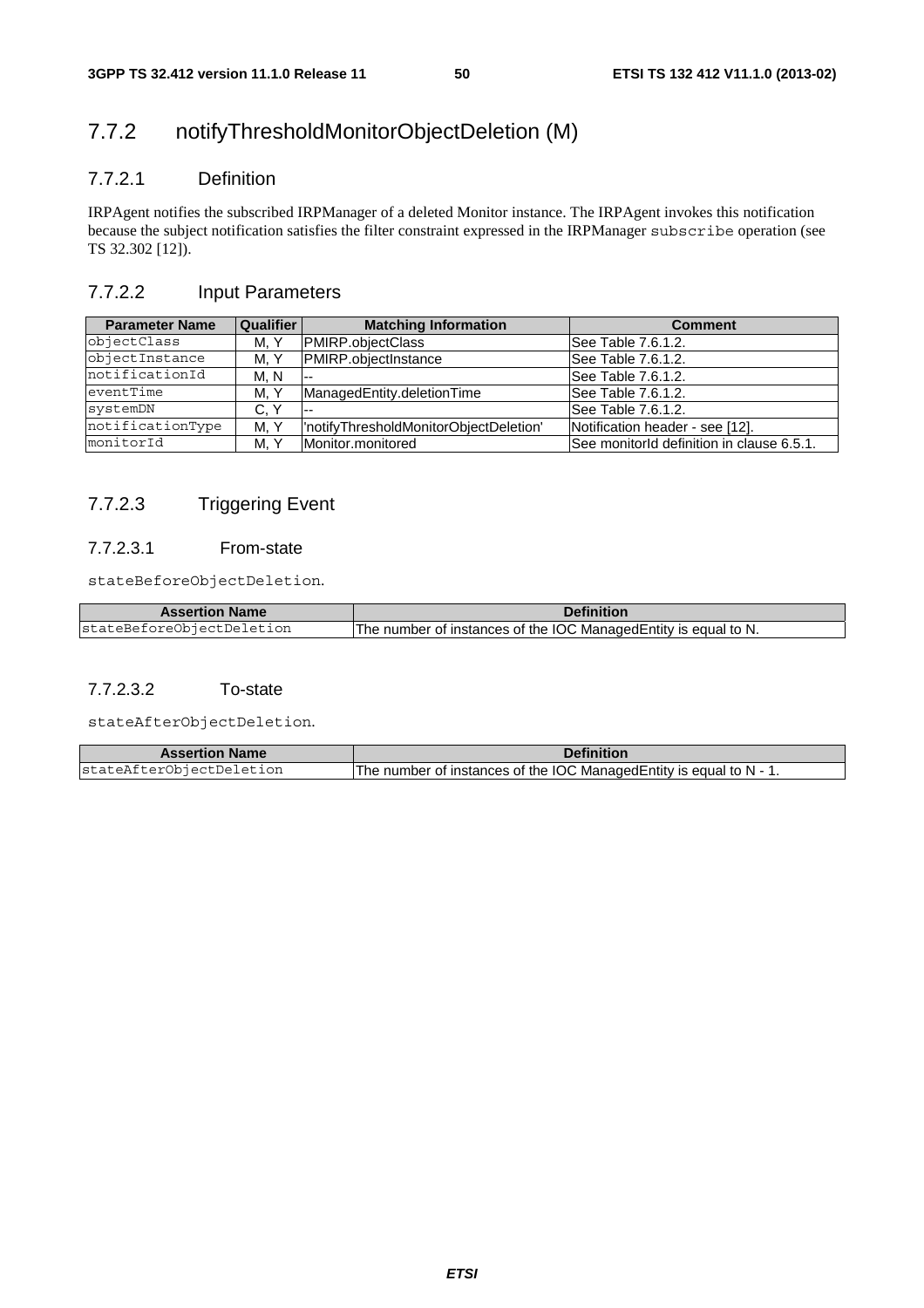### 7.7.3 notifyThresholdMonitorStatusChanged (O)

### 7.7.3.1 Definition

The PMIRP Agent notifies all subscribed IRPManagers about the status changes of a ThresholdMonitor. The status changes in that case include Suspended=>Active, Active=>Suspended.

NOTE: The notifyThresholdMonitorStatusChanged notification is mandatory if PMIRPOperations\_2 is supported.

#### 7.7.3.2 Input Parameters

| <b>Parameter Name</b> | Qualifier | <b>Matching Information</b>                                   | <b>Comment</b>                                                                                |
|-----------------------|-----------|---------------------------------------------------------------|-----------------------------------------------------------------------------------------------|
| objectClass           | M. Y      | PMIRP.objectClass                                             | See Table 7.6.1.2.                                                                            |
| objectInstance        | M. Y      | PMIRP.objectInstance                                          | See Table 7.6.1.2.                                                                            |
| eventTime             | M, Y      | --                                                            | See Table 7.6.1.2.                                                                            |
| notificationType      | M.Y       | "notifyThresholdMonitorStatusChanged".                        | See Table 7.6.1.2.                                                                            |
| systemDN              | C, Y      |                                                               | See Table 7.6.1.2.                                                                            |
| notificationId        | M. N      | $\sim$ $\sim$                                                 | See Table 7.6.1.2.                                                                            |
| monitorId             | M. Y      | Monitor.monitorId                                             |                                                                                               |
| monitorStatus         | M. N      | ThresholdMonitor.thresholdMonitorStatus The new status of the | ThresholdMonitor.                                                                             |
| reason                | O. N      | $\overline{\phantom{a}}$                                      | It carries one or several of the<br>assertion names of the From-state<br>of Triggering Event. |

### 7.7.3.3 Triggering Event

#### 7.7.3.3.1 From-state

resumeThresholdMonitor OR suspendThresholdMonitor

| <b>Assertion Name</b>   | <b>Definition</b>                                    |
|-------------------------|------------------------------------------------------|
| resumeThresholdMonitor  | IThe resumeThresholdMonitor returns success.         |
| suspendThresholdMonitor | <b>IThe suspendThresholdMonitor returns success.</b> |

### 7.7.3.3.2 To-state

thresholdMonitorStatusChanged

| <b>Assertion Name</b> | <b>Definition</b>                                                                                   |
|-----------------------|-----------------------------------------------------------------------------------------------------|
|                       | thresholdMonitorStatusChanged   The ThresholdMonitor.thresholdMonitorStatus changed to a new value. |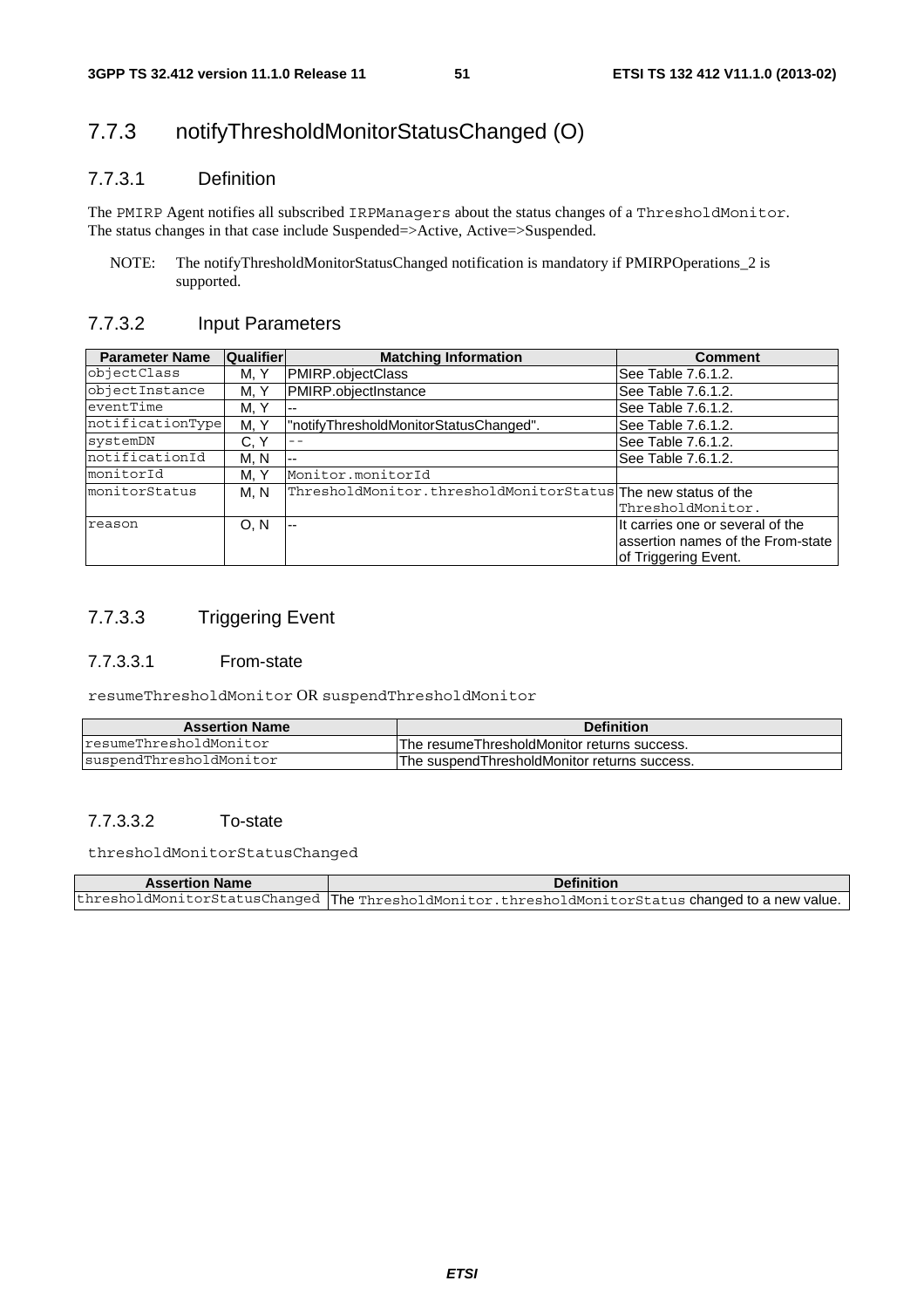### 8 Scenarios

### 8.1 createMeasurementJob



**Figure 8.1: Scenario1 of Performance Management**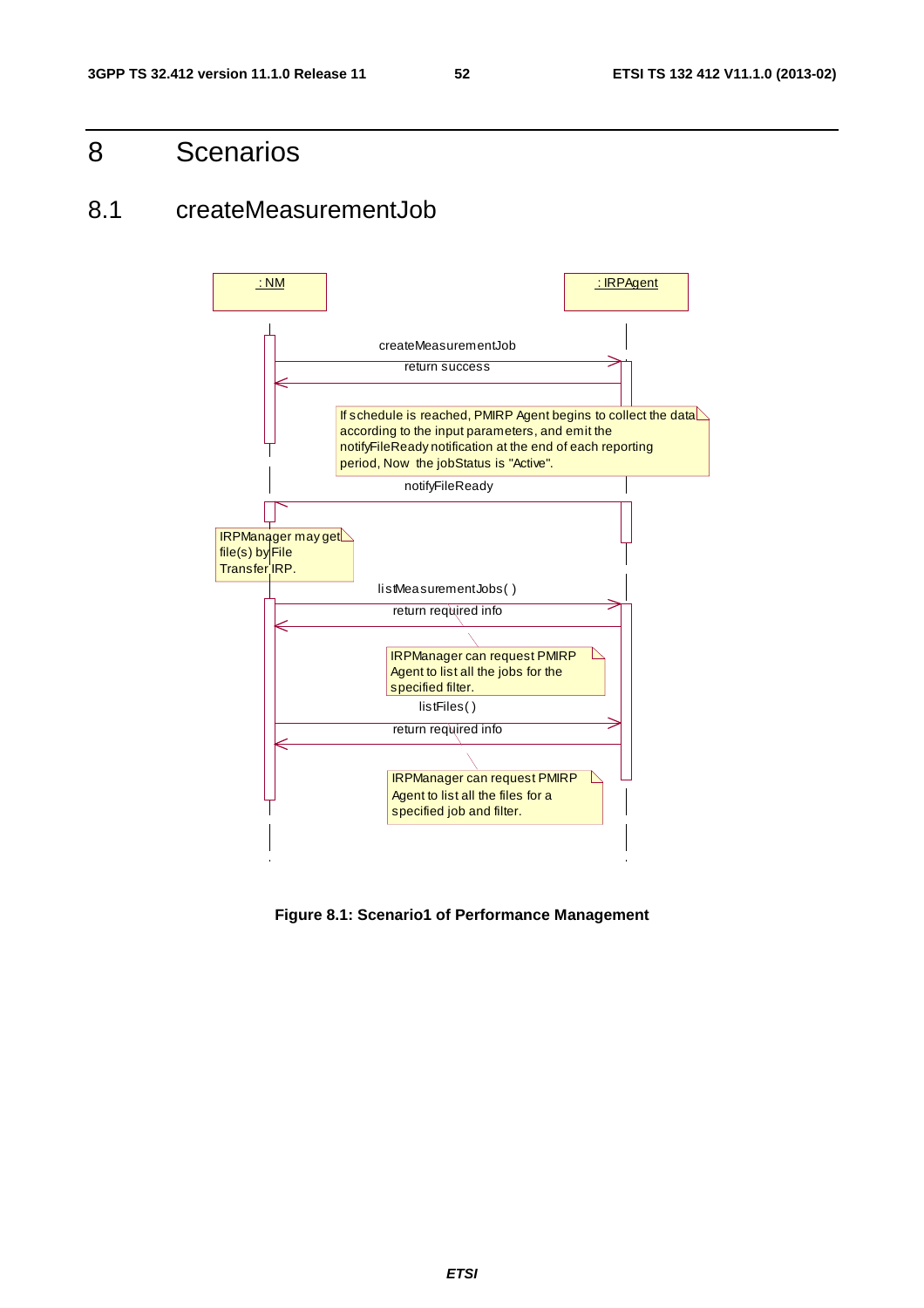### 8.2 stopMeasurementJob



**Figure 8.2: Scenario2 of Performance Management**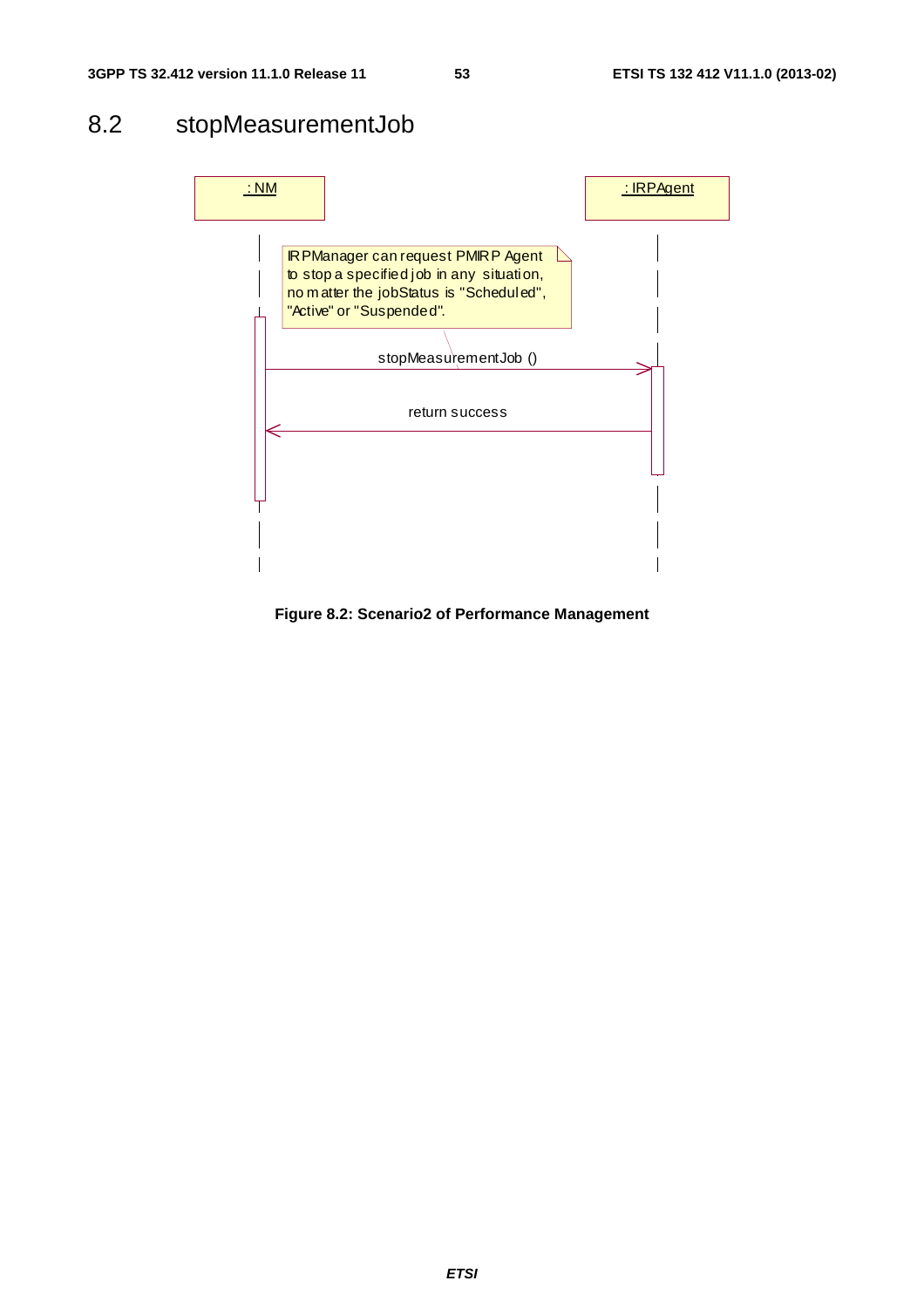### 8.3 stopMeasurementJob/listMeasurementJobs/listFiles



**Figure 8.3: Scenario3 of Performance Management**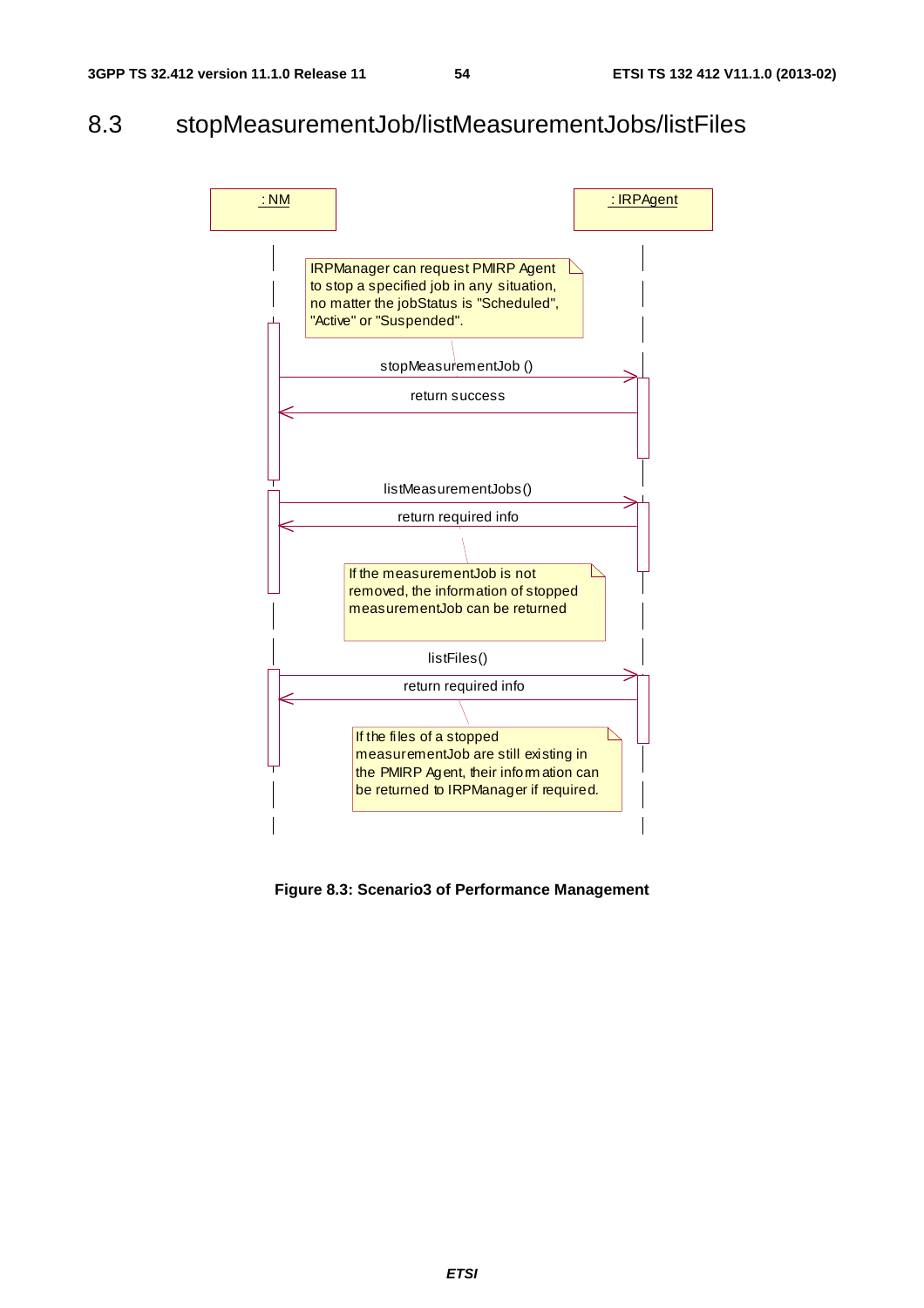### 8.4 suspendMeasurementJob/resumeMeasurementJob



**Figure 8.4: Scenario4 of Performance Management**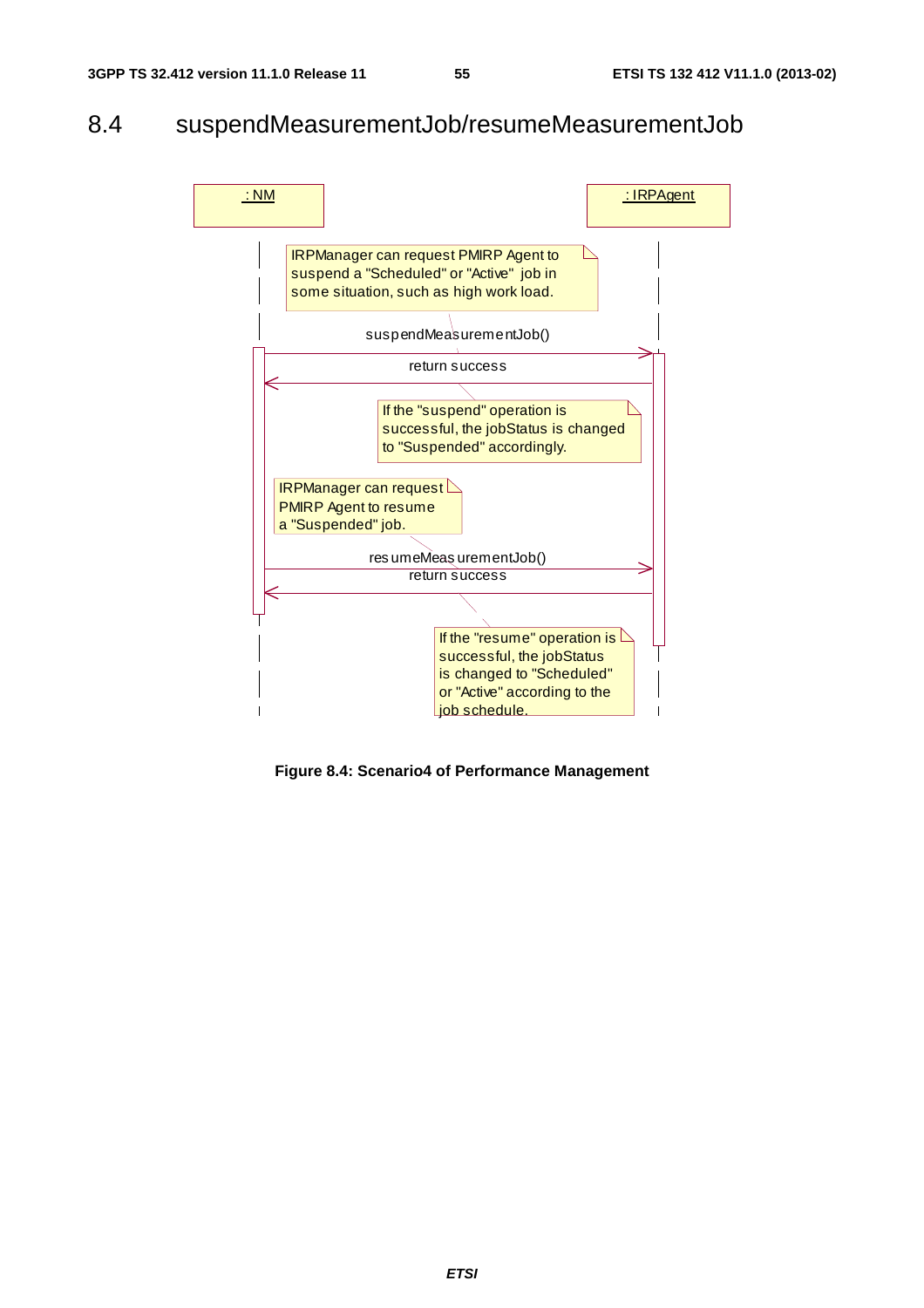### Annex A (normative): Illustration of the state described in the state Diagram

### A.1 Definition of state

### A.1.1 Scheduled

"Scheduled" means that the job has been created and the start time has not been reached.

### A.1.2 Suspended

"Suspended" means that the job has been suspended for some reason.

### A.1.3 Active

"Active" means that the start time of a MeasurementJob has been reached.

There are two sub-states: "Busy" and "Idle".

"Busy" means that the MeasurementJob is monitoring the measurementTypes.

"Idle" means that the MeasurementJob is not monitoring the measurementTypes.

When a MeasurementJob becomes active, it does not mean that the job is immediately busy. IRPManager can set the detailed time frame (e.g. dailySchedule or weeklySchedule) for a MeasurementJob to be busy. If there is no time frame schedule for a job, it immediately monitors the measurement types when it becomes active.

### A.1.4 Stopped

"Stopped" means that the MeasurementJob is deleted via the Itf-N. Whether the managed system removes the MeasurementJob immediately or later is vendor specific.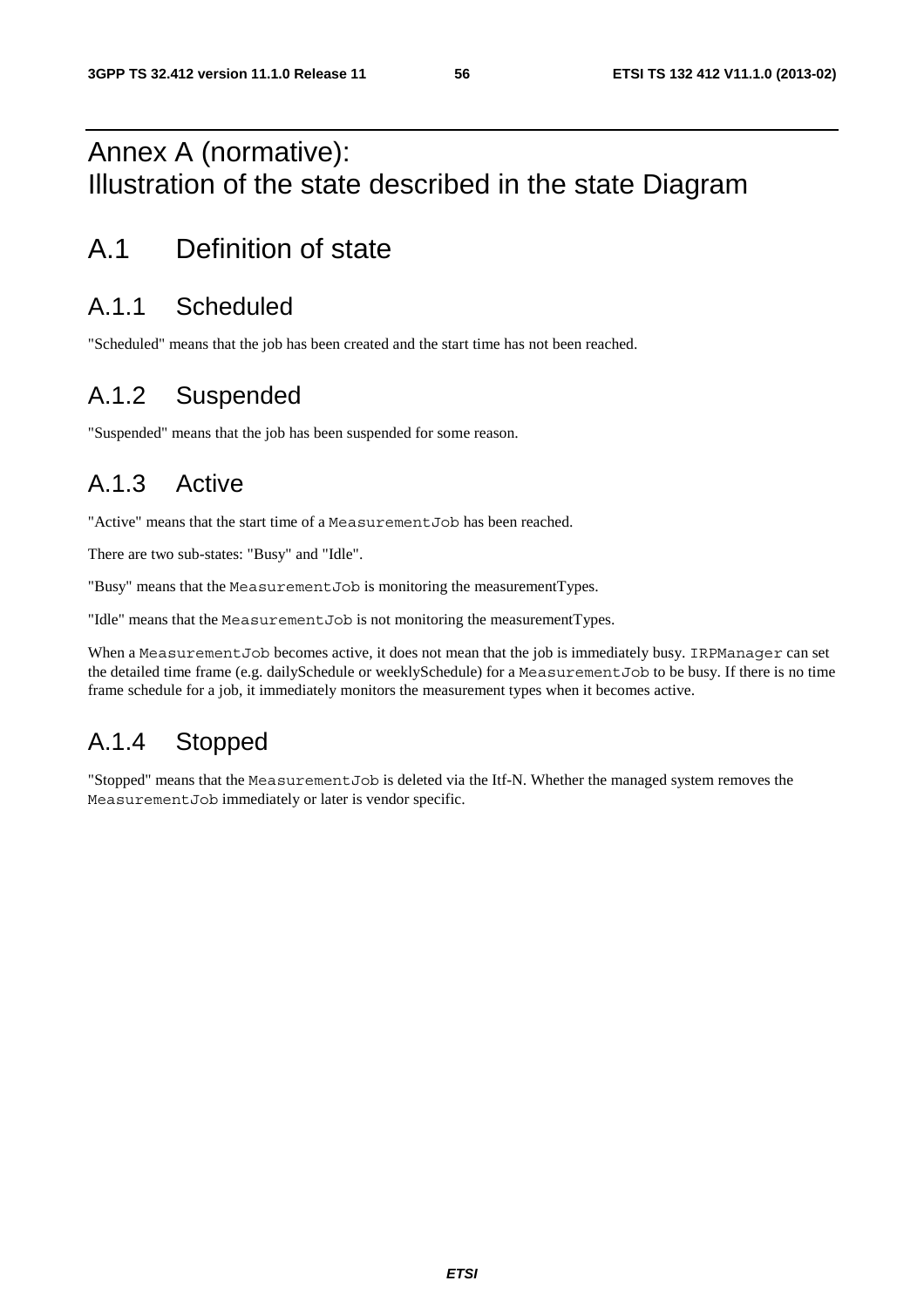### A.2 State transition scenarios

The following scenarios give examples of state transitions.

### A.2.1 Scenario 1

A MeasurementJob is created at 11:00, and the startTime is 14:00, stopTime is 18:00. At 12:00, the MeasurementJob is suspended, and at 13:00, the MeasurementJob is resumed.



At 11:00: the MeasurementJob becomes scheduled after it was created.

- At 12:00: the MeasurementJob is suspended and the jobStatus is "Suspended".
- At 13:00: the MeasurementJob is resumed, and the jobStatus is "Scheduled" because the start time has not been reached.
- At 14:00: the Measurement Job becomes active because start time has been reached.

#### **Figure A.2.1: Scenario 1**

### A.2.2 Scenario 2

A MeasurementJob is created at 11:00, and the startTime is 12:00, stopTime is 18:00. At 13:00, the MeasurementJob is suspended, and at 14:00, the MeasurementJob is resumed.



At 11:00: the MeasurementJob becomes scheduled after it was created.

At 12:00: the start time is reached, and the jobStatus is "Active".

At 13:00: the MeasurementJob is suspended, and the jobStatus is "Suspended".

At 14:00: the Measurement Job is resumed, and the jobStatus is "Active".

#### **Figure A.2.2: Scenario 2**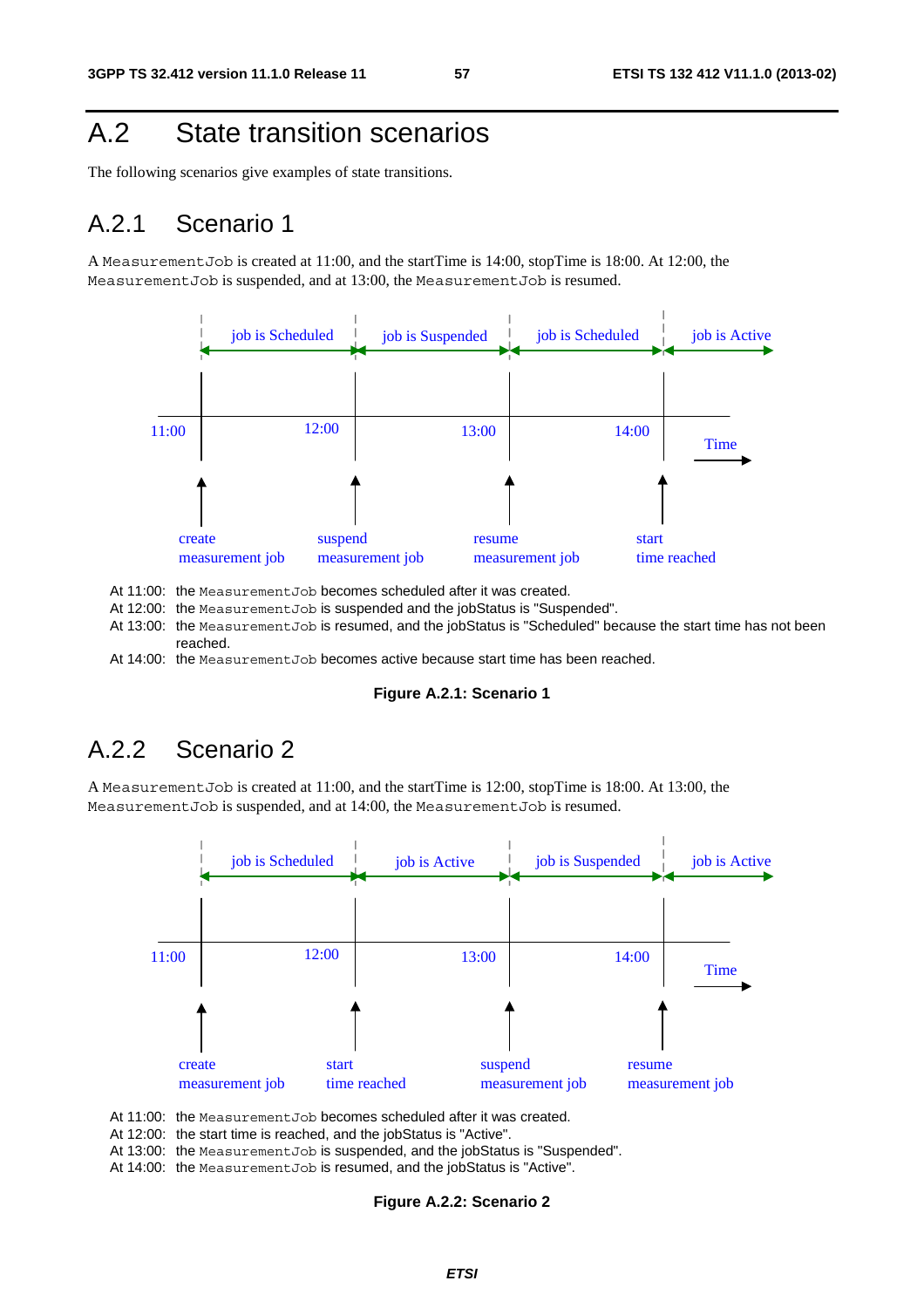### A.2.3 Scenario 3

A MeasurementJob is created at 11:00 and the startTime is 12:00, stopTime is never stop. There is no other schedule defined. IRPManager stops the job at 14:00.



At 12:00: the MeasurementJob becomes active when start time is reached. Since there is no schedule for the job, it starts monitoring measurement types immediately.

At 14:00: the MeasurementJob is stopped when IRPManager stops the job.

#### **Figure A.2.3: Scenario 3**

### A.2.4 Scenario 4

A MeasurementJob is created at 11:00 and the startTime is 12:00, stopTime is 14:00. There is no other schedule defined.



- At 12:00: the MeasurementJob becomes active when start time is reached. Since there is no schedule for the job, it starts monitoring measurement types immediately.
- At 14:00: the Measurement Job is stopped automatically when stop time is reached.

#### **Figure A.2.4: Scenario 4**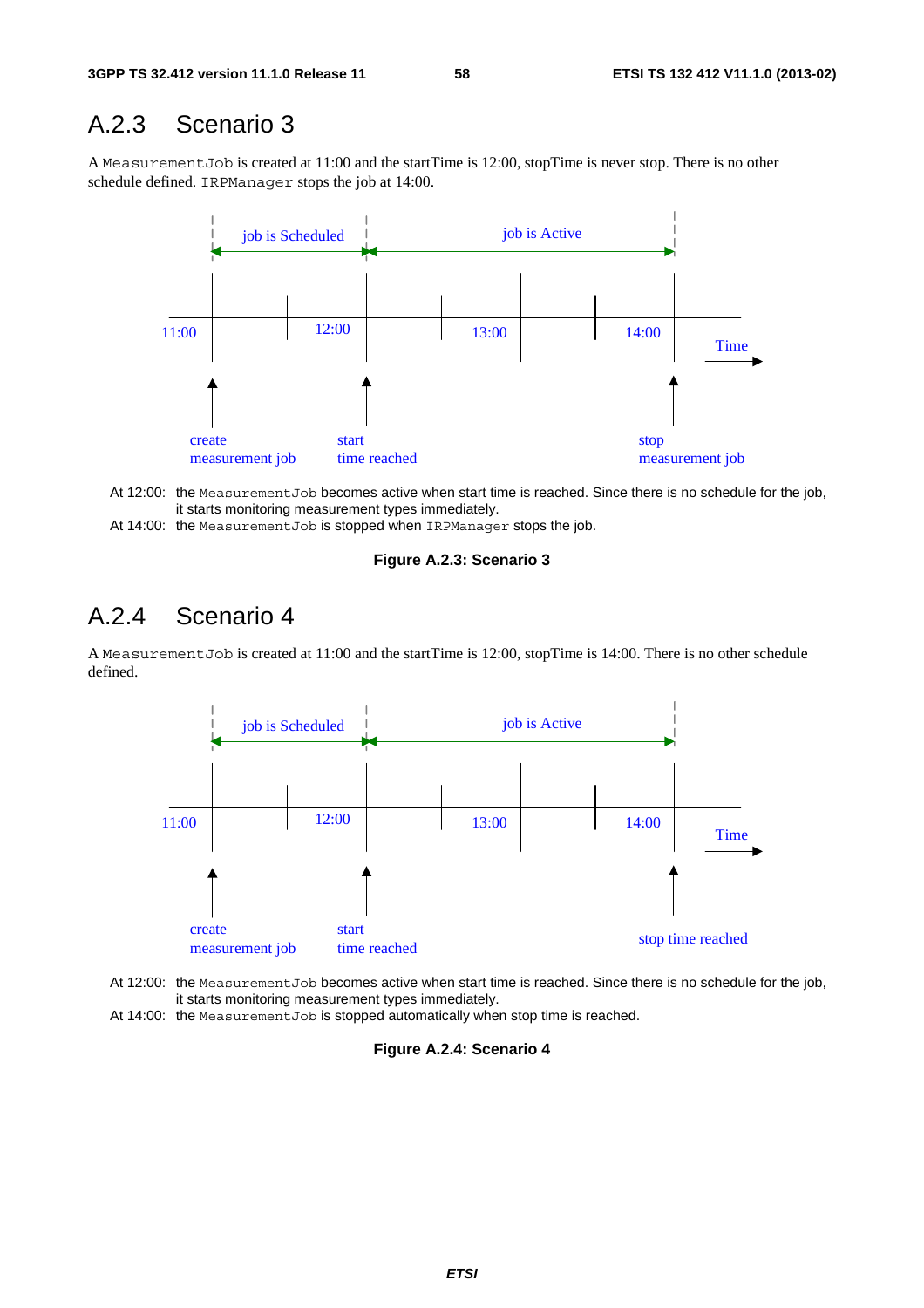### A.2.5 Scenario 5

A MeasurementJob is created at 11:00 and the startTime is 12:00, stopTime is "never stop". There is a dailySchedule defined, which is 13:00~14:00 and 15:00~16:00 every day.



At 12:00: the MeasurementJob becomes active when start time has been reached. Since there is a schedule for the job, the job monitors measurement types only during the specified schedule. During other times, the job is idle.

At 13:00 and 15:00: the MeasurementJob becomes busy when the daily schedule has been reached.

**Figure A.2.5: Scenario 5**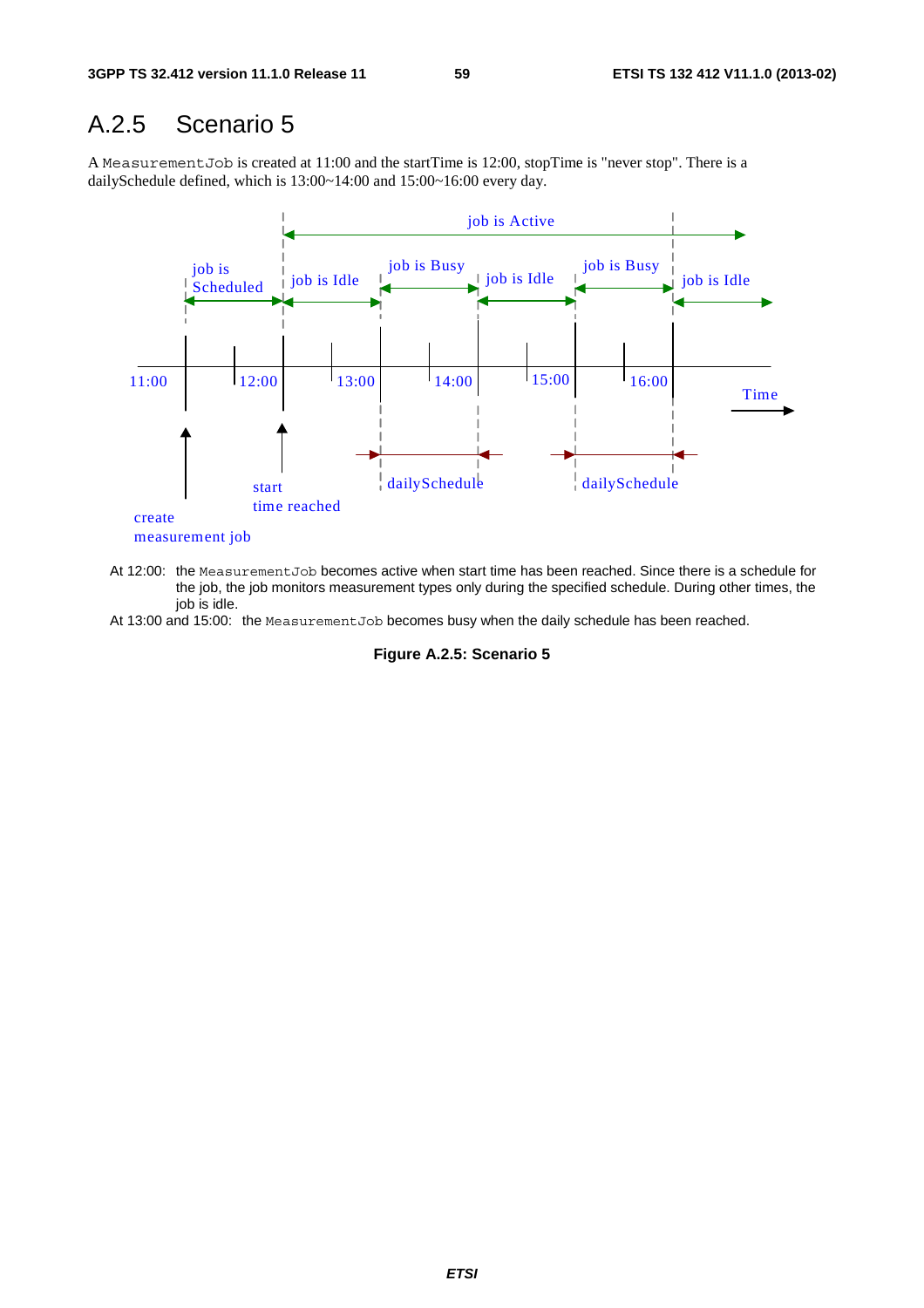### A.2.6 Scenario 6

A MeasurementJob is created at 11:00 and the startTime is 12:00, stopTime is 13:30. The MeasurementJob.granularityPeriod is 30 minutes and the MeasurementJob.reportingPeriod is 1 hour. There is no other schedule defined.



- At 12:00: the MeasurementJob becomes active when start time is reached. Since there is no detailed time frame for the job, the job begins to work at the same time.
- At 13:00: the file(s) of the MeasurementJob are available, and PMIRP emits the notifyFileReady notification to subscripted IRPManager.
- At 13:30: the MeasurementJob is automatically stopped when stop time is reached.
- At 14:00: PMIRP will emit the last notifyFileReady notification.

#### **Figure A.2.6: Scenario 6**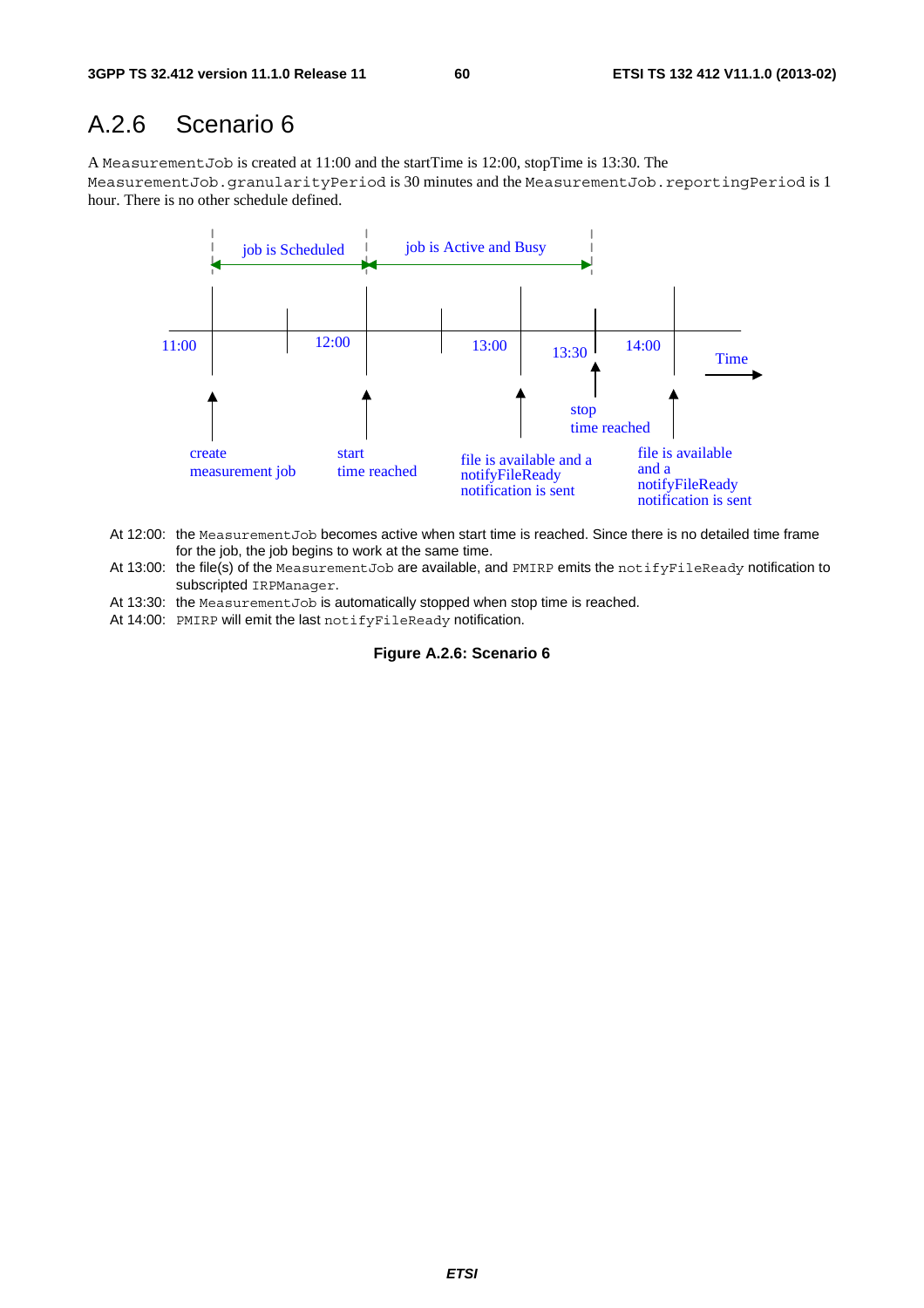### Annex B (normative): Threshold related performance alarms Triggering Events

This annex defines the Triggering Events for the various performance alarms. The Triggering Events normally are defined by each notification type, such as notifyChangedAlarm, under the clause "Triggering Events". The Triggering Events related to thresholding are defined here collectively for ease of reference.

The Triggering Events are defined in a state transition table. The column labels (e.g. 0, 1, 2, 3 of table in clause B.1) denote the to-state while the row labels denote the from-state. The cell denotes the emission action.

There are two clauses. Clause B.1 defines the Triggering Events for IRPAgent that supports notifyChangedAlarm. Clause B.2 defines those for IRPAgent that does not support notifyChangedAlarm.

Clause B.3 provides samples of triggering events.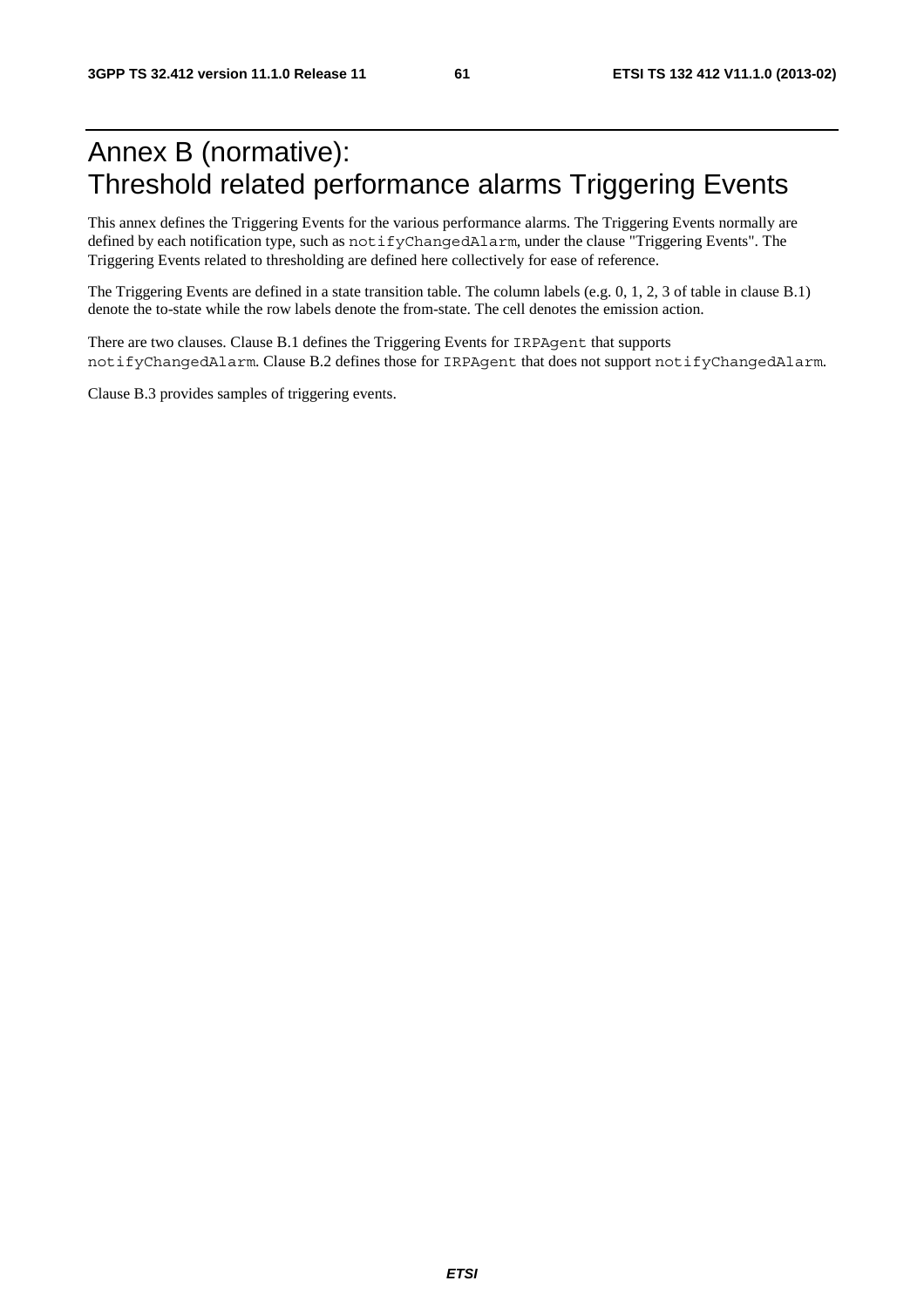### B.1 IRPAgent supporting notifyChangedAlarm

#### **Table B.1**

|             | <b>To State-0</b>             | To State-1           | To State-2           | To State-3         | To State-4         |  |
|-------------|-------------------------------|----------------------|----------------------|--------------------|--------------------|--|
| <b>From</b> | notifyNewAlarm<br>no emission |                      | 1 notifyNewAlarm     | notifyNewAlarm     | 1 notifyNewAlarm   |  |
| State-0     |                               |                      |                      |                    |                    |  |
| <b>From</b> | notifyClearedAlarm            | no emission          | 1 notifyChangedAlarm | notifyChangedAlarm | notifyChangedAlarm |  |
| State-1     |                               |                      |                      |                    |                    |  |
| <b>From</b> | notifyClearedAlarm            | 1 notifyChangedAlarm | no emission          | notifyChangedAlarm | notifyChangedAlarm |  |
| State-2     |                               |                      |                      |                    |                    |  |
| <b>From</b> | notifyClearedAlarm            | 1 notifyChangedAlarm | 1 notifyChangedAlarm | no emission        | notifyChangedAlarm |  |
| State-3     |                               |                      |                      |                    |                    |  |
| <b>From</b> | notifyClearedAlarm            | 1 notifyChangedAlarm | notifyChangedAlarm   | notifyChangedAlarm | Ino emission       |  |
| State-4     |                               |                      |                      |                    |                    |  |

The horizontal '0', '1', '2', '3' and '4' are the to-states indicating the current measurementType value with respect to the different threshold levels. Threshold levels are associated with severity level (thresholdSeverity). Higher threshold level associates with higher severity level (thresholdSeverity).

EXAMPLE: If direction = 'Increasing', state-0 means the measurementType value is below all thresholds. State-2 means that the measurementType value is above threshold level 2 but below threshold level 3. If direction = 'Decreasing', state-0 means the measurementType value is above all thresholds. State-2 means that the measurementType value is below threshold level 2 but above threshold level 3.

The vertical '0', '1', '2'', '3' and '4' are the from-states indicating the last-read measurementType value with respect to the threshold levels.

A threshold has a value and may have a hysteresis. A threshold with hysteresis has a threshold-high value and a threshold-low value that are different from the threshold value. A threshold without hysteresis can be considered as a threshold whose threshold-high and threshold-low values are equal to the threshold value.

For the direction = 'Increasing', the shaded cells indicate transitions caused by measurementType values (a) rising across or (b) reach one or more threshold-high values. The non-shaded cells indicate transition caused by measurementType values falling across one or more threshold-low values.

For the direction = 'Decreasing', the shaded cells indicate transitions caused by measurementType values (a) falling across or (b) reach one or more threshold-low values. The non-shaded cells indicate transition caused by measurementType values rising across one or more threshold-high values.

Each cell indicates the performance alarm emission when from-state transits to to-state. The notifyNewAlarm and notifyChangedAlarm shall carry the severity level (perceivedSeverity) associated with the to-state (thresholdSeverity).

The ThresholdMonitor determines, at monitorGP=X, if a threshold has been (a) crossed or (b) reached by comparing the value read at monitor $GP == X$  with the value read at monitor $GP == X-1$ . In initial condition (i.e. when the ThresholdMonitor reads the value at monitorGP=1), the (hypothetical) value read at monitorGP= $=X-1$  is assumed to be at state-0.

(See 6.3.8.1 for clarification of the alternatives (a) and (b))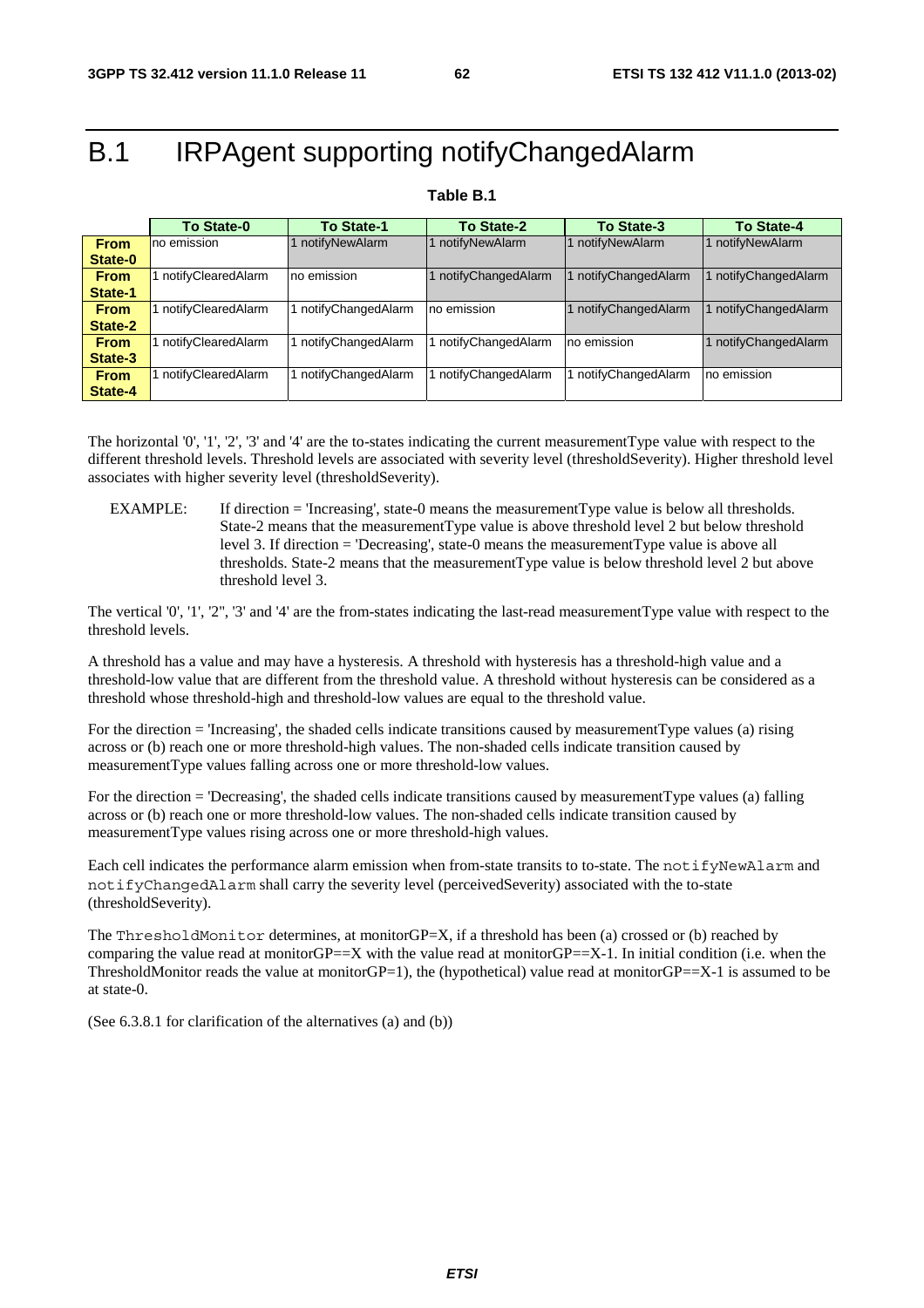## B.2 IRPAgent not supporting notifyChangedAlarm

|             | <b>To State-0</b>  | <b>To State-1</b>                                                               | To State-2           | <b>To State-3</b>    | To State-4         |
|-------------|--------------------|---------------------------------------------------------------------------------|----------------------|----------------------|--------------------|
| <b>From</b> | no emission        | notifyNewAlarm                                                                  | notifyNewAlarm       | 1 notifyNewAlarm     | notifyNewAlarm     |
| State-0     |                    |                                                                                 |                      |                      |                    |
| <b>From</b> | notifyClearedAlarm | no emission                                                                     | notifyClearedAlarm   | 1 notifyClearedAlarm | notifyClearedAlarm |
| State-1     |                    |                                                                                 | notifyNewAlarm       | 1 notifyNewAlarm     | notifyNewAlarm     |
| <b>From</b> | notifyClearedAlarm | notifyClearedAlarm                                                              | no emission          | notifyClearedAlarm   | notifyClearedAlarm |
| State-2     |                    | notifyNewAlarm                                                                  |                      | 1 notifyNewAlarm     | notifyNewAlarm     |
| <b>From</b> | notifyClearedAlarm | notifyClearedAlarm                                                              | 1 notifyClearedAlarm | Ino emission         | notifyClearedAlarm |
| State-3     |                    | notifyNewAlarm                                                                  | 1 notifyNewAlarm     |                      | notifyNewAlarm     |
| To State-4  | notifyClearedAlarm | no emission<br>notifyClearedAlarm<br>1 notifyClearedAlarm<br>notifyClearedAlarm |                      |                      |                    |
|             |                    | notifyNewAlarm                                                                  | 1 notifvNewAlarm     | notifyNewAlarm       |                    |

### **Table B.2**

The Monitor determines, at monitorGP=X, if a threshold has been crossed by comparing the value read at monitorGP  $=$  X with the value read at monitorGP  $=$  X-1. In initial condition (i.e. when the Monitor reads the value at monitorGP =1), the (hypothetical) value read at monitorGP == $X-1$  is assumed to be at state-0.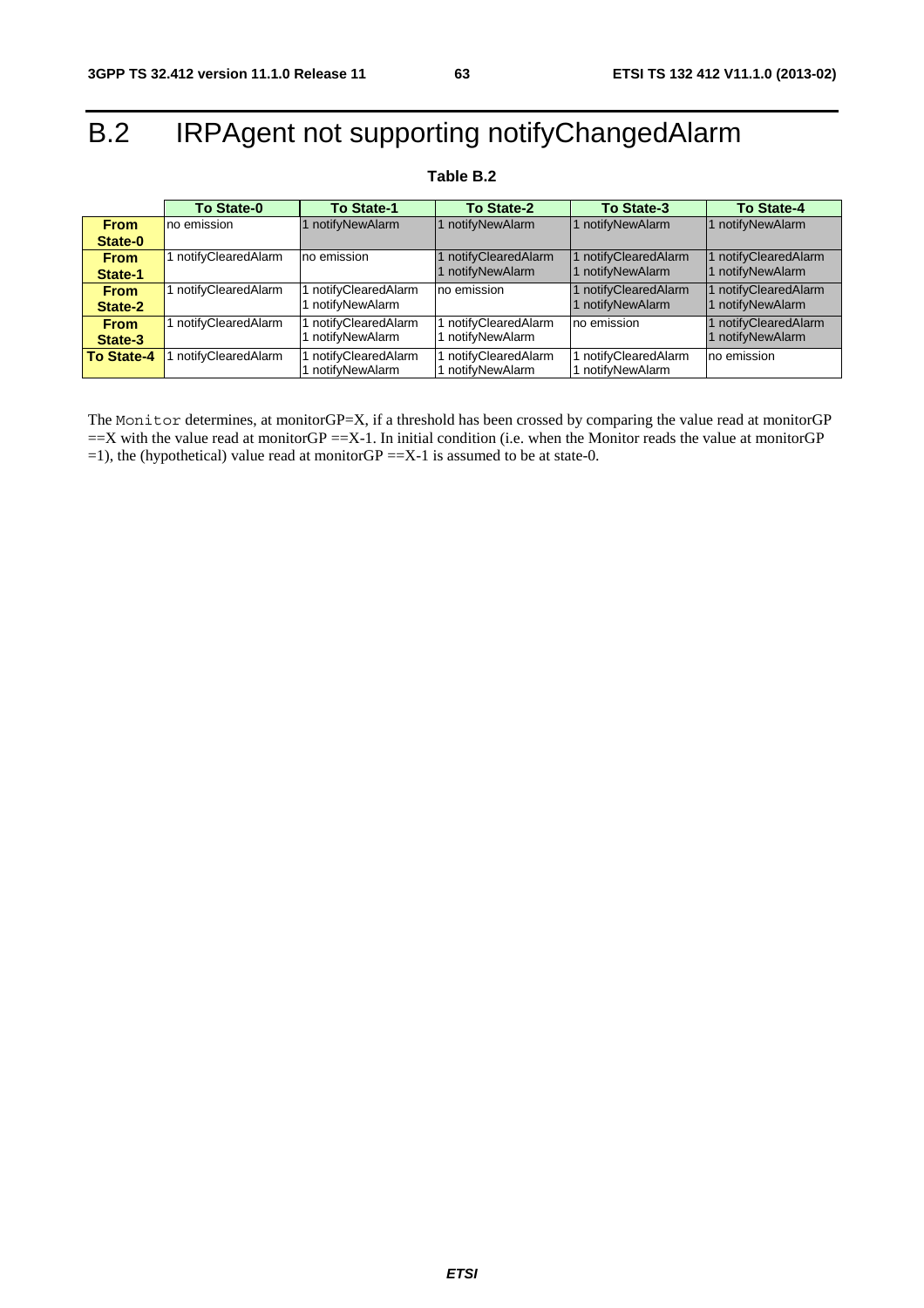### B.3 Examples

### B.3.1 Example 1

Figure B.3.1 illustrates multi-level thresholdSeverity thresholding behaviour. The horizontal axis indicates the time intervals specified by the Monitor.monitorGranularityPeriod (monitorGP). The vertical axis indicates the monitored measurementType values. The measurementType of this example is of type gauge. The Monitor.direction is set to "Increasing".

Further suppose that the measurementType is monitored for a (a) two-level-severity-threshold-crossings or (b) twolevel-severity-threshold reaching. (See 6.3.8.1 for clarification of the alternatives (a) and (b))

The threshold for the lower-level-severity is set to 3 with a hysteresis low and high levels set to 2 and 4 respectively (i.e. hysteresis value  $= 1$ ). The thresholdSeverity level is Minor.

The threshold for the higher-level-severity is set to 7 with a hysteresis low and high levels set to 6 and 8 respectively (i.e. hysteresis value  $= 1$ ). The thresholdSeverity level is Major.

The performance alarm triggering events are:

- 1. At monitorGP interval 3, trigger a notifyNewAlarm with perceivedSeverity (ps) = Minor.
- 2. At monitorGP interval 5, if the IRPAgent supports notifyChangedAlarm, trigger a notifyChangedAlarm with ps = Major; else a notifyClearAlarm and a notifyNewAlarm with ps  $=$  Major.
- 3. At monitorGP interval 8, if the IRPAgent supports notifyChangedAlarm, trigger a notifyChangedAlarm with ps = Minor; else a notifyClearAlarm and a notifyNewAlarm with  $ps = Minor$ .
- 4. At monitorGP interval 15, trigger a notifyClearedAlarm clearing the last emitted Minor alarm.



#### Thresholding behavior for direction Increasing for Gauge type PMAttribute

**Figure B.3.1**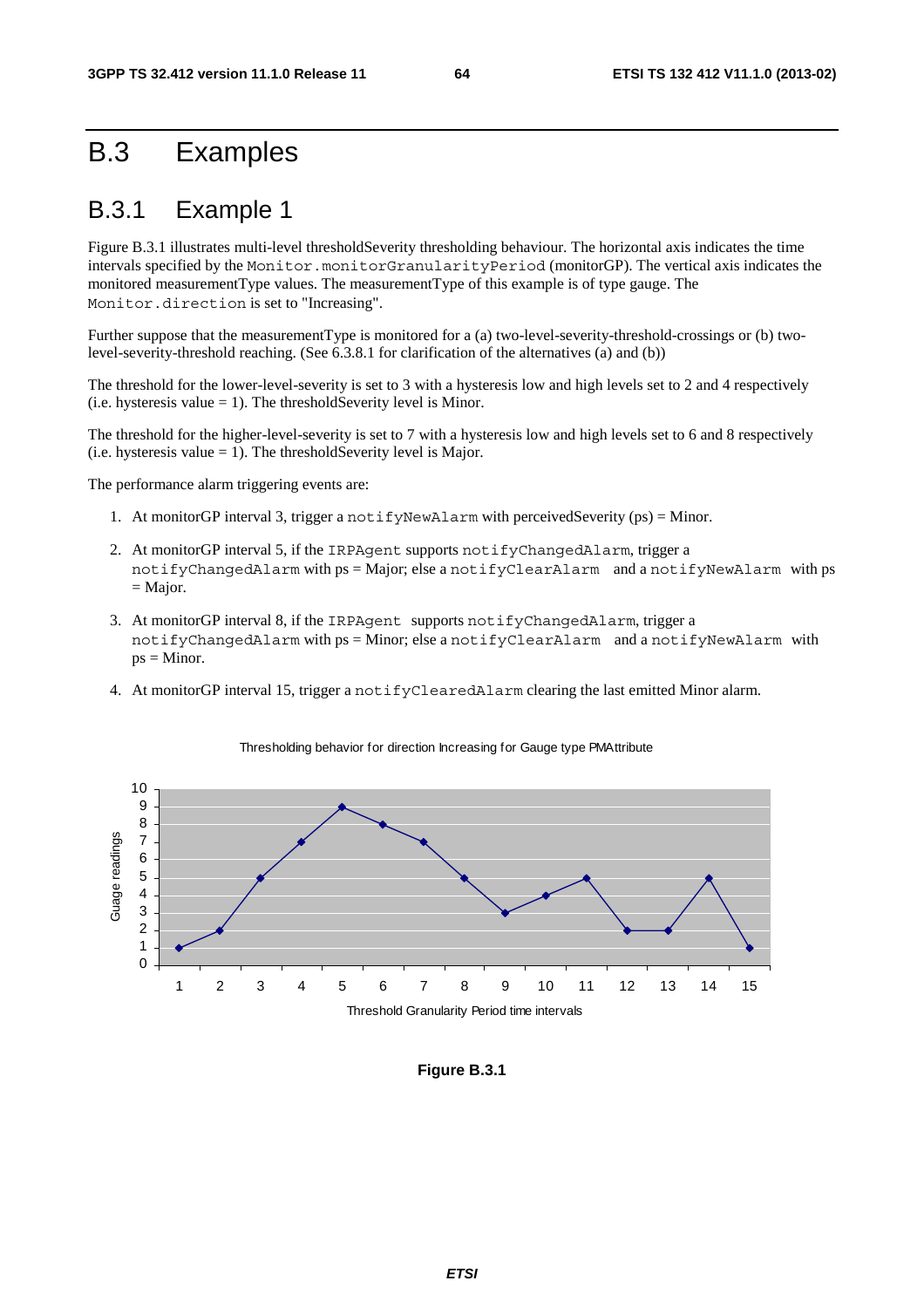### B.3.2 Example 2

Figure B.3.2 illustrates another multi-level thresholdSeverity thresholding behaviour for IRPAgent supporting notifyChangedAlarm. The horizontal axis indicates the time intervals specified by the GP. The vertical axis indicates the monitored measurementType values. The measurementType of this example is of type gauge. The Monitor.direction is set to "Decreasing".

Further suppose that the measurementType is monitored for a two-level thresholdSeverity (a) threshold-crossing or (b) threshold reaching. (See 6.3.8.1 for clarification of the alternatives (a) and (b))

The threshold for the major-level thresholdSeverity is set to 7 with a hysteresis high and low levels set to 6 and 8 respectively.

The threshold for the minor-level thresholdSeverity is set to 9 with a hysteresis high and low levels set to 8 and 10 respectively.

The performance alarm triggering events are:

- 1. At monitorGP interval 1, trigger a notifyNewAlarm with ps = Major. See table B.1 table for transition State-0 to State-2.
- 2. At monitorGP interval 5, trigger a notifyChangedAlarm with ps = Minor. See table B.1 for transition State-2 to State-1.
- 3. At monitorGP interval 8, trigger a notifyChangedAlarm with ps = Major. See table B.1 for transition State-1 to State-2.



**Figure B.3.2**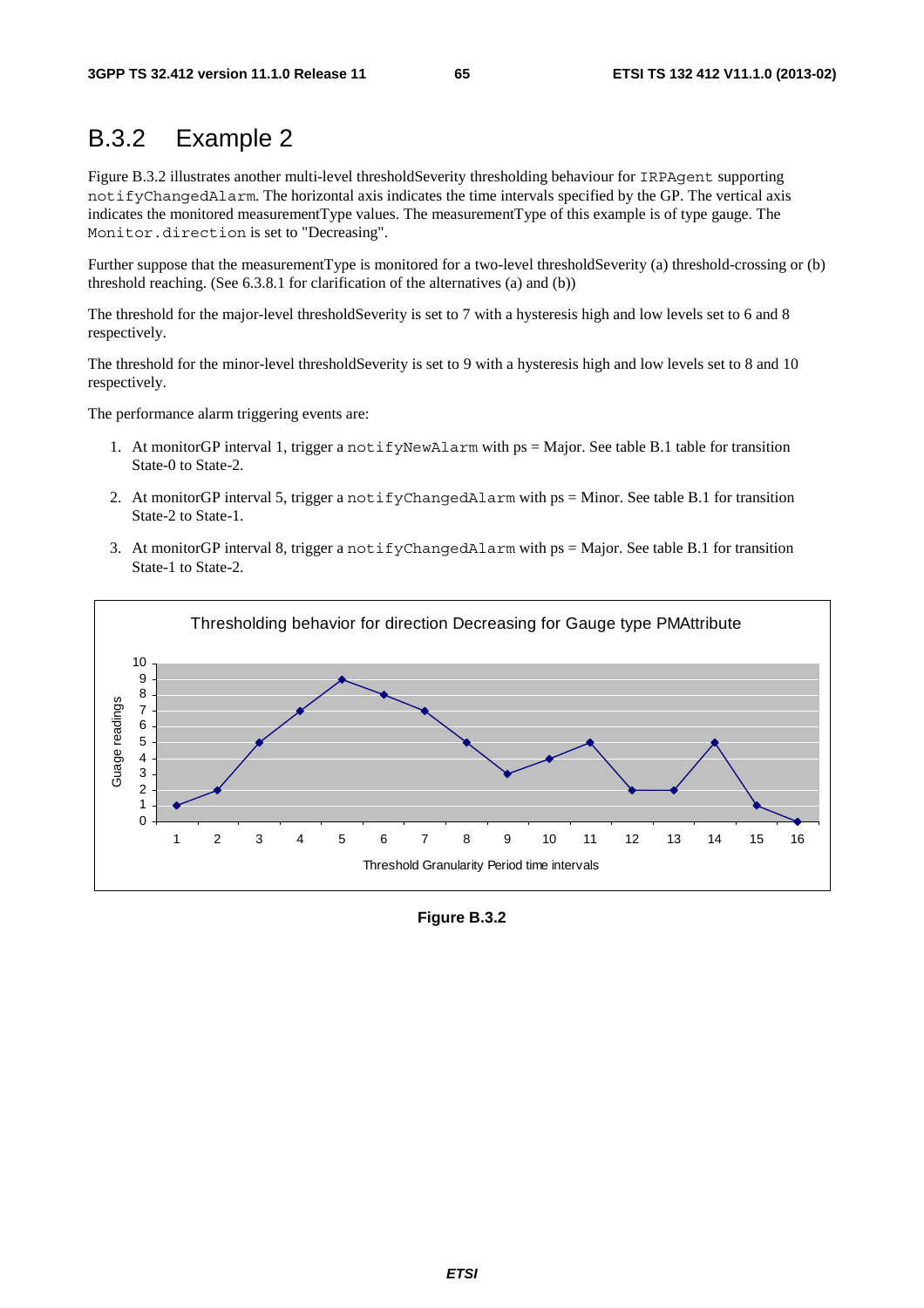### B.3.3 Example 3

Figure B.3.3 illustrates a single-level thresholding behaviour. The horizontal axis indicates the time intervals specified by the monitorGP. The vertical axis indicates the monitored measurementType values. The measurementType of this example is of type gauge. The Monitor.direction is set to "Increasing".

The threshold is set to 4 with a hysteresis high and low levels set to 5 and 3 respectively. The thresholdSeverity level is Critical.

The performance alarm triggering events are:

- 1. At monitorGP interval 3, trigger a notifyNewAlarm with ps = Critical.
- 2. At monitorGP interval 11, trigger a notifyClearedAlarm with ps = Cleared.



**Figure B.3.3**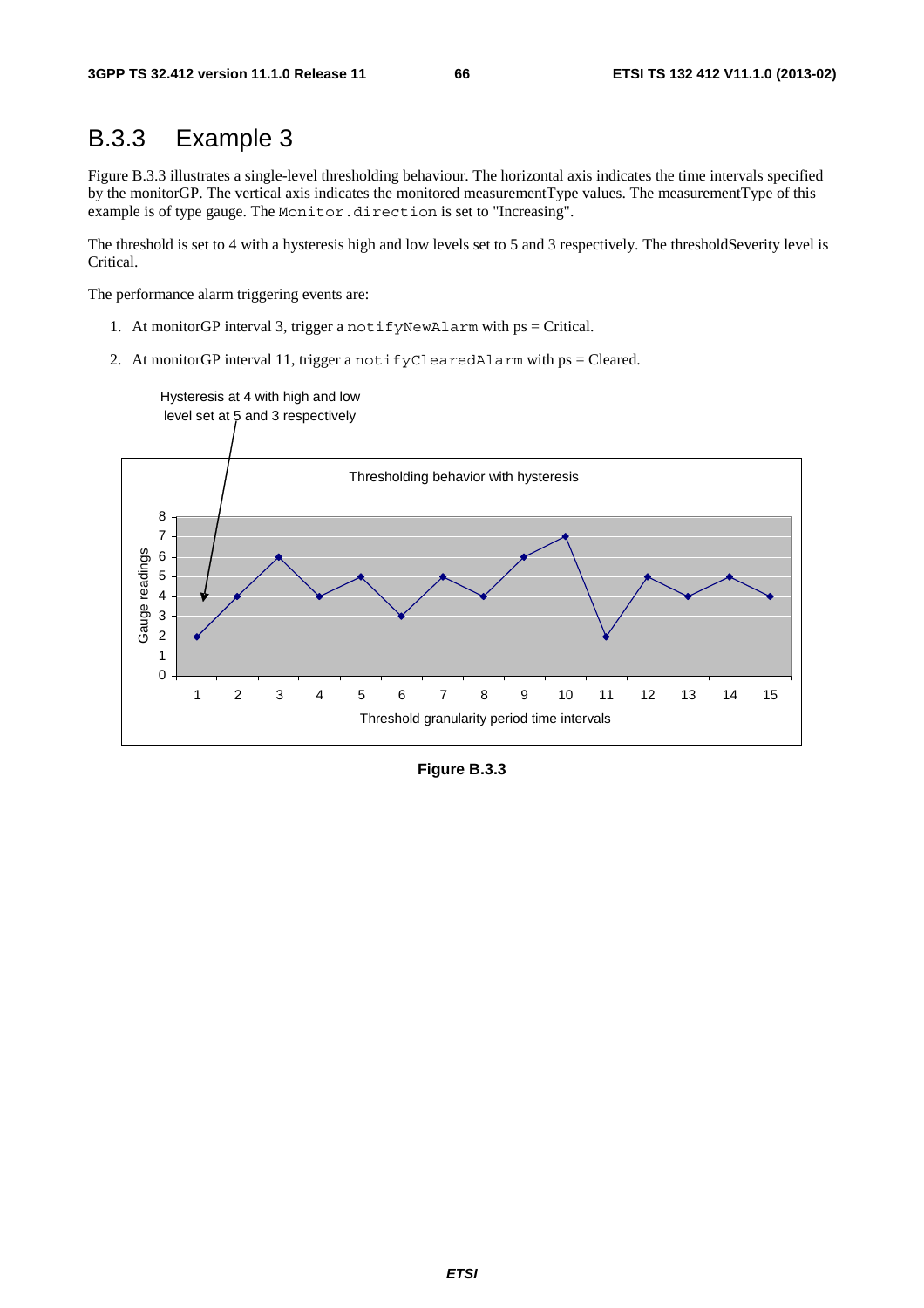### Annex C (informative): Change history

| <b>Change history</b> |             |                |            |    |                                                                                                                                            |                                                           |       |                    |
|-----------------------|-------------|----------------|------------|----|--------------------------------------------------------------------------------------------------------------------------------------------|-----------------------------------------------------------|-------|--------------------|
| Date                  | TSG # TSG   | Doc.           | <b>CR</b>  |    | <b>Rev Subject/Comment</b>                                                                                                                 | Cat                                                       | Old   | <b>New</b>         |
| Jun<br>2003           | SA 20 SP-   | 030295         | --         | -- | Submitted to TSG SA#20 for Information                                                                                                     |                                                           | 1.0.0 |                    |
| Dec<br>2003           | SA 22 SP-   | 030650         | 44         | -- | Submitted to TSG SA#22 for Approval                                                                                                        |                                                           | 2.0.0 | 6.0.0              |
| Jun<br>2004           | SA_24 SP-   | 040272         | 0001       | -- | Clarify and correct the specification of notifications of Monitor                                                                          | F                                                         | 6.0.0 | 6.1.0              |
| Jun<br>2004           | SA_24 SP-   | 040272         | $0002$ --  |    | Add constraint that PM threshold hysteresis must be positive                                                                               | F                                                         | 6.0.0 | 6.1.0              |
| Sep<br>2004           | SA_25 SP-   | 040558         | $0003$ --  |    | Add Measurement Job Overload Management function                                                                                           | B                                                         | 6.1.0 | 6.2.0              |
| Sep<br>2004           | SA_25 SP-   | 040557         | $0004$ $-$ |    | Align threshold alarm trigger to the definition in 32.411                                                                                  | F                                                         | 6.1.0 | 6.2.0              |
| Sep<br>2004           | SA_25 SP-   | 040556         | $0005$ $-$ |    | Extend the scope of ManagedEntity IOC to support collecting and<br>monitoring measurement types related to vendor specific IOCs            | B                                                         | 6.1.0 | 6.2.0              |
| Sep<br>2004           | SA_25 SP-   | 040556         | $0006$ $-$ |    | Add definition of post condition for operation suspendMeasurementJob                                                                       | F                                                         | 6.1.0 | 6.2.0              |
| Dec<br>2004           | SA_26 SP-   | 040784         | $0007$ --  |    | Correct ambiguous precondition statement related to<br>createThresholdMonitor operation                                                    | F                                                         | 6.2.0 | 6.3.0              |
| Dec<br>2004           | SA_26 SP-   | 040784         | $0008$ --  |    | Correct definition of ObjectClass and ObjectInstance in<br>notifyMeasurementJobStatusChanged' and<br>'notifyThresholdMonitorStatusChanged' | F                                                         | 6.2.0 | 6.3.0              |
| Mar<br>2005           | SA_27 SP-   | 050041         | $0009$ --  |    | Remove the ambiguity that a PM IRP compliant system necessarily<br>contains functionalities defined in Kernel CM IRP                       | F                                                         | 6.3.0 | 6.4.0              |
| Mar<br>2005           | SA_27 SP-   | 050041         | $0010$ --  |    | Apply the Generic System Context - Align with TS 32.150                                                                                    | F                                                         | 6.3.0 | 6.4.0              |
| Jun<br>2005           | SA_28 SP-   | 050293         | $0011$ $-$ |    | Correct the matching information of monitorId attribute                                                                                    | F                                                         | 6.4.0 | 6.5.0              |
| Mar<br>2006           | SA_31       | ISP-<br>060089 | $0012$ -   |    | Correct the misleading 'matching information' for object class and object<br>instance in notifications                                     | F                                                         | 6.5.0 | 6.6.0              |
| Jun<br>2006           | SA_32 SP-   | 060251         | $0013$ --  |    | Add in PM IRP IS the missing use of "empty list" to denote all known<br>instances - Align with 32.401                                      | F                                                         | 6.6.0 | 6.7.0              |
| Jun<br>2006           | SA_32 SP-   | 060251         | $0014$ --  |    | Correct parameter usage in notifyThresholdMonitorCreation                                                                                  | F                                                         | 6.6.0 | 6.7.0              |
| Sep<br>2006           | SA_33 SP-   | 060532         | $0015$ --  |    | Correct matching info of notificationType                                                                                                  | F                                                         | 6.7.0 | 6.8.0              |
| Dec<br>2006           | $SA_34$ SP- | 060710         | $0016$ --  |    | Add missing Notification Table for PMIRP                                                                                                   | F                                                         | 6.8.0 | 6.9.0              |
| Dec<br>2006           | SA_34 SP-   | 060710         | $0017$ --  |    | Correction of the use of empty string in listMeasurementJob output<br>parameter                                                            | F                                                         | 6.8.0 | 6.9.0              |
| Jun<br>2007           | $SA_36$ --  |                | Щ,         | Ξ. | Automatic upgrade to Rel-7 (no CR) at freeze of Rel-7. Deleted<br>reference to CMIP SS, discontinued from R7 onwards.                      | Ш,                                                        | 6.3.0 | 7.0.0              |
| Sep<br>2007           | SA_37 SP-   | 070613         | $0018$ --  |    | Align the definition of ManagedEntity in PM IRP with private objects<br>classes defined in 32.404                                          | F                                                         | 7.0.0 | 7.1.0              |
| Mar<br>2009           | SA_43 SP-   | 090207         | $0019$ --  |    | Include reference to SOAP Solution Set specification                                                                                       | D                                                         | 7.1.0 | $\overline{8.0.0}$ |
| Dec<br>2009           |             |                |            |    | Update to Rel-9 version (MCC)                                                                                                              |                                                           | 8.0.0 | 9.0.0              |
| Jun<br>2010           | SA_48 SP-   | 100412         | 0020       |    | Correct the information type of input parameter thresholdInfoList                                                                          | F                                                         | 9.0.0 | 9.1.0              |
| Mar<br>2011           | SA_51 SP-   | 110095         | $0026$ 1   |    | Add the missing exception in create measurement operation                                                                                  | F                                                         | 9.1.0 | 10.0.0             |
| 2012-09               |             |                |            |    |                                                                                                                                            | Update 10.0.0 11.0.0<br>to Rel-<br>11<br>version<br>(MCC) |       |                    |
| 2012-12 SA_58 SP-     |             | 120783         | $0027$ 1   |    | Align usage of SupportIOC with repertoire and TS 32.152                                                                                    | F                                                         |       | $11.0.0$ 11.1.0    |
| 2012-12 SA_58 SP-     |             | 120783         | $0028$ -   |    | add reference to ITU-T Rec                                                                                                                 | $\overline{F}$                                            |       | $11.0.0$ 11.1.0    |